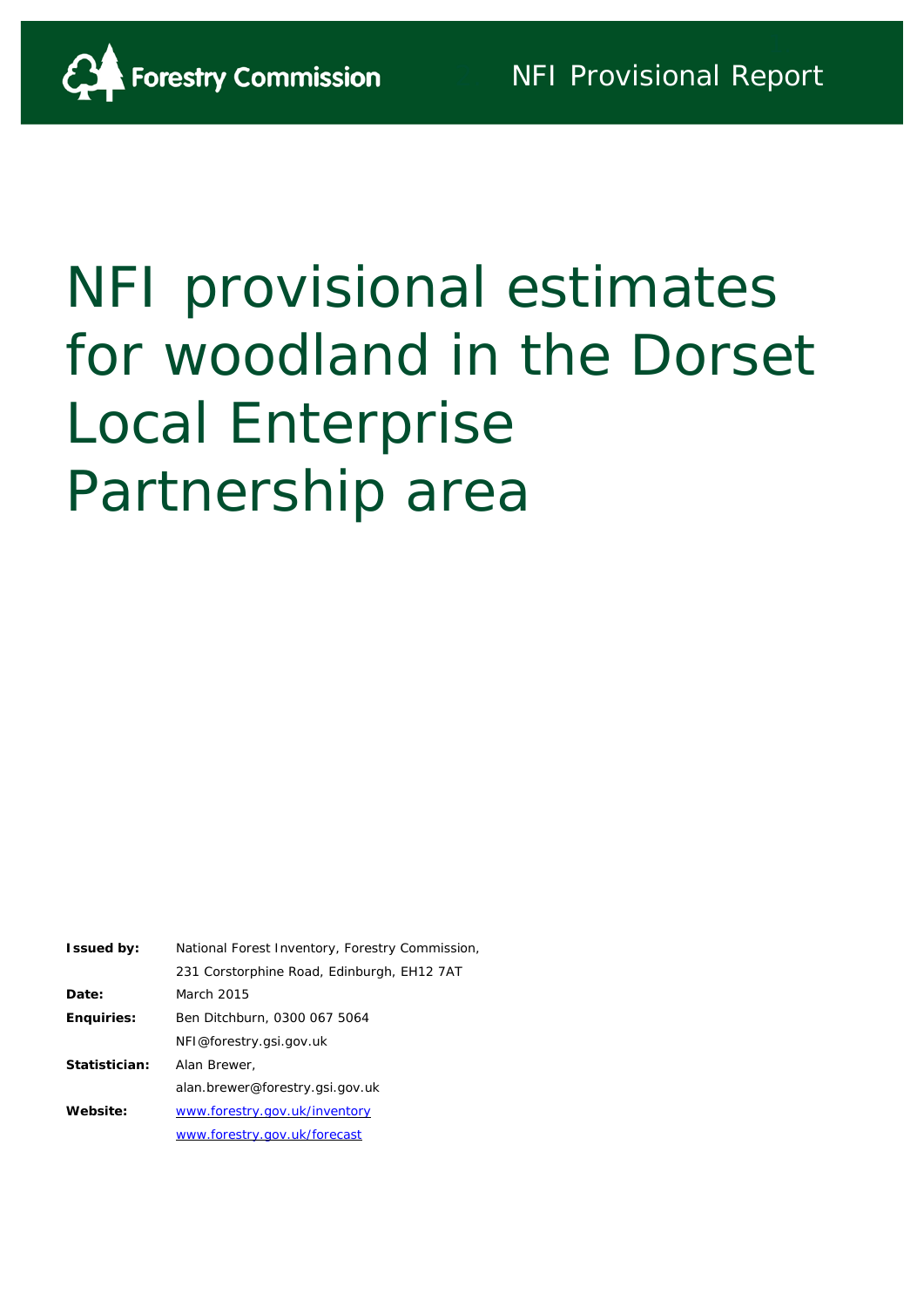# Summary

This report provides a detailed picture of the stocked area in woodland, the standing volume of timber and the associated live biomass and carbon stocks for woodland in the Dorset Local Enterprise Partnership (LEP) area. These estimates are a subset of those published as part of the 2012 growing stock information presented in the National Forest Inventory (NFI) *50-year forecast of softwood timber availability* (2014) and *50-year forecast of hardwood timber availability* (2014). NFI reports are published at [www.forestry.gov.uk/inventory.](http://www.forestry.gov.uk/inventory)

In addition, the report provides forecasts of timber availability, standing volume and increment for softwoods and hardwoods arising from the stocked area and standing volume. Forecasts are based on the 'headline' harvesting scenario described in the 50 year forecasts NFI reports. An alternative forecast is provided using a harvesting scenario which brings all Private sector broadleaved woodland into production.

The estimates provided in this report are provisional in nature.

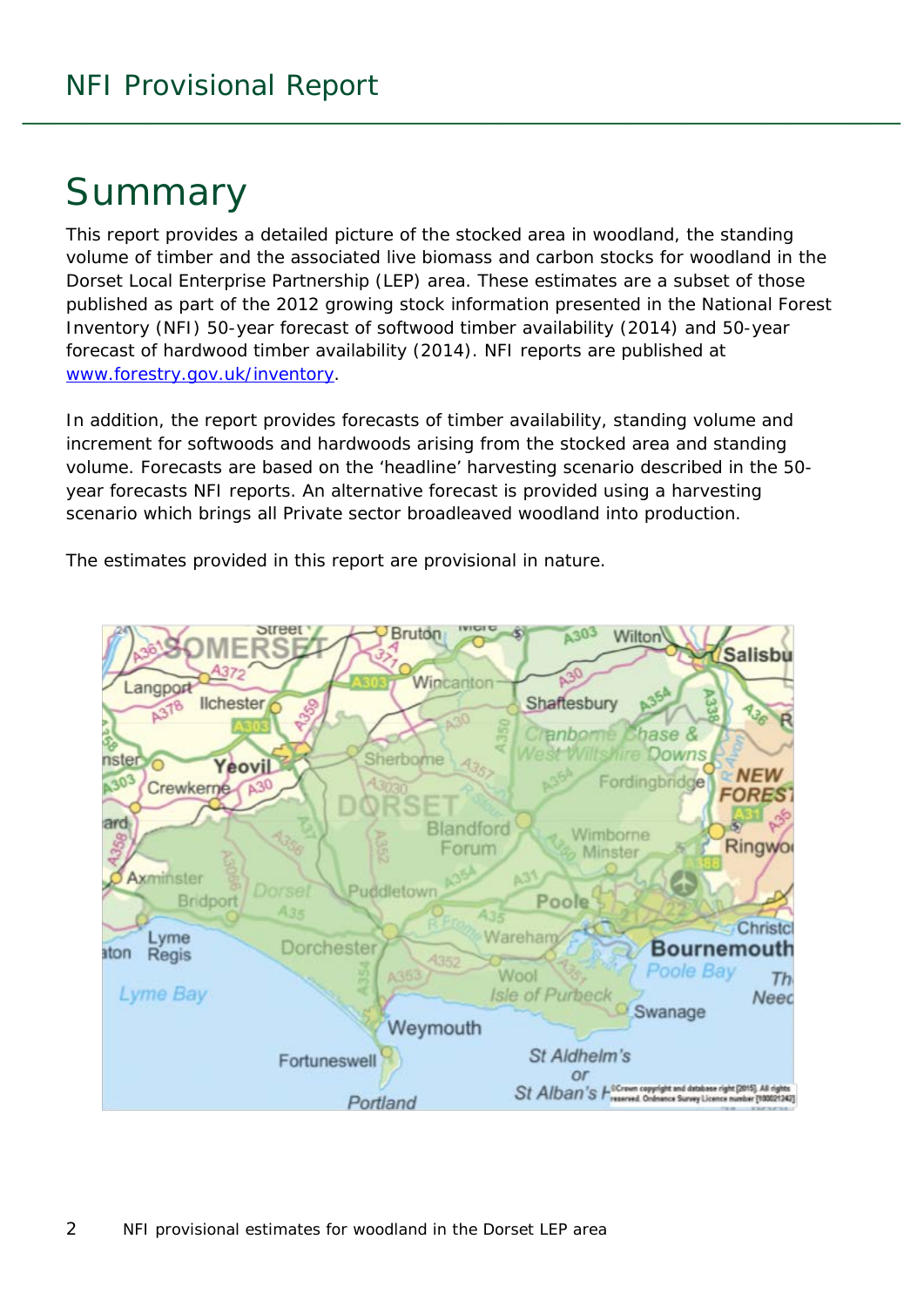# **Contents**

| 50-year forecast of timber availability under the 'headline' harvesting scenario | -20 |
|----------------------------------------------------------------------------------|-----|
| 50-year forecast of timber availability under the 'unrestricted' scenario        | 28  |
| Comparison of hardwood production between harvesting scenarios                   | 36  |
|                                                                                  |     |
|                                                                                  |     |

### Figures

| Figure 1 Principal tree species composition by stocked area at 31 March 20127         |
|---------------------------------------------------------------------------------------|
| Figure 1a Principal conifer tree species composition by stocked area at 31 March 2012 |
|                                                                                       |
| Figure 2 Principal tree species composition by standing volume at 31 March 201211     |
| Figure 2a Principal conifer tree species composition by standing volume at 31 March   |
|                                                                                       |
|                                                                                       |
| Figure 4 Overview of 50-year forecast of average annual softwood availability 25      |
| Figure 4a Overview of 50-year forecast of average annual hardwood availability25      |
| Figure 5 50-year forecast of average annual softwood availability  26                 |
|                                                                                       |
| Figure 7 50-year forecast of softwood standing volume, increment and availability27   |
| Figure 8 50-year forecast of hardwood standing volume, increment and availability 27  |
| Figure 9 Overview of 50-year forecast of average annual softwood availability -       |
|                                                                                       |
| Figure 9a Overview of 50-year forecast of average annual hardwood availability -      |
|                                                                                       |
| Figure 10 50-year forecast comparison of average annual softwood availability-        |
|                                                                                       |
| Figure 11 50-year forecast comparison of average annual hardwood availability -       |
|                                                                                       |
| Figure 12 50-year summary of softwood standing volume, increment and availability -   |
|                                                                                       |
| Figure 13 50-year summary of hardwood standing volume, increment and availability -   |
|                                                                                       |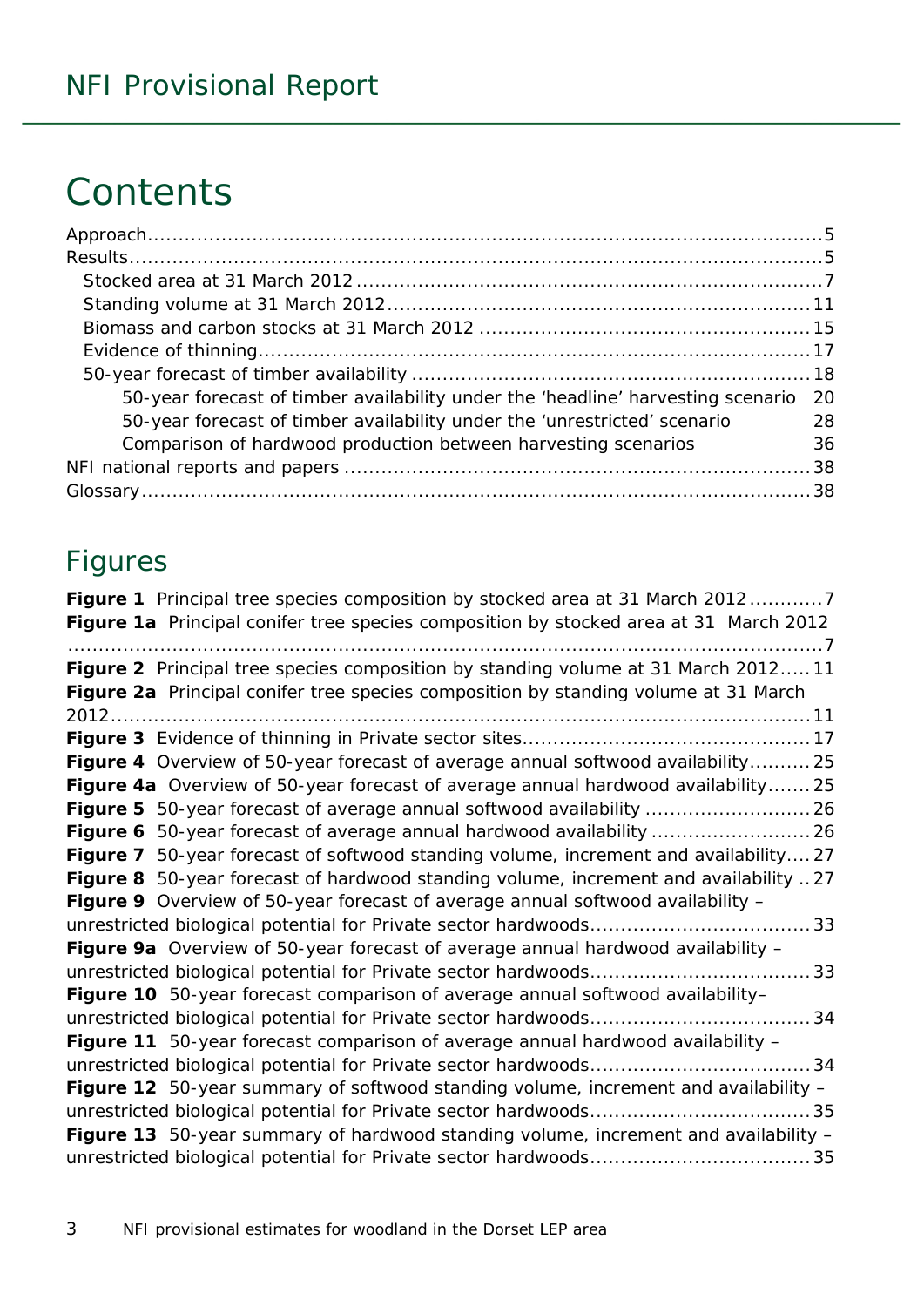| Figure 14 50-year forecast comparison of average annual hardwood timber availability |
|--------------------------------------------------------------------------------------|
|                                                                                      |
| Figure 15 15-year forecast comparison of average annual hardwood timber availability |
|                                                                                      |

### Tables

| Table 3 Stocked area by mean stand DBH class at 31 March 2012 10                           |
|--------------------------------------------------------------------------------------------|
|                                                                                            |
| Table 5 Standing volume by principal tree species at 31 March 2012  12                     |
|                                                                                            |
| Table 7 Standing volume by mean stand DBH class at 31 March 2012 14                        |
| Table 8 Standing biomass by principal tree species at 31 March 2012  15                    |
| Table 9 Total carbon stocks in principal tree species at 31 March 2012 16                  |
| Table 10 50-year forecast of timber availability by time period and principal species . 20 |
| Table 11 50-year forecast of standing volume; average annual volumes within periods        |
|                                                                                            |
| Table 12 50-year forecast of net increment; average annual volumes within periods . 24     |
| Table 13 50-year forecast of timber availability by time period and principal species -    |
|                                                                                            |
| Table 14 50-year forecast of standing volume; average annual volumes within periods        |
| - unrestricted biological potential for Private sector hardwoods31                         |
| Table 15 50-year forecast of net increment; average annual volumes within periods -        |
|                                                                                            |
| Table 16 15-year forecast comparison of average annual timber availability  37             |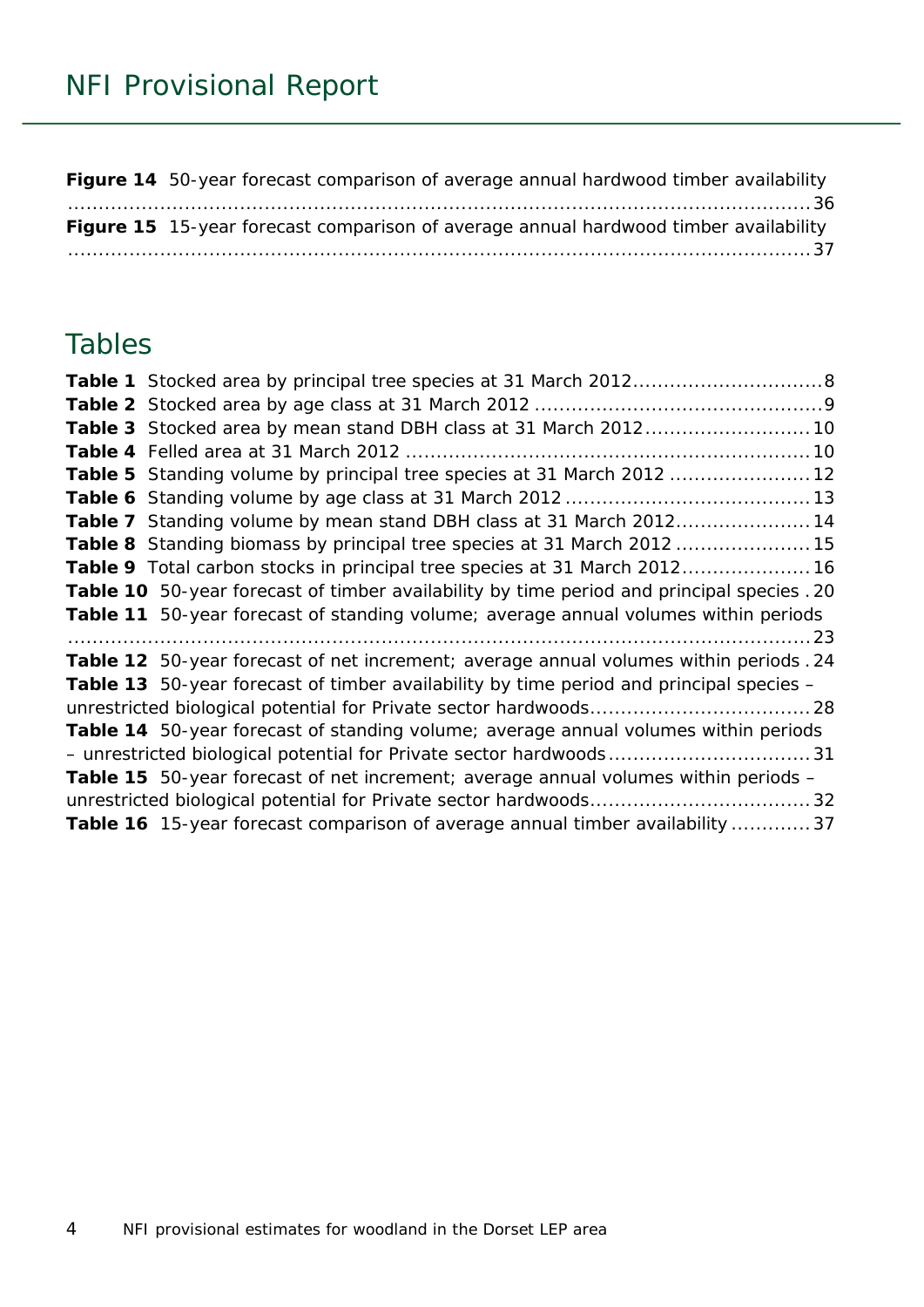# <span id="page-4-0"></span>Approach

The approach taken in the derivation of these results and to be used in their interpretation is described in the full suite of forecast reports which can be found at [www.forestry.gov.uk/forecast.](http://www.forestry.gov.uk/forecast) Refer to the *Standing timber volume for coniferous trees in Britain* (2012) and the *NFI preliminary estimates of quantities of broadleaved species in British woodlands with special focus on ash* (2012) reports for a description of the underlying methodologies and interpretation, and also for the England and Great Britain (GB) context. Refer to the *NFI forecasts methodology* (2012) overview report for a detailed description and discussion of forecasting future availability of timber from NFI field survey data and from information in the Forestry Commission's sub-compartment database (SCDB). The wider context of forecasts of timber production from woodland in GB and its constituent countries under a range of harvesting scenarios can be found in the *50-year forecast of softwood timber availability* (2014) and the *50-year forecast of hardwood timber availability* (2014).

The estimates reported here are based upon field samples assessed between October 2009 and August 2013, the results of which have been subjected to rigorous data quality assurance procedures. These field samples constitute approximately two-thirds of the sites to be sampled within the first cycle of NFI field sampling. As a consequence, the estimates in this report are classed as provisional.

# <span id="page-4-1"></span>**Results**

The results presented in this report are estimates of standing volumes and stocked areas at 31 March 2012, and 50-year forecasts of softwood and hardwood availability under the 'headline' harvesting scenario and also under a scenario assuming all hardwoods are harvested in Private sector woodland in the Dorset LEP area. The data sources used for the compilation of these estimates are the same as described in the NFI reports *Standing timber volume for coniferous trees in Britain* (2012), the *50-year forecast of softwood availability* (2014) and the *50-year forecast of hardwood availability* (2014). Estimates for the Forestry Commission (FC) estate are derived from the FC's SCDB, while those for the Private sector (i.e. non-FC) estate are derived from information collected in the NFI field survey. A fuller description of these data sources and how they are used in the production of estimates, including sampling standard errors (SEs) attached to the Private sector estimates, is provided in the earlier documents.

Results are provided for stocked area at 31 March 2012 (**Figures 1–1a** and **Tables 1– 3**), felled area (**Table 4**), standing volume at 31 March 2012 (**Figures 2–2a** and **Tables 5–7**), biomass and carbon stocks at 31 March 2012 (**Tables 8–9**), evidence of thinning in Private sector stands from the NFI field survey (**Figure 3**), the 'headline' 50 year forecast (**Figures 4–8** and **Tables 10–12**) and the 'unrestricted' 50-year forecast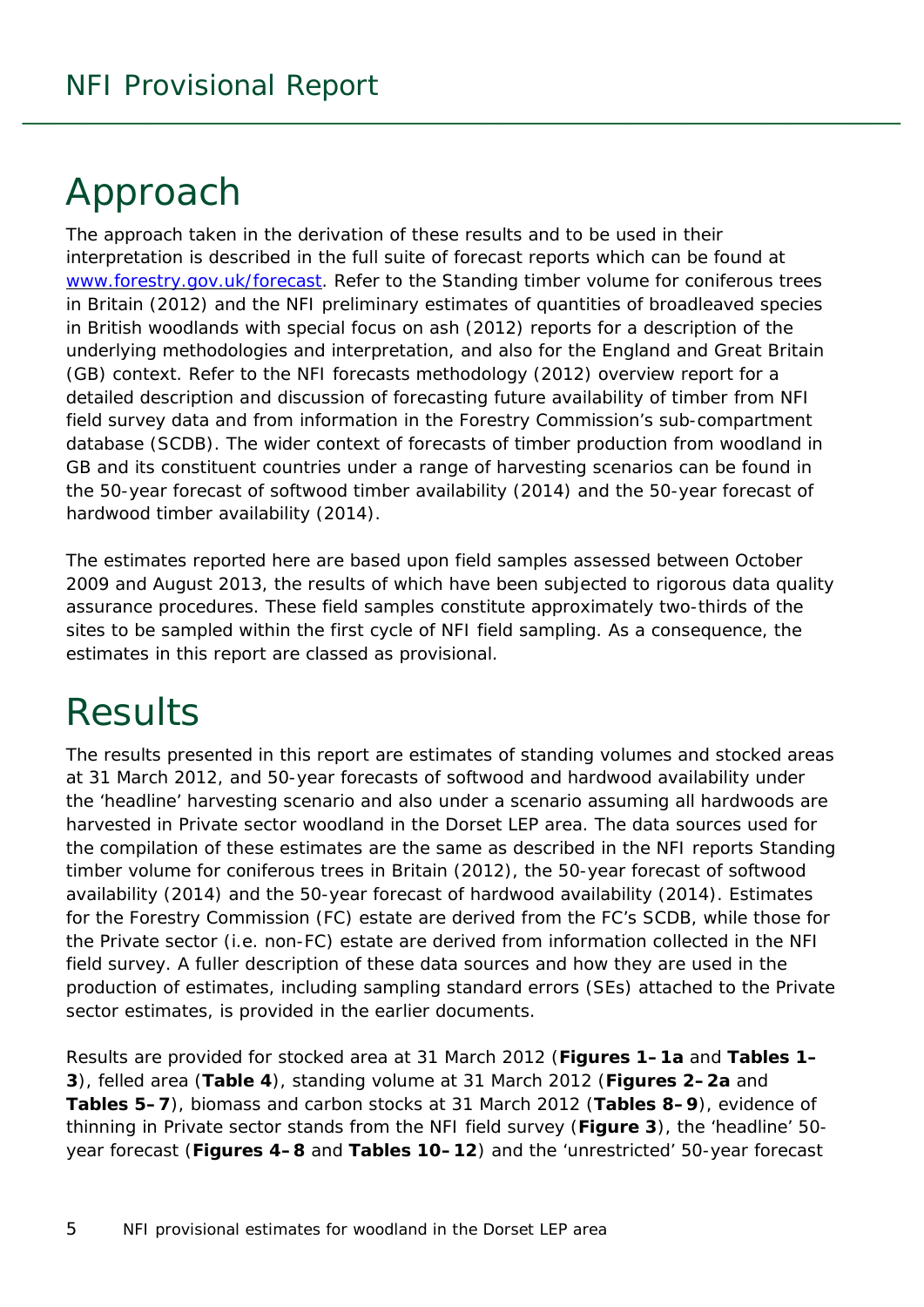(**Figures 9–13** and **Tables 13–15**). **Figures 14–15** and **Table 16** compare the hardwood production under the two scenarios.

The values in the tables have been independently rounded, so may not add to the totals shown. In some breakdowns of Private sector estimates, the estimates in the body of the table may not sum to the quoted total because each individual value, including the total, has been independently generated by the estimation procedure used for results from the NFI sample survey. Sampling SEs attached to Private sector estimates are expressed in relative terms (%) to the right of the relevant estimate. Percentages in the pie charts may also not sum to 100 due to rounding.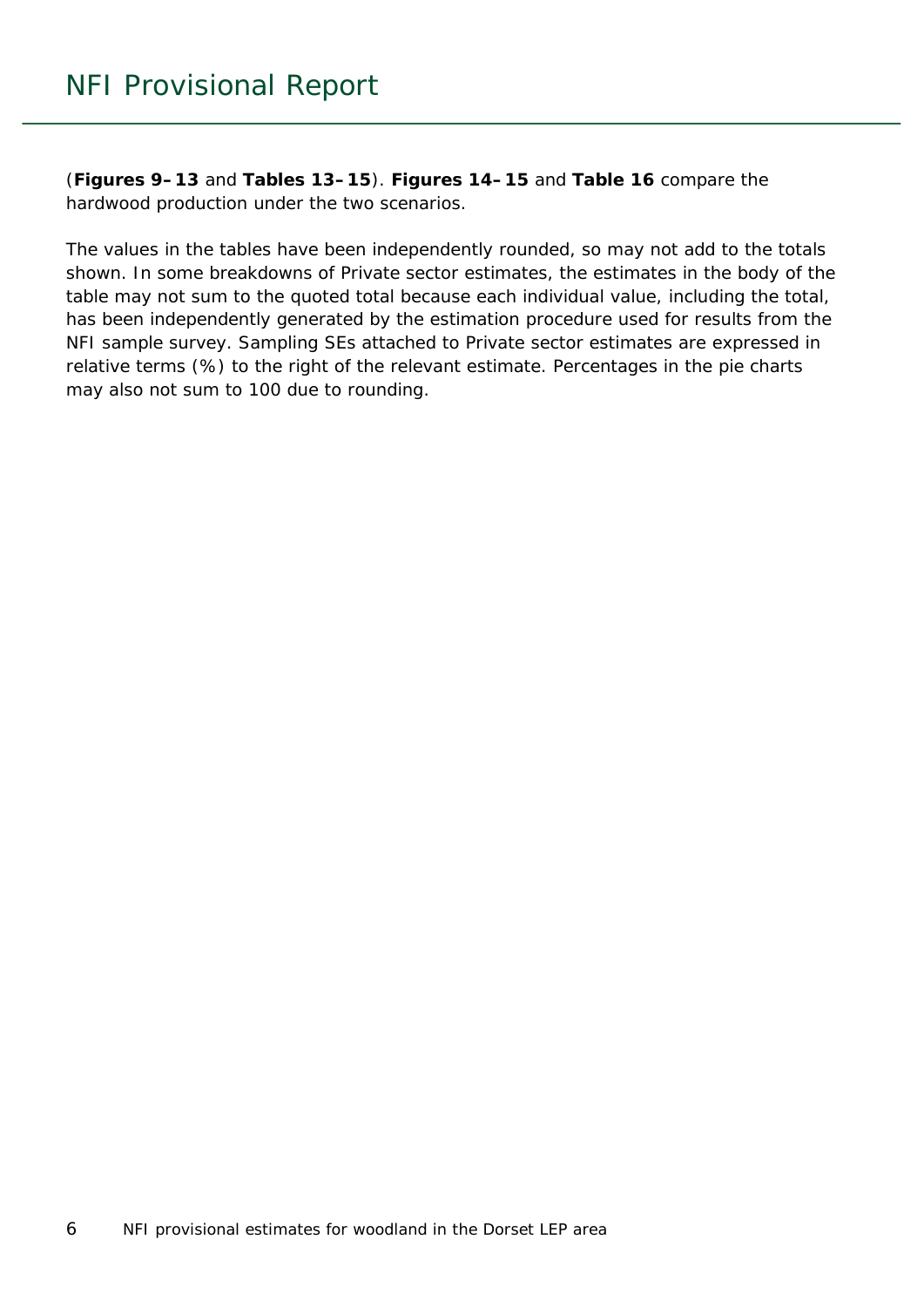#### <span id="page-6-0"></span>Stocked area at 31 March 2012

 $1\%$  8% ■ 8% ■ 1%  $\overline{1\%}$ ■ 3% ■ 0% ■ 3% **9%**  $6%$  $14\%$  6% ■ 5% ■ 1% ■ 10% 4% ■ 3% ■ 5% ■ 11% ■ Sitka spruce ■ Scots pine Corsican pine ■ Norway spruce **Larches** Douglas fir Lodgepole pine **Other conifers** ■ Oak ■ Beech Sycamore ■ Ash ■ Birch ■ Sweet chestnut ■ Hazel ■ Hawthorn ■ Alder Willow Other broadleaves

<span id="page-6-1"></span>**Figure 1** Principal tree species composition by stocked area at 31 March 2012

<span id="page-6-2"></span>**Figure 1a** Principal conifer tree species composition by stocked area at 31 March 2012

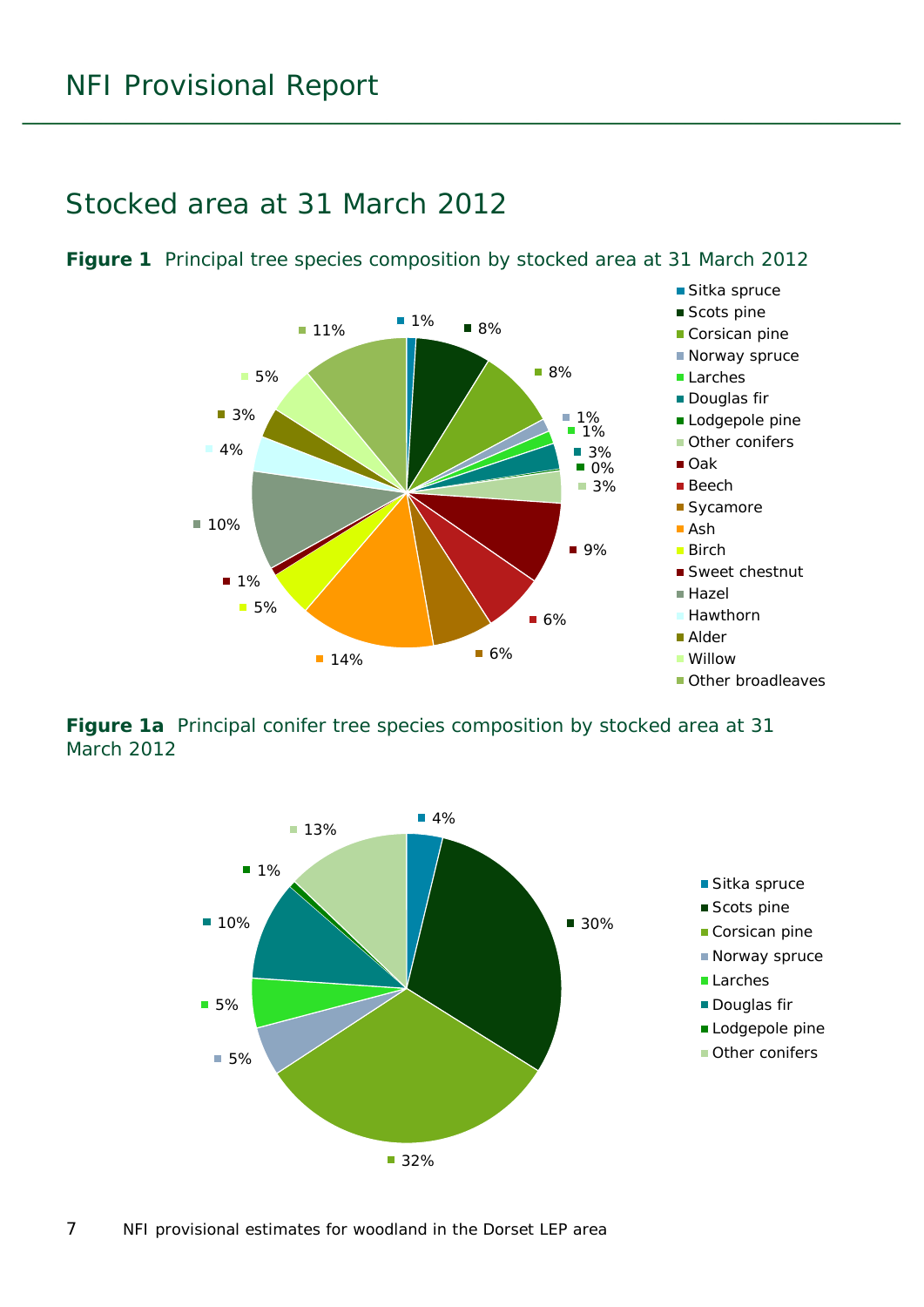#### <span id="page-7-0"></span>**Table 1** Stocked area by principal tree species at 31 March 2012

|                        | FC                 | Private sector |                | Total              |
|------------------------|--------------------|----------------|----------------|--------------------|
| Principal species      | area               | area           | $SE\%$         | area               |
|                        | $(000 \text{ ha})$ | (000 ha)       |                | $(000 \text{ ha})$ |
| Conifers               |                    |                |                |                    |
| Sitka spruce           | 0.0                | 0.3            | 51             | 0.3                |
| Scots pine             | 0.6                | 1.8            | 20             | 2.4                |
| Corsican pine          | 1.8                | 0.8            | 38             | 2.6                |
| Norway spruce          | 0.1                | 0.3            | 41             | O.4                |
| Larches                | 0.1                | 0.4            | 37             | 0.4                |
| Douglas fir            | 0.3                | 0.5            | 35             | 0.8                |
| Lodgepole pine         | 0.0                | 0.0            | 90             | 0.1                |
| Other conifers         | 0.2                | 0.8            | 28             | 1.0                |
| <b>All conifers</b>    | 3.1                | 4.9            | 8              | 8.1                |
| <b>Broadleaves</b>     |                    |                |                |                    |
| Oak                    | 0.2                | 2.5            | 16             | 2.6                |
| Beech                  | 0.5                | 1.5            | 26             | 1.9                |
| Sycamore               | 0.0                | 1.9            | 20             | 2.0                |
| Ash                    | 0.1                | 4.3            | 12             | 4.4                |
| <b>Birch</b>           | 0.1                | 1.4            | 19             | 1.5                |
| Sweet chestnut         | 0.0                | 0.2            | 61             | 0.3                |
| Hazel                  | 0.0                | 3.2            | 16             | 3.2                |
| Hawthorn               | 0.0                | 1.1            | 28             | 1.1                |
| Alder                  | 0.0                | 1.0            | 35             | 1.0                |
| Willow                 | 0.0                | 1.5            | 23             | 1.5                |
| Other broadleaves      | 0.2                | 3.2            | 11             | 3.4                |
| <b>All broadleaves</b> | 1.1                | 22.0           | 3              | 23.1               |
| All species            |                    |                |                |                    |
| <b>All species</b>     | 4.2                | 26.8           | $\overline{2}$ | 31.0               |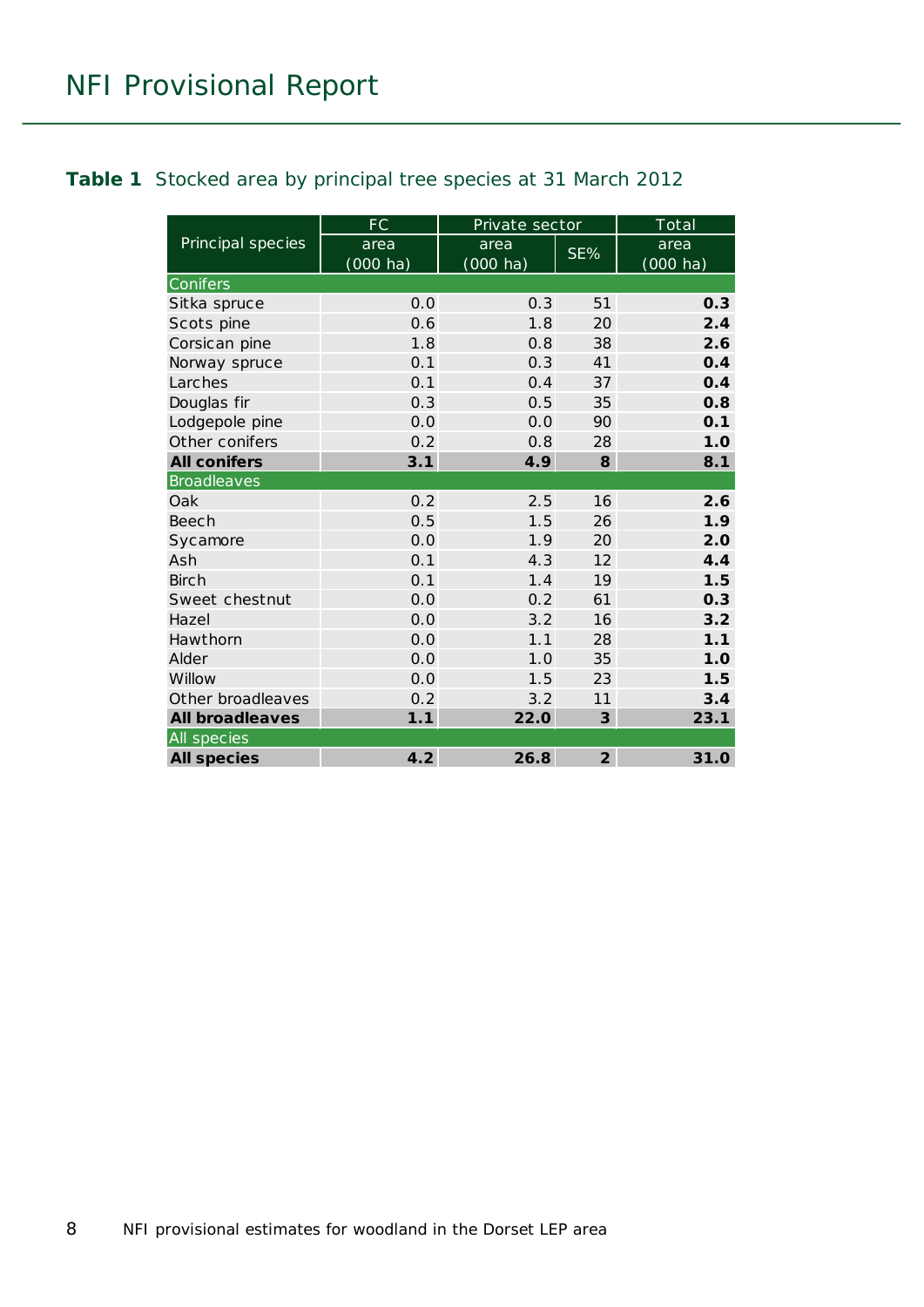#### <span id="page-8-0"></span>**Table 2** Stocked area by age class at 31 March 2012

|                     | <b>FC</b>                  | Private sector   |                | Total                      |
|---------------------|----------------------------|------------------|----------------|----------------------------|
| Age class           | area<br>$(000 \text{ ha})$ | area<br>(000 ha) | SE%            | area<br>$(000 \text{ ha})$ |
| <b>All conifers</b> |                            |                  |                |                            |
| 0-10 years          | 0.3                        | 0.6              | 39             | 0.9                        |
| $11-20$ years       | 0.4                        | 0.1              | 47             | 0.5                        |
| $21-40$ years       | 0.6                        | 0.6              | 27             | 1.2                        |
| 41-60 years         | 1.1                        | 2.7              | 16             | 3.8                        |
| $61-80$ years       | 0.7                        | 0.6              | 34             | 1.3                        |
| 81-100 years        | 0.1                        | 0.1              | 65             | 0.2                        |
| $100+$ years        | 0.0                        | 0.2              | 72             | 0.2                        |
| <b>Total</b>        | 3.1                        | 4.9              | 8              | 8.1                        |
| All broadleaves     |                            |                  |                |                            |
| 0-10 years          | 0.0                        | 3.1              | 14             | 3.1                        |
| $11-20$ years       | 0.0                        | 2.4              | 15             | 2.4                        |
| $21 - 40$ years     | 0.1                        | 4.1              | 12             | 4.1                        |
| $41-60$ years       | 0.6                        | 3.0              | 15             | 3.7                        |
| $61-80$ years       | 0.2                        | 3.2              | 15             | 3.4                        |
| 81-100 years        | 0.0                        | 3.1              | 15             | 3.1                        |
| $100+years$         | 0.0                        | 3.2              | 16             | 3.2                        |
| <b>Total</b>        | 1.1                        | 22.0             | 3              | 23.1                       |
| All species         |                            |                  |                |                            |
| 0-10 years          | 0.3                        | 3.7              | 14             | 4.0                        |
| $11-20$ years       | 0.4                        | 2.5              | 15             | 2.9                        |
| $21-40$ years       | 0.7                        | 4.7              | 11             | 5.3                        |
| $41-60$ years       | 1.8                        | 5.7              | 11             | 7.5                        |
| 61-80 years         | 0.9                        | 3.8              | 14             | 4.7                        |
| 81-100 years        | 0.1                        | 3.3              | 14             | 3.4                        |
| $100+$ years        | 0.1                        | 3.2              | 15             | 3.3                        |
| <b>Total</b>        | 4.2                        | 26.8             | $\overline{2}$ | 31.0                       |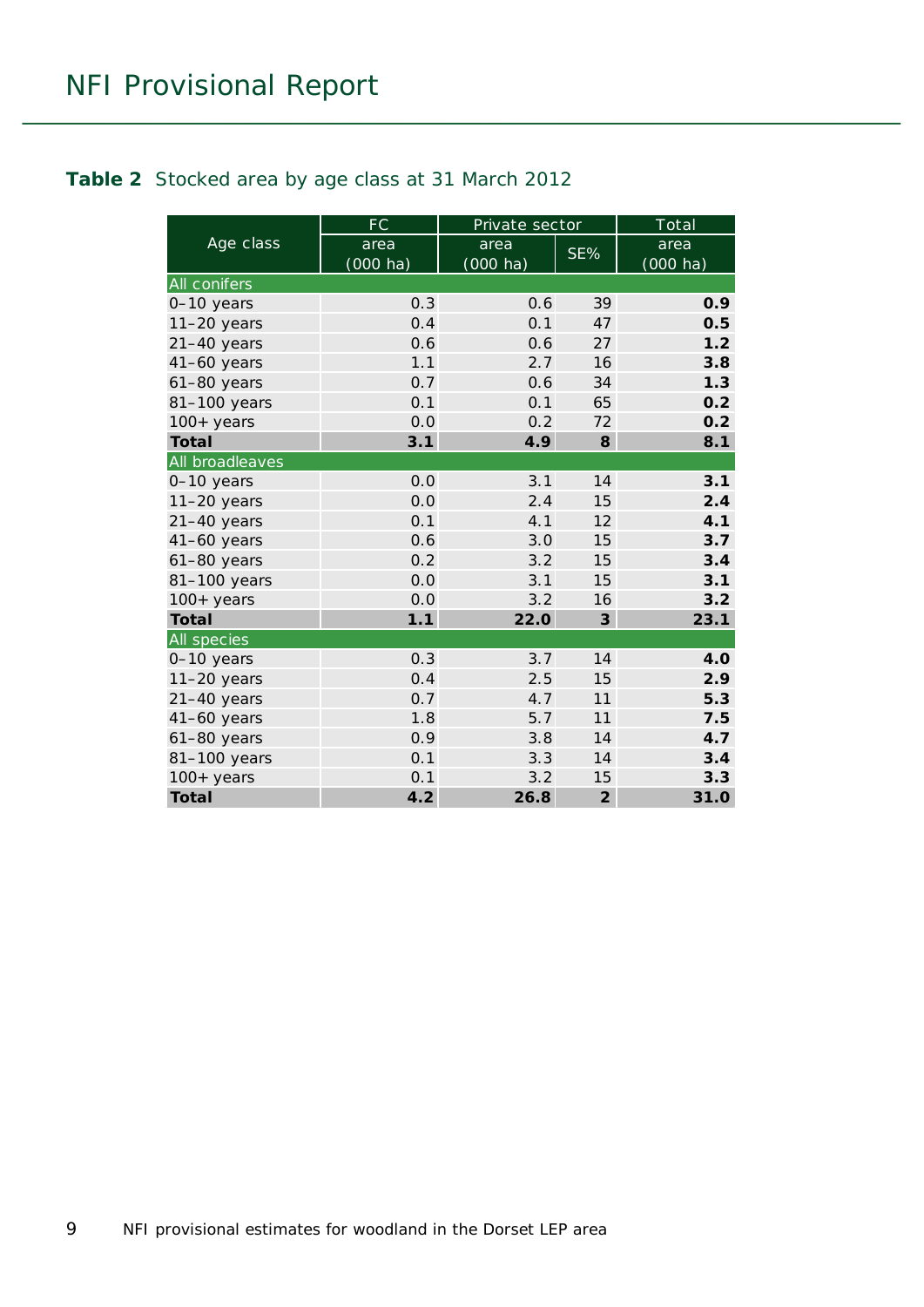#### <span id="page-9-0"></span>**Table 3** Stocked area by mean stand DBH class at 31 March 2012

|                     | <b>FC</b>          | Private sector     |                | Total              |
|---------------------|--------------------|--------------------|----------------|--------------------|
| Mean stand DBH      | area               | area               | SE%            | area               |
|                     | $(000 \text{ ha})$ | $(000 \text{ ha})$ |                | $(000 \text{ ha})$ |
| <b>All conifers</b> |                    |                    |                |                    |
| $0-7$ cm            | 0.3                | 0.7                | 37             | 1.0                |
| 7-10 cm             | 0.2                | 0.1                | 34             | 0.3                |
| 10-15 cm            | 0.2                | 0.2                | 42             | 0.3                |
| 15-20 cm            | 0.3                | 0.2                | 38             | 0.5                |
| 20-30 cm            | 0.7                | 1.5                | 22             | 2.2                |
| 30-40 cm            | 0.8                | 1.3                | 21             | 2.2                |
| 40-60 cm            | 0.5                | 0.7                | 28             | 1.2                |
| 60-80 cm            | 0.0                | 0.2                | 64             | 0.3                |
| $80+cm$             | 0.0                | 0.0                | 94             | 0.0                |
| <b>Total</b>        | 3.1                | 4.9                | 8              | 8.1                |
| All broadleaves     |                    |                    |                |                    |
| $0-7$ cm            | 0.0                | 4.0                | 12             | 4.1                |
| 7-10 cm             | 0.1                | 4.0                | 12             | 4.0                |
| 10-15 cm            | 0.1                | 2.7                | 14             | 2.8                |
| 15-20 cm            | 0.1                | 2.0                | 16             | 2.1                |
| 20-30 cm            | 0.3                | 3.2                | 14             | 3.4                |
| 30-40 cm            | 0.2                | 1.8                | 16             | 2.0                |
| 40-60 cm            | 0.3                | 2.0                | 19             | 2.3                |
| 60-80 cm            | 0.1                | 1.2                | 26             | 1.3                |
| $80+cm$             | 0.0                | 1.1                | 24             | 1.1                |
| <b>Total</b>        | 1.1                | 22.0               | $\mathbf{3}$   | 23.1               |
| All species         |                    |                    |                |                    |
| $0-7$ cm            | 0.4                | 4.7                | 12             | 5.1                |
| 7-10 cm             | 0.2                | 4.1                | 12             | 4.3                |
| 10-15 cm            | 0.3                | 2.9                | 13             | 3.1                |
| 15-20 cm            | 0.4                | 2.3                | 15             | 2.6                |
| 20-30 cm            | 0.9                | 4.7                | 12             | 5.6                |
| 30-40 cm            | 1.0                | 3.2                | 13             | 4.2                |
| 40-60 cm            | 0.8                | 2.7                | 16             | 3.5                |
| 60-80 cm            | 0.1                | 1.3                | 25             | 1.4                |
| $80+cm$             | 0.1                | 1.1                | 24             | 1.2                |
| <b>Total</b>        | 4.2                | 26.8               | $\overline{2}$ | 31.0               |

#### <span id="page-9-1"></span>**Table 4** Felled area at 31 March 2012

|                  | FC               | Private sector              |     | Total                      |
|------------------|------------------|-----------------------------|-----|----------------------------|
| Clearfelled area | area<br>(000 ha) | area.<br>$(000 \text{ ha})$ | SE% | area<br>$(000 \text{ ha})$ |
|                  |                  |                             |     |                            |
|                  | 0.1              | 0.2                         | 50  | 0.3                        |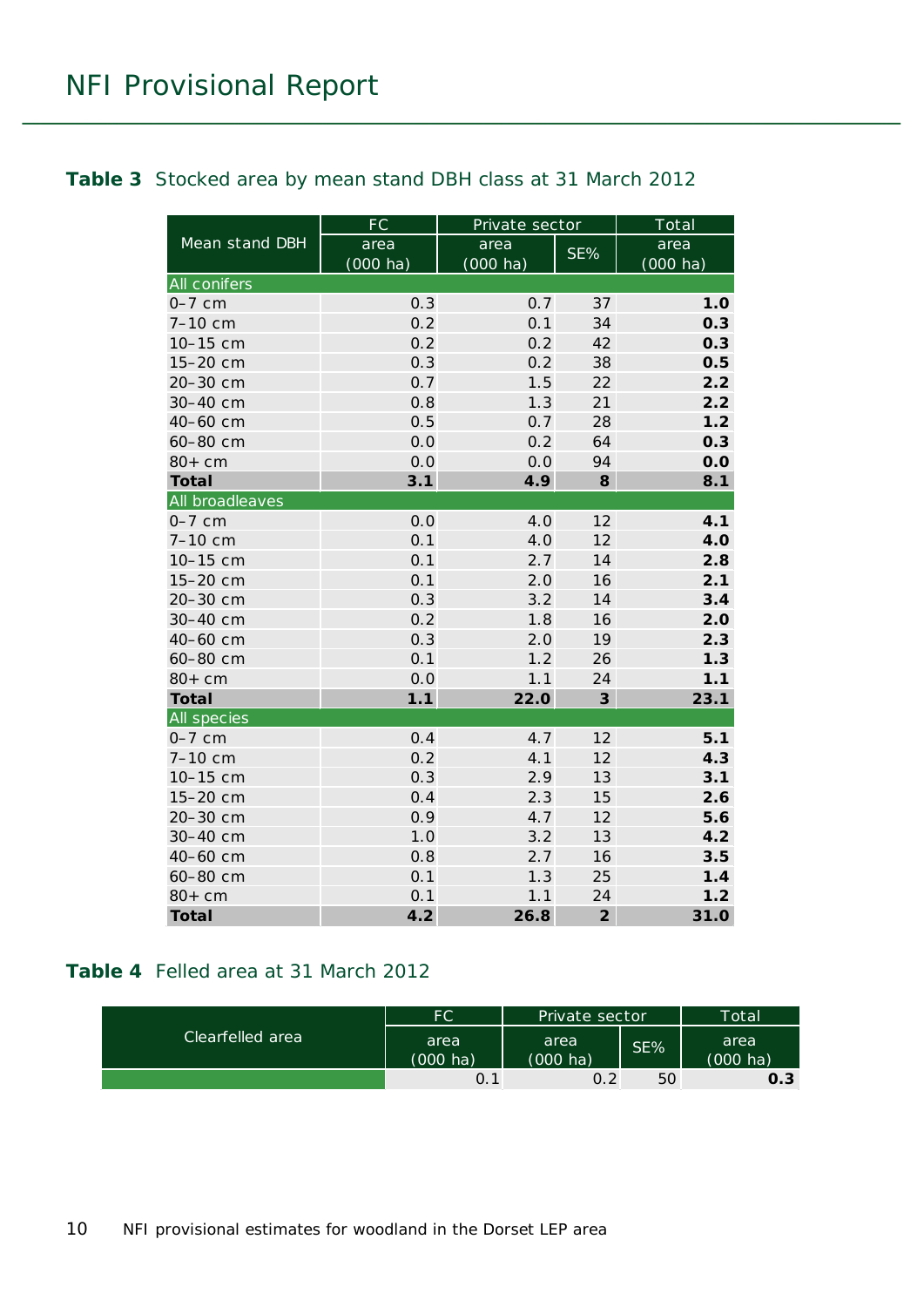#### <span id="page-10-0"></span>Standing volume at 31 March 2012

<span id="page-10-1"></span>■ Sitka spruce **Figure 2** Principal tree species composition by standing volume at 31 March 2012



<span id="page-10-2"></span>**Figure 2a** Principal conifer tree species composition by standing volume at 31 March 2012

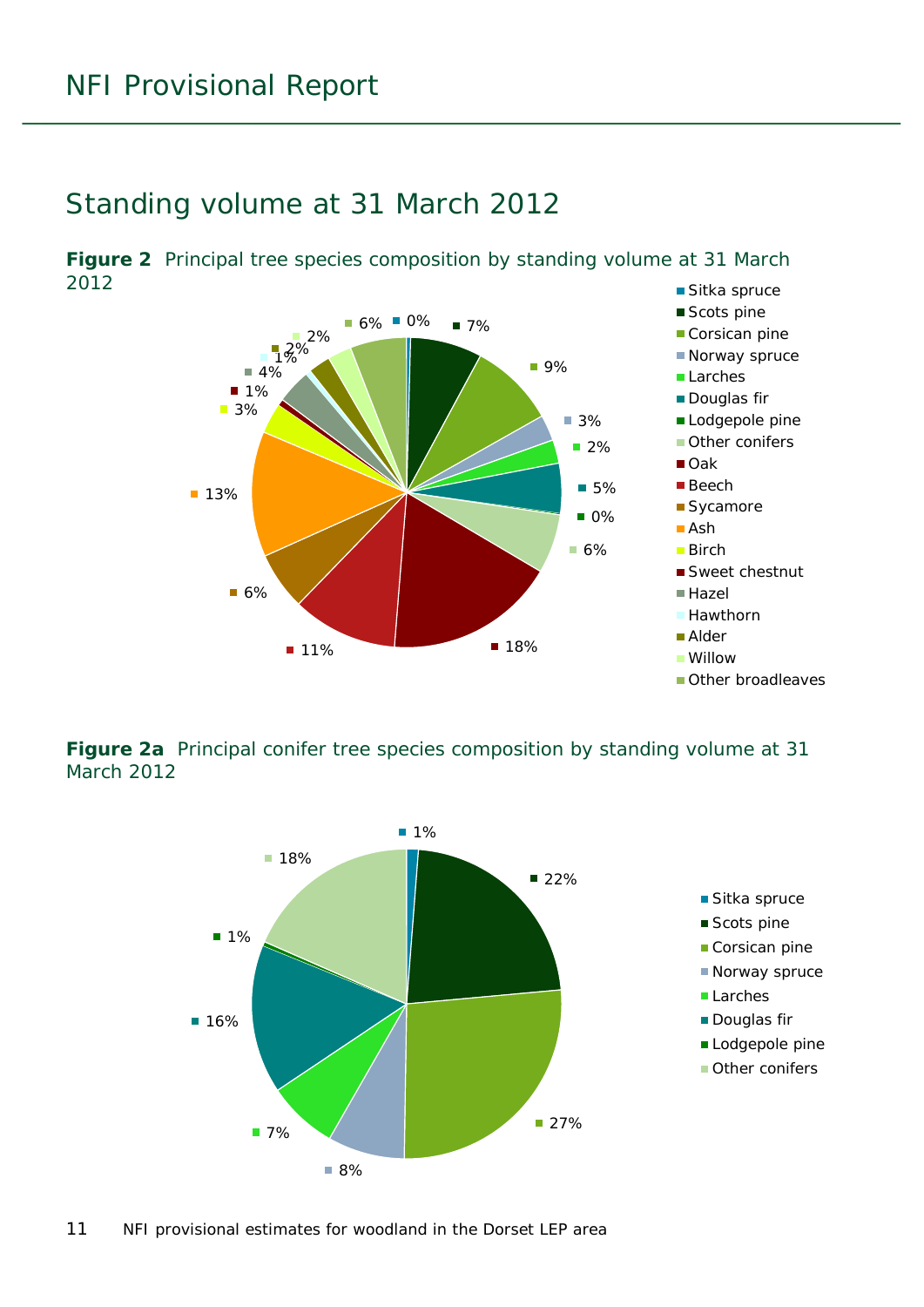#### <span id="page-11-0"></span>**Table 5** Standing volume by principal tree species at 31 March 2012

|                        | <b>FC</b>                             | Private sector                      |                | Total                           |
|------------------------|---------------------------------------|-------------------------------------|----------------|---------------------------------|
| Principal species      | volume                                | volume                              |                | volume                          |
|                        | $(000 \overline{m^3} \overline{obs})$ | $(000 \; \text{m}^3 \; \text{obs})$ | SE%            | $(000 \text{ m}^3 \text{ obs})$ |
| Conifers               |                                       |                                     |                |                                 |
| Sitka spruce           | 6                                     | 26                                  | 45             | 32                              |
| Scots pine             | 122                                   | 469                                 | 22             | 591                             |
| Corsican pine          | 403                                   | 303                                 | 33             | 706                             |
| Norway spruce          | 23                                    | 190                                 | 53             | 212                             |
| Larches                | 12                                    | 182                                 | 38             | 194                             |
| Douglas fir            | 93                                    | 318                                 | 36             | 411                             |
| Lodgepole pine         | $\overline{4}$                        | 7                                   | 90             | 11                              |
| Other conifers         | 75                                    | 412                                 | 30             | 487                             |
| <b>All conifers</b>    | 738                                   | 1,906                               | 12             | 2,644                           |
| <b>Broadleaves</b>     |                                       |                                     |                |                                 |
| Oak                    | 26                                    | 1,378                               | 22             | 1,404                           |
| <b>Beech</b>           | 99                                    | 768                                 | 33             | 867                             |
| Sycamore               | 5                                     | 474                                 | 28             | 478                             |
| Ash                    | 19                                    | 1,012                               | 14             | 1,031                           |
| <b>Birch</b>           | 11                                    | 242                                 | 20             | 253                             |
| Sweet chestnut         | $\Omega$                              | 50                                  | 65             | 51                              |
| Hazel                  | $\Omega$                              | 282                                 | 25             | 282                             |
| Hawthorn               | $\Omega$                              | 43                                  | 32             | 43                              |
| Alder                  | 1                                     | 181                                 | 33             | 181                             |
| Willow                 | $\Omega$                              | 195                                 | 30             | 195                             |
| Other broadleaves      | 24                                    | 442                                 | 27             | 466                             |
| <b>All broadleaves</b> | 184                                   | 5,118                               | 8              | 5,302                           |
| All species            |                                       |                                     |                |                                 |
| <b>All species</b>     | 922                                   | 6,977                               | $\overline{z}$ | 7,899                           |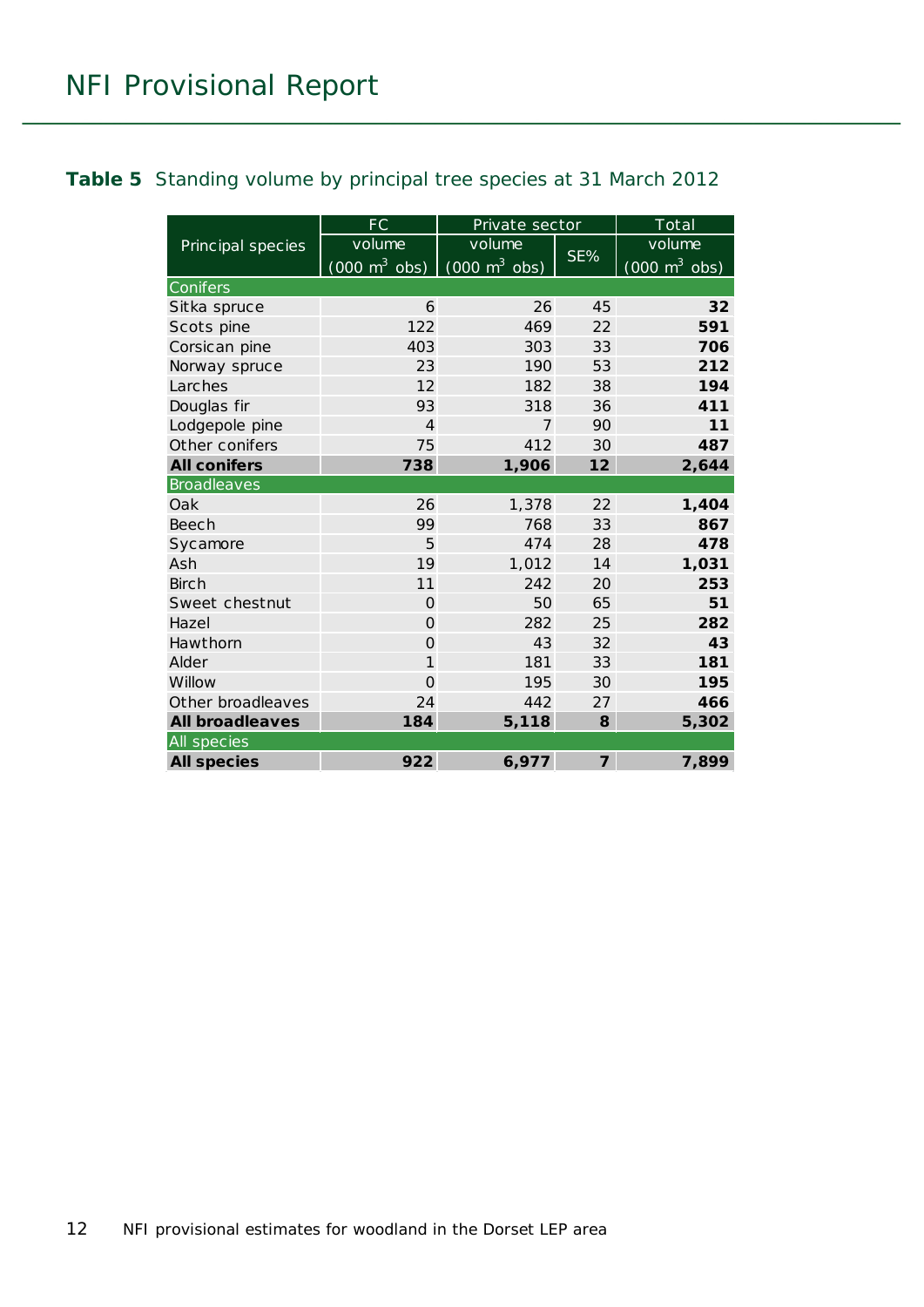#### <span id="page-12-0"></span>**Table 6** Standing volume by age class at 31 March 2012

|                     | <b>FC</b>                       | Private sector                  |                | Total                               |
|---------------------|---------------------------------|---------------------------------|----------------|-------------------------------------|
| Age class           | volume                          | volume                          |                | volume                              |
|                     | $(000 \text{ m}^3 \text{ obs})$ | $(000 \text{ m}^3 \text{ obs})$ | SE%            | $(000 \; \text{m}^3 \; \text{obs})$ |
| <b>All conifers</b> |                                 |                                 |                |                                     |
| 0-10 years          | $\Omega$                        | $\Omega$                        | 46             | O                                   |
| $11-20$ years       | 14                              | 5                               | 48             | 19                                  |
| $21-40$ years       | 121                             | 108                             | 21             | 229                                 |
| $41-60$ years       | 338                             | 1,306                           | 16             | 1,643                               |
| $61-80$ years       | 222                             | 236                             | 33             | 458                                 |
| 81-100 years        | 39                              | 131                             | 56             | 170                                 |
| $100+$ years        | $\overline{4}$                  | 120                             | 52             | 124                                 |
| <b>Total</b>        | 738                             | 1,906                           | 12             | 2,644                               |
| All broadleaves     |                                 |                                 |                |                                     |
| 0-10 years          | $\Omega$                        | 3                               | 83             | 3                                   |
| $11-20$ years       | $\mathbf{1}$                    | 61                              | 15             | 62                                  |
| $21-40$ years       | $\overline{4}$                  | 451                             | 14             | 455                                 |
| $41-60$ years       | 114                             | 690                             | 14             | 804                                 |
| 61-80 years         | 51                              | 763                             | 17             | 814                                 |
| 81-100 years        | 3                               | 1,258                           | 21             | 1,260                               |
| $100+$ years        | 12                              | 1,892                           | 19             | 1,905                               |
| <b>Total</b>        | 184                             | 5,118                           | 8              | 5,302                               |
| All species         |                                 |                                 |                |                                     |
| 0-10 years          | $\Omega$                        | 3                               | 81             | 3                                   |
| $11-20$ years       | 15                              | 66                              | 15             | 81                                  |
| $21-40$ years       | 125                             | 559                             | 12             | 684                                 |
| $41-60$ years       | 452                             | 1,997                           | 12             | 2,449                               |
| $61-80$ years       | 273                             | 1,000                           | 15             | 1,273                               |
| 81-100 years        | 41                              | 1,391                           | 20             | 1,433                               |
| $100+$ years        | 16                              | 1,960                           | 19             | 1,976                               |
| <b>Total</b>        | 922                             | 6,977                           | $\overline{7}$ | 7,899                               |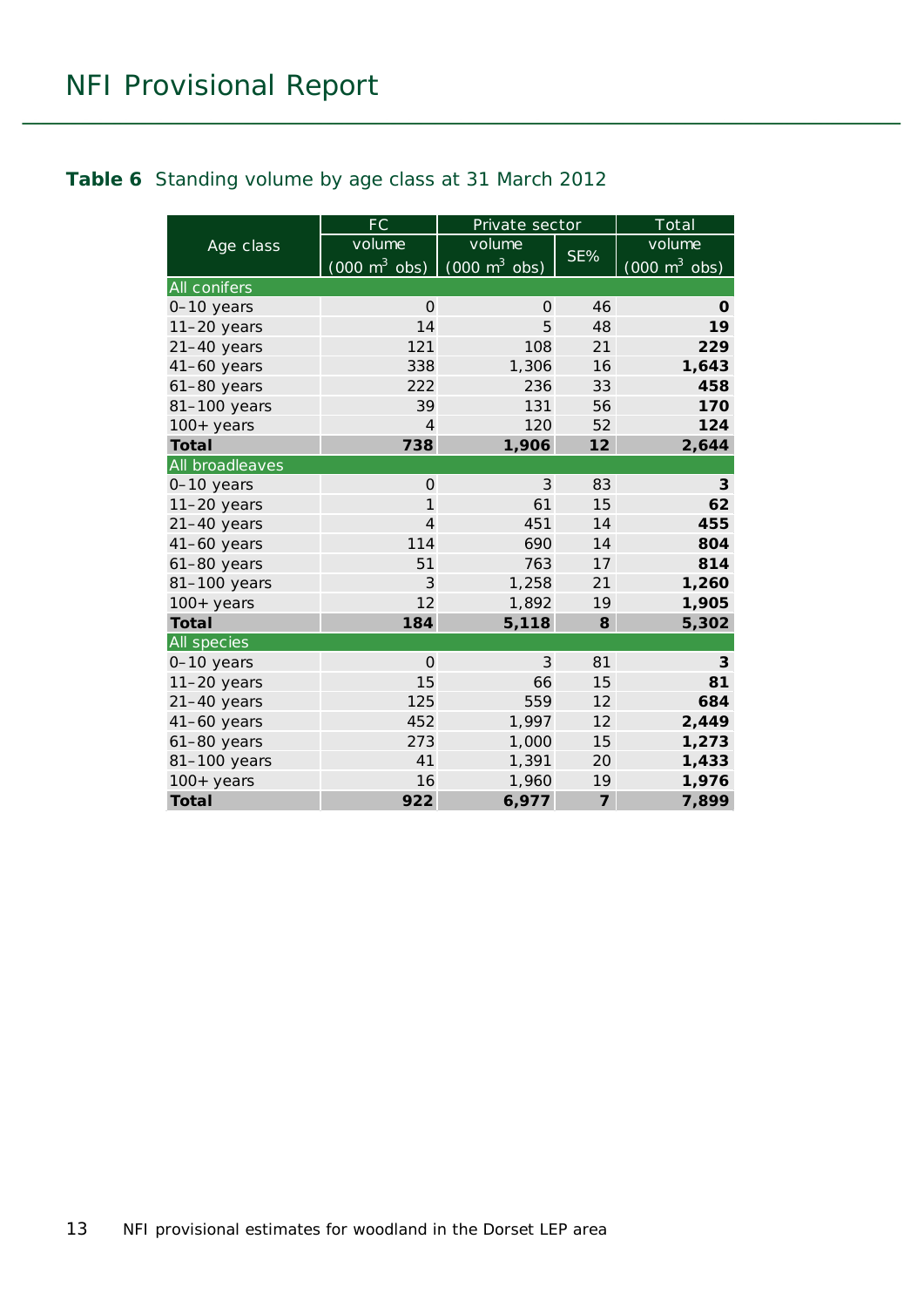#### <span id="page-13-0"></span>**Table 7** Standing volume by mean stand DBH class at 31 March 2012

|                 | <b>FC</b>                       | Private sector                      |                              | Total                           |
|-----------------|---------------------------------|-------------------------------------|------------------------------|---------------------------------|
| Mean stand DBH  | volume                          | volume                              |                              | volume                          |
|                 | $(000 \text{ m}^3 \text{ obs})$ | $(000 \; \text{m}^3 \; \text{obs})$ | SE%                          | $(000 \text{ m}^3 \text{ obs})$ |
| All conifers    |                                 |                                     |                              |                                 |
| $0-7$ cm        | $\mathbf{O}$                    | $\Omega$                            | $\qquad \qquad \blacksquare$ | 0                               |
| 7-10 cm         | 5                               | 5                                   | 37                           | 9                               |
| 10-15 cm        | 19                              | 15                                  | 37                           | 34                              |
| 15-20 cm        | 60                              | 74                                  | 37                           | 134                             |
| 20-30 cm        | 221                             | 416                                 | 22                           | 637                             |
| 30-40 cm        | 224                             | 744                                 | 23                           | 969                             |
| 40-60 cm        | 174                             | 535                                 | 28                           | 709                             |
| 60-80 cm        | 19                              | 115                                 | 47                           | 133                             |
| $80+cm$         | 16                              | 3                                   | 94                           | 19                              |
| <b>Total</b>    | 738                             | 1,906                               | 12                           | 2,644                           |
| All broadleaves |                                 |                                     |                              |                                 |
| $0-7$ cm        | $\overline{O}$                  | 16                                  | 32                           | 16                              |
| 7-10 cm         | $\mathbf{1}$                    | 157                                 | 17                           | 158                             |
| 10-15 cm        | 9                               | 308                                 | 18                           | 317                             |
| 15-20 cm        | 10                              | 429                                 | 18                           | 439                             |
| 20-30 cm        | 42                              | 744                                 | 13                           | 786                             |
| 30-40 cm        | 36                              | 639                                 | 16                           | 674                             |
| 40-60 cm        | 66                              | 722                                 | 20                           | 788                             |
| 60-80 cm        | 15                              | 819                                 | 27                           | 834                             |
| $80+cm$         | 5                               | 1,284                               | 28                           | 1,289                           |
| <b>Total</b>    | 184                             | 5,118                               | 8                            | 5,302                           |
| All species     |                                 |                                     |                              |                                 |
| $0-7$ cm        | $\mathbf{O}$                    | 16                                  | 32                           | 16                              |
| 7-10 cm         | $\ddot{\mathbf{6}}$             | 161                                 | 16                           | 167                             |
| 10-15 cm        | 28                              | 323                                 | 17                           | 351                             |
| 15-20 cm        | 70                              | 503                                 | 16                           | 574                             |
| 20-30 cm        | 263                             | 1,161                               | 11                           | 1,423                           |
| 30-40 cm        | 260                             | 1,384                               | 14                           | 1,644                           |
| 40-60 cm        | 240                             | 1,261                               | 18                           | 1,501                           |
| 60-80 cm        | 33                              | 884                                 | 26                           | 917                             |
| $80+cm$         | 21                              | 1,284                               | 28                           | 1,305                           |
| <b>Total</b>    | 922                             | 6,977                               | $\overline{7}$               | 7,899                           |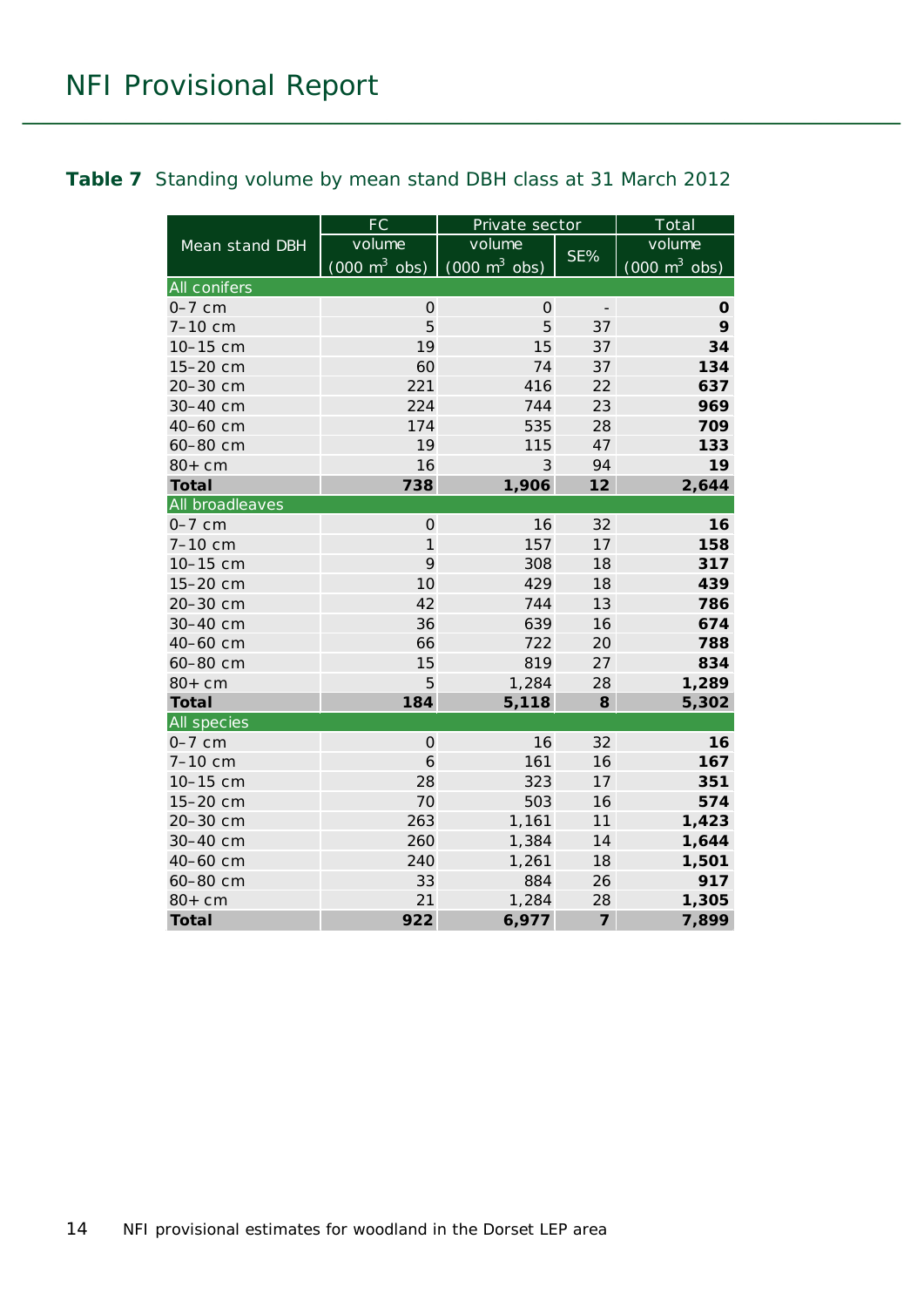### <span id="page-14-0"></span>Biomass and carbon stocks at 31 March 2012

<span id="page-14-1"></span>**Table 8** Standing biomass by principal tree species at 31 March 2012

|                        | FC             | Private sector |                | Total       |  |  |
|------------------------|----------------|----------------|----------------|-------------|--|--|
| Principal species      | biomass        | <b>biomass</b> | SE%            | biomass     |  |  |
|                        | (000 odt)      | $(000$ odt)    |                | $(000$ odt) |  |  |
| Conifers               |                |                |                |             |  |  |
| Sitka spruce           | $\overline{4}$ | 18             | 46             | 22          |  |  |
| Scots pine             | 88             | 324            | 22             | 412         |  |  |
| Corsican pine          | 242            | 170            | 33             | 411         |  |  |
| Norway spruce          | 12             | 97             | 53             | 110         |  |  |
| Larches                | 8              | 111            | 37             | 119         |  |  |
| Douglas fir            | 63             | 204            | 36             | 267         |  |  |
| Lodgepole pine         | 3              | 5              | 90             | 8           |  |  |
| Other conifers         | 44             | 235            | 29             | 279         |  |  |
| <b>All conifers</b>    | 463            | 1,164          | 11             | 1,627       |  |  |
| <b>Broadleaves</b>     |                |                |                |             |  |  |
| Oak                    | 24             | 1,151          | 21             | 1,175       |  |  |
| <b>Beech</b>           | 95             | 630            | 31             | 725         |  |  |
| Sycamore               | $\overline{4}$ | 372            | 26             | 376         |  |  |
| Ash                    | 17             | 838            | 14             | 855         |  |  |
| <b>Birch</b>           | 11             | 228            | 20             | 238         |  |  |
| Sweet chestnut         | $\Omega$       | 41             | 63             | 41          |  |  |
| Hazel                  | $\Omega$       | 271            | 22             | 271         |  |  |
| Hawthorn               | $\Omega$       | 55             | 32             | 55          |  |  |
| Alder                  | $\Omega$       | 140            | 33             | 141         |  |  |
| Willow                 | $\overline{O}$ | 213            | 29             | 213         |  |  |
| Other broadleaves      | 22             | 369            | 22             | 390         |  |  |
| <b>All broadleaves</b> | 173            | 4,352          | $\overline{7}$ | 4,525       |  |  |
| All species            |                |                |                |             |  |  |
| <b>All species</b>     | 636            | 5,492          | 6              | 6,127       |  |  |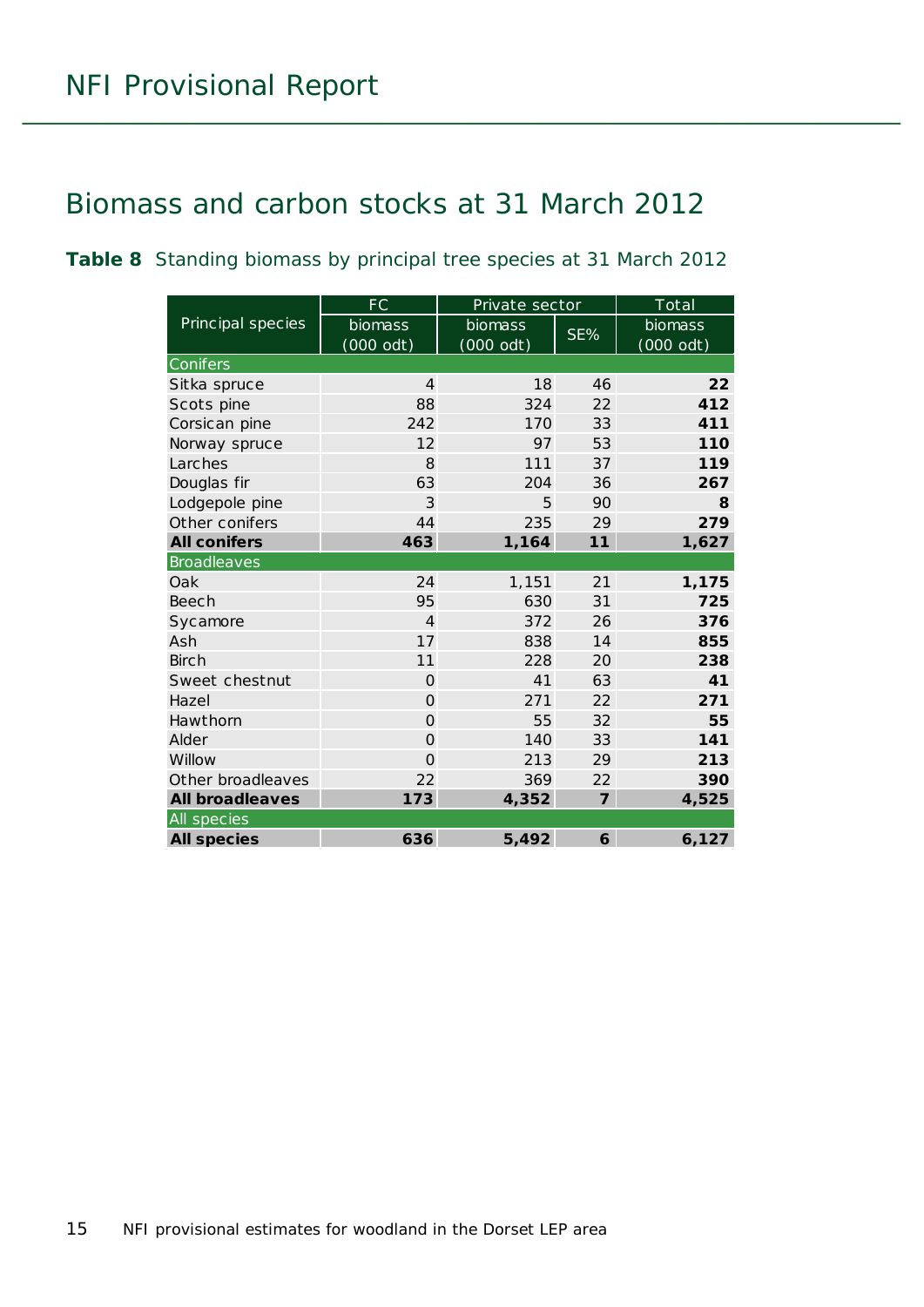#### <span id="page-15-0"></span>**Table 9** Total carbon stocks in principal tree species at 31 March 2012

|                        | FC             | Private sector |                | Total            |  |  |
|------------------------|----------------|----------------|----------------|------------------|--|--|
| Principal species      | carbon         | carbon         | SE%            | carbon           |  |  |
|                        | (000 t)        | (000 t)        |                | (000 t)          |  |  |
| Conifers               |                |                |                |                  |  |  |
| Sitka spruce           | $\overline{2}$ | 9              | 46             | 11               |  |  |
| Scots pine             | 44             | 162            | 22             | 206              |  |  |
| Corsican pine          | 121            | 85             | 33             | 206              |  |  |
| Norway spruce          | 6              | 49             | 53             | 55               |  |  |
| Larches                | $\overline{4}$ | 55             | 37             | 59               |  |  |
| Douglas fir            | 31             | 102            | 36             | 133              |  |  |
| Lodgepole pine         | 1              | $\overline{2}$ | 90             | $\boldsymbol{4}$ |  |  |
| Other conifers         | 22             | 118            | 29             | 139              |  |  |
| <b>All conifers</b>    | 231            | 582            | 11             | 813              |  |  |
| <b>Broadleaves</b>     |                |                |                |                  |  |  |
| Oak                    | 12             | 576            | 21             | 588              |  |  |
| Beech                  | 47             | 315            | 31             | 362              |  |  |
| Sycamore               | 2              | 186            | 26             | 188              |  |  |
| Ash                    | 8              | 419            | 14             | 428              |  |  |
| <b>Birch</b>           | 5              | 114            | 20             | 119              |  |  |
| Sweet chestnut         | $\Omega$       | 20             | 63             | 20               |  |  |
| Hazel                  | $\Omega$       | 135            | 22             | 136              |  |  |
| Hawthorn               | $\Omega$       | 28             | 32             | 28               |  |  |
| Alder                  | $\Omega$       | 70             | 33             | 70               |  |  |
| Willow                 | $\overline{0}$ | 107            | 29             | 107              |  |  |
| Other broadleaves      | 11             | 184            | 22             | 195              |  |  |
| <b>All broadleaves</b> | 87             | 2,176          | $\overline{7}$ | 2,262            |  |  |
| All species            |                |                |                |                  |  |  |
| <b>All species</b>     | 318            | 2,746          | 6              | 3,064            |  |  |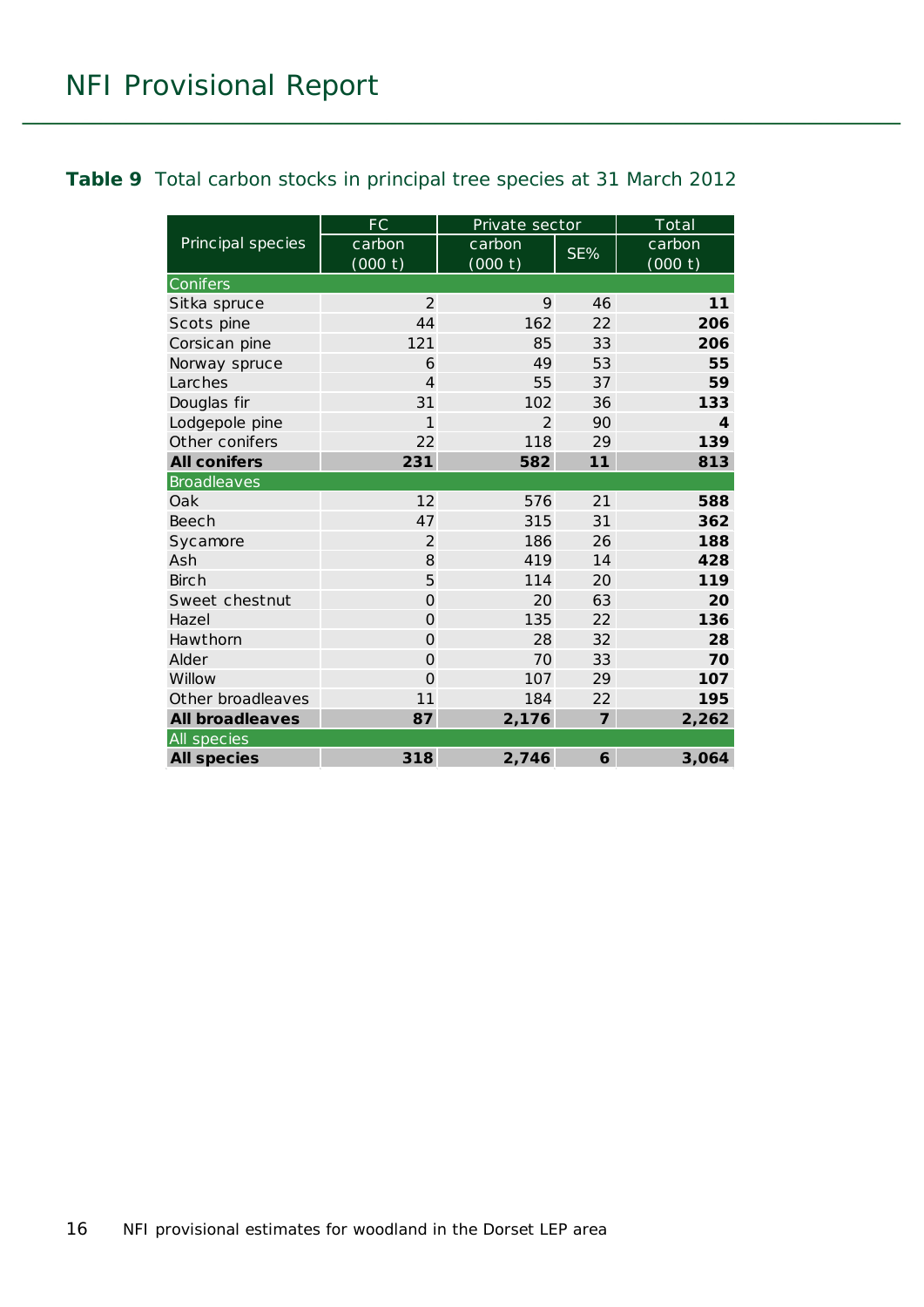### <span id="page-16-0"></span>Evidence of thinning

<span id="page-16-1"></span>

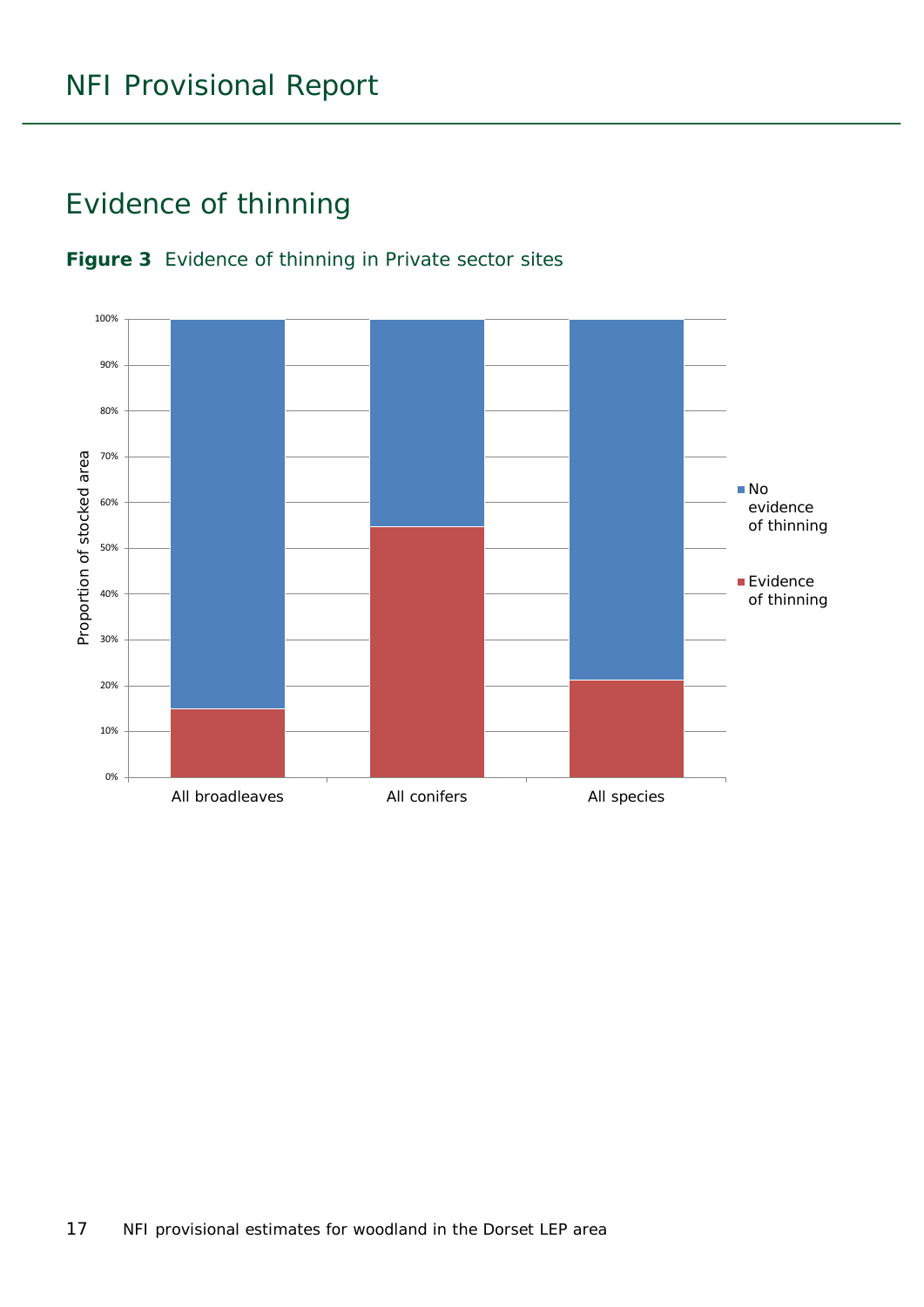### <span id="page-17-0"></span>50-year forecast of timber availability

Refer to the NFI report *50-year forecast of softwood timber availability* (2014) for a description of the underlying methodology and interpretation of the softwood forecast, and also for the England and GB context.

Refer to the NFI report *50-year forecast of hardwood timber availability* (2014) for a description of the underlying methodology and interpretation of the hardwood forecast, and also for the England and GB context.

In **Figures 4–8 and Tables 10–12** the estimates for the Forestry Commission are based on harvesting regimes derived from Forestry Commission felling and thinning plans as of 31 March 2012.

For the Private sector, information for **Figures 4–8 and Tables 10–12** is based on a scenario which assumes felling at age of maximum mean annual increment with moderate wind risk measures for conifers. For broadleaves, however, only those areas where there is evidence of thinning are assumed to be managed in future. This is a highly conservative assumption but better reflects current practice than assuming all stands will be managed. In turn it is assumed that these broadleaved stands are managed to felling at age of maximum mean annual increment with moderate wind risk measures.

Restocking assumptions for conifer stands clearfelled during the forecast period have been implemented that assume:

- a 10% reduction in the area of conifers on the subsequent rotation
- restocking of currently clearfelled land
- a change in the composition of conifer species on restocking

Restocking assumptions for broadleaved stands clearfelled during the forecast period have been included that assume:

- no reduction in stocked area
- like-for-like species choices are used for broadleaves
- 50% of the land associated with the reduction in conifer stocked area arising from the assumption above is stocked with broadleaves

A full description of the restocking assumptions is to be found in Table D3 of the *50-year forecast of softwood timber availability* (2014). The same restocking assumptions have been applied to both the Forestry Commission and Private sector forecasts.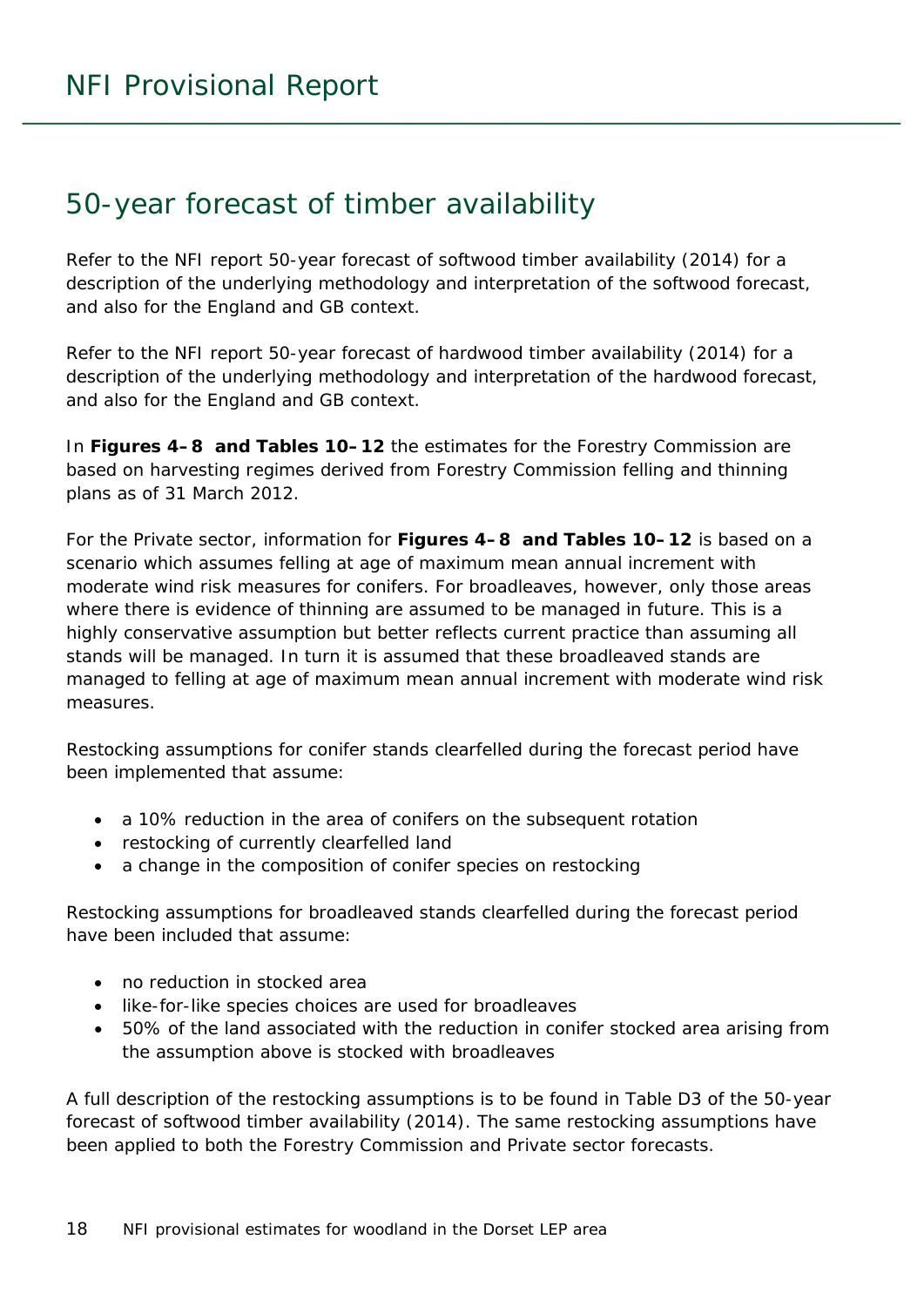Woodland that is classed as currently clearfelled will be restocked according to the restock prescription.

In **Figures 9–13** and **Tables 13–15** the management assumptions for the Private sector hardwoods have been changed to assume all hardwoods are thinned and felled rather than only those in areas that have evidence of thinning. In this report, the tables and figures for estimates under this management scenario will be labelled as 'unrestricted'.

**Figures 14–15** and **Table 16** compare the Private sector hardwood timber availability under the two scenarios. **Figure 14** shows the Private sector hardwood availability for the two scenarios during the 50-year forecast. **Figure 15** and **Table 16** compare the hardwood availability in first 15 years of the forecast under the two scenarios.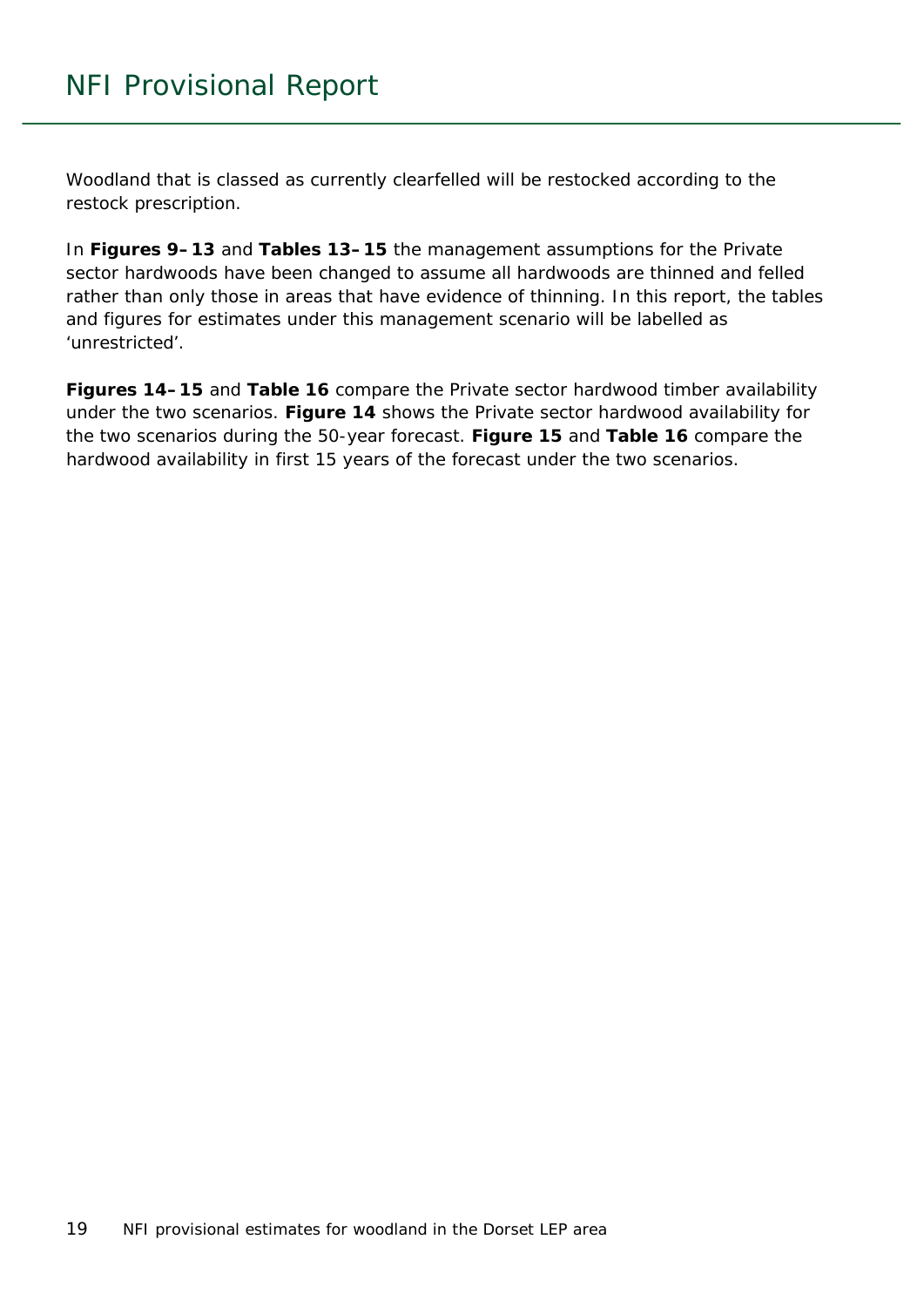50-year forecast of timber availability under the 'headline' harvesting scenario

|  |  | Table 10 50-year forecast of timber availability by time period and principal species |  |  |
|--|--|---------------------------------------------------------------------------------------|--|--|
|  |  |                                                                                       |  |  |

<span id="page-19-1"></span><span id="page-19-0"></span>

| $2013 - 16$            |                                 |                |     |                               | $2017 - 21$                     |                |     |                             | $2022 - 26$                     |                |     |                                 | $2027 - 31$                     |                 |     |                                 |
|------------------------|---------------------------------|----------------|-----|-------------------------------|---------------------------------|----------------|-----|-----------------------------|---------------------------------|----------------|-----|---------------------------------|---------------------------------|-----------------|-----|---------------------------------|
|                        | FC.                             | Private sector |     | Total                         | FC                              | Private sector |     | Total                       | FC.                             | Private sector |     | Total                           | FC                              | Private sector  |     | Total                           |
| Principal species      |                                 | volume         | SE% | volume                        | volume                          |                | SE% | volume                      | volume                          |                | SE% | volume                          | volume                          |                 | SE% | volume                          |
|                        | $(000 \text{ m}^3 \text{ obs})$ |                |     | $(000 \; \text{m}^3)$<br>obs) | $(000 \text{ m}^3 \text{ obs})$ |                |     | $(000 \text{ m}^3)$<br>obs) | $(000 \text{ m}^3 \text{ obs})$ |                |     | $(000 \text{ m}^3 \text{ obs})$ | $(000 \text{ m}^3 \text{ obs})$ |                 |     | $(000 \text{ m}^3 \text{ obs})$ |
|                        |                                 |                |     |                               |                                 |                |     |                             |                                 |                |     |                                 |                                 |                 |     |                                 |
| <b>All conifers</b>    | 39                              | 146            | 24  | 185                           | 33                              | 72             | 18  | 105                         | 24                              | 82             | 37  | 105                             | 22                              | 74              | 23  | 95                              |
| Sitka spruce           | $\mathbf{O}$                    | $\mathbf 0$    | 77  | $\overline{0}$                | $\Omega$                        | 3              | 56  | 3                           | $\mathbf{O}$                    |                | 56  |                                 | $\overline{0}$                  |                 | 53  |                                 |
| Scots pine             |                                 | 9              | 26  | 14                            | $\overline{4}$                  | 12             | 25  | 15                          | 3                               | 9              | 23  | 12                              |                                 | 42              | 37  | 44                              |
| Corsican pine          | 24                              | 55             | 46  | 79                            | 19                              | 9              | 52  | 28                          | 14                              | 12             | 74  | 26                              | 11                              |                 | 61  | 13                              |
| Norway spruce          |                                 | 8              | 53  | 10                            |                                 | 5              | 49  | 6                           |                                 | 26             | 86  | 27                              |                                 |                 | 73  |                                 |
| Larches                |                                 | 5              | 43  | 5                             | $\Omega$                        | 11             | 42  | 11                          | $\Omega$                        | 5              | 42  | 6                               | $\Omega$                        | 5               | 41  |                                 |
| Douglas fir            |                                 | 34             | 41  | 37                            |                                 | 13             | 64  | 17                          |                                 | $\overline{4}$ | 63  |                                 |                                 |                 | 60  |                                 |
| Lodgepole pine         | $\Omega$                        | $\Omega$       | 90  |                               | $\Omega$                        | $\mathbf{O}$   | 90  | $\Omega$                    | O                               |                | 90  |                                 | $\Omega$                        |                 | 90  |                                 |
| Other conifers         |                                 | 35             | 46  | 38                            | 5                               | 18             | 42  | 23                          |                                 | 24             | 53  | 26                              | 3                               | 13              | 33  | 16                              |
| <b>All broadleaves</b> |                                 | 31             | 47  | 35                            | 3                               | 28             | 27  | 31                          | $\overline{4}$                  | 18             | 38  | 21                              | 3                               | 10 <sup>1</sup> | 21  | 13                              |
| Oak                    |                                 | 3              | 41  |                               | $\Omega$                        | 5              | 46  | 5                           | $\Omega$                        | $\overline{2}$ | 34  |                                 | $\Omega$                        |                 | 36  |                                 |
| Beech                  |                                 | 3              | 42  | 6                             |                                 | 9              | 54  | 11                          |                                 | 10             | 62  | 12                              |                                 |                 | 33  |                                 |
| Sycamore               | $\Omega$                        | 3              | 63  | 3                             | $\mathbf{O}$                    | $\mathbf{1}$   | 77  | $\mathbf{1}$                | $\Omega$                        | $\mathbf 0$    | 33  |                                 | $\Omega$                        |                 | 37  |                                 |
| Ash                    |                                 | 20             | 69  | 20                            | $\mathbf 0$                     | 10             | 41  | 10                          |                                 | 3              | 33  |                                 |                                 |                 | 22  |                                 |
| <b>Birch</b>           | $\Omega$                        | 2              | 81  |                               | $\mathbf{O}$                    | 2              | 79  |                             | $\Omega$                        |                | 58  |                                 | $\Omega$                        |                 | 29  |                                 |
| Sweet chestnut         | $\Omega$                        | $\Omega$       | 68  | $\Omega$                      | $\mathbf{O}$                    | $\mathbf 0$    | 56  | $\Omega$                    |                                 | $\Omega$       | 54  |                                 | $\Omega$                        |                 | 83  |                                 |
| Hazel                  | $\Omega$                        | $\Omega$       | 39  | $\Omega$                      | $\mathbf{O}$                    | $\mathbf{O}$   | 37  | $\Omega$                    | $\Omega$                        |                | 50  |                                 | $\Omega$                        |                 | 42  | $\Omega$                        |
| Hawthorn               | $\mathbf{O}$                    | $\mathbf{O}$   | 46  | $\mathbf{O}$                  | $\mathbf 0$                     | $\mathsf{O}$   | 36  | $\mathbf{O}$                | 0                               | $\mathbf{O}$   | 35  |                                 | $\Omega$                        | O               | 32  |                                 |
| Alder                  | $\Omega$                        | $\Omega$       | 94  | $\Omega$                      | $\Omega$                        | $\mathbf{O}$   | 83  | $\Omega$                    | $\Omega$                        | $\Omega$       | 77  |                                 | $\Omega$                        |                 | 77  |                                 |
| Willow                 |                                 | $\Omega$       | 69  | $\Omega$                      | $\Omega$                        | $\mathbf{O}$   | 32  | $\Omega$                    | $\Omega$                        | $\mathbf{O}$   | 35  |                                 | $\Omega$                        |                 | 34  |                                 |
| Other broadleaves      |                                 | $\Omega$       | 87  |                               | $\Omega$                        | $\mathbf{O}$   | 46  |                             |                                 | $\mathbf{0}$   | 32  |                                 | C                               |                 | 22  |                                 |
| <b>All species</b>     | 44                              | 172            | 22  | 216                           | 36                              | 96             | 16  | 132                         | 27                              | 99             | 31  | 126                             | 25                              | 84              | 20  | 109                             |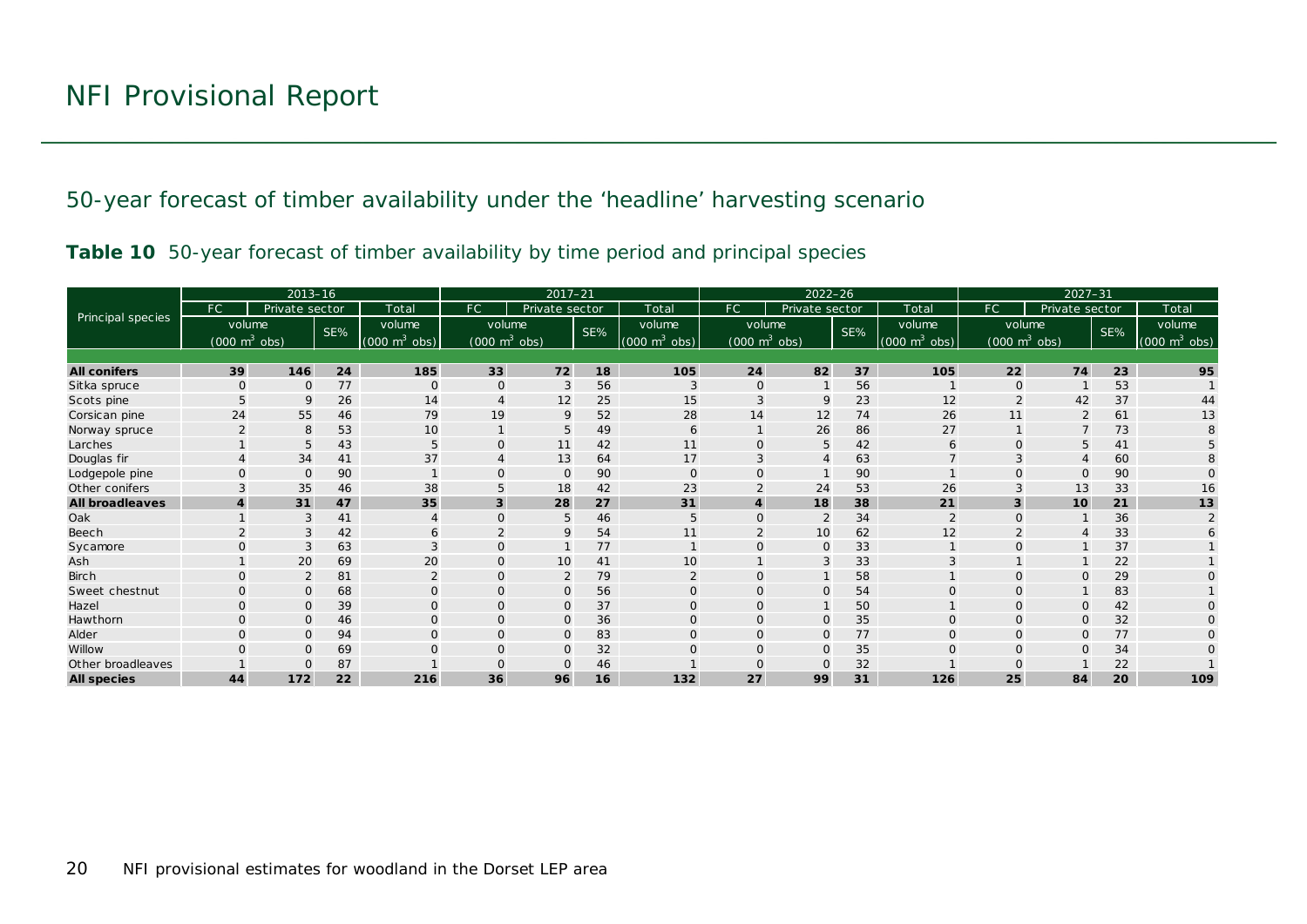#### **Table 10 (cont'd)** 50-year forecast of timber availability by time period and principal species

|                        | 2032-36                         |                |     |                                 | $2037 - 41$                     |                |     | 2042-46                         |                                 |                |     | $2047 - 51$                               |                                     |                |     |                                 |
|------------------------|---------------------------------|----------------|-----|---------------------------------|---------------------------------|----------------|-----|---------------------------------|---------------------------------|----------------|-----|-------------------------------------------|-------------------------------------|----------------|-----|---------------------------------|
|                        | FC.                             | Private sector |     | Total                           | FC.                             | Private sector |     | Total                           | FC.                             | Private sector |     | Total                                     | <b>FC</b>                           | Private sector |     | Total                           |
| Principal species      | volume                          |                | SE% | volume                          | volume                          |                | SE% | volume                          | volume                          |                | SE% | volume                                    | volume                              |                | SE% | volume                          |
|                        | $(000 \text{ m}^3 \text{ obs})$ |                |     | $(000 \text{ m}^3 \text{ obs})$ | $(000 \text{ m}^3 \text{ obs})$ |                |     | $(000 \text{ m}^3 \text{ obs})$ | $(000 \text{ m}^3 \text{ obs})$ |                |     | $(000 \text{ m}^3)$<br>$\frac{3}{2}$ obs) | $(000 \; \text{m}^3 \; \text{obs})$ |                |     | $(000 \text{ m}^3 \text{ obs})$ |
|                        |                                 |                |     |                                 |                                 |                |     |                                 |                                 |                |     |                                           |                                     |                |     |                                 |
| <b>All conifers</b>    | 18                              | 33             | 24  | 51                              | 20                              | 55             | 18  | 75                              | 36                              | 34             | 14  | 70                                        | 13                                  | 40             | 18  | 53                              |
| Sitka spruce           | $\Omega$                        |                | 35  | $\overline{2}$                  | $\overline{0}$                  | $\overline{2}$ | 31  | 2                               | $\Omega$                        | 3              | 37  |                                           | $\mathbf 0$                         |                | 28  |                                 |
| Scots pine             | $\overline{2}$                  | 20             | 37  | 22                              | 3                               | 34             | 27  | 37                              | 3                               | 12             | 27  | 15                                        |                                     | 18             | 39  | 21                              |
| Corsican pine          | 10                              | 2              | 61  | 11                              | 11                              | $\mathbf 0$    | 46  | 12                              | 25                              | 0              | 43  | 25                                        |                                     | $\Omega$       | 38  |                                 |
| Norway spruce          |                                 |                | 48  |                                 | $\Omega$                        |                | 35  |                                 |                                 | $\overline{4}$ | 74  |                                           |                                     |                | 50  |                                 |
| Larches                | $\Omega$                        | 3              | 56  |                                 | $\mathbf 0$                     | 3              | 53  | 3                               |                                 | 2              | 54  |                                           |                                     |                | 52  |                                 |
| Douglas fir            |                                 | 5              | 56  | 8                               | 3                               | $\overline{7}$ | 41  | 10                              |                                 | 6              | 30  | 10                                        |                                     |                | 28  |                                 |
| Lodgepole pine         |                                 | $\Omega$       | 90  | $\Omega$                        | $\Omega$                        | $\mathbf{O}$   | 82  | $\mathbf{O}$                    |                                 |                | 89  |                                           |                                     |                | 50  |                                 |
| Other conifers         |                                 | $\overline{2}$ | 50  |                                 | $\overline{2}$                  | 8              | 41  | 10                              |                                 | 6              | 23  |                                           |                                     | 6              | 20  |                                 |
| <b>All broadleaves</b> | 3                               | 25             | 59  | 28                              | 4                               | 12             | 19  | 16                              | 5                               | 22             | 30  | 27                                        | 4                                   | 16             | 15  | 20                              |
| Oak                    | $\mathbf{O}$                    |                | 36  |                                 |                                 | 2              | 43  | 3                               |                                 | $\mathbf{1}$   | 34  |                                           | $\mathbf{O}$                        |                | 36  | $\overline{2}$                  |
| <b>Beech</b>           |                                 | 19             | 76  | 21                              | 3                               | 5              | 37  | 8                               |                                 | 12             | 47  | 14                                        |                                     |                | 40  |                                 |
| Sycamore               |                                 |                | 49  |                                 | $\overline{0}$                  |                | 31  |                                 |                                 |                | 28  |                                           |                                     |                | 36  |                                 |
| Ash                    |                                 |                | 24  |                                 | $\mathbf 0$                     | $\overline{2}$ | 25  | $\overline{2}$                  | $\mathcal{P}$                   | 2              | 22  |                                           | $\Omega$                            |                | 29  |                                 |
| <b>Birch</b>           | $\mathbf{O}$                    | $\mathbf{O}$   | 41  |                                 | 0                               |                | 41  |                                 | $\Omega$                        |                | 32  |                                           | O                                   |                | 30  |                                 |
| Sweet chestnut         | $\Omega$                        | $\Omega$       | 64  |                                 | $\Omega$                        | $\mathbf{O}$   | 64  | $\Omega$                        | $\Omega$                        | $\Omega$       | 64  | $\Omega$                                  | $\Omega$                            |                | 64  |                                 |
| Hazel                  | $\Omega$                        | $\Omega$       | 36  | $\mathbf{O}$                    | $\overline{0}$                  | $\Omega$       | 34  | $\overline{0}$                  |                                 |                | 73  |                                           |                                     |                | 33  |                                 |
| Hawthorn               | $\Omega$                        | $\Omega$       | 39  | $\mathbf{O}$                    | $\mathbf{O}$                    | 0              | 35  | $\Omega$                        | $\Omega$                        | $\mathbf 0$    | 33  | $\mathbf{O}$                              | $\Omega$                            |                | 33  |                                 |
| Alder                  | $\Omega$                        | $\Omega$       | 77  | $\Omega$                        | $\Omega$                        | $\mathbf{O}$   | 77  | $\mathbf 0$                     | $\Omega$                        | $\mathbf{O}$   | 91  | $\Omega$                                  | $\Omega$                            |                | 94  |                                 |
| Willow                 |                                 | $\Omega$       | 31  |                                 | $\mathbf{O}$                    | $\Omega$       | 30  | $\Omega$                        |                                 | $\Omega$       | 30  | $\Omega$                                  | $\Omega$                            |                | 32  |                                 |
| Other broadleaves      |                                 |                | 18  |                                 | $\Omega$                        |                | 17  | $\Omega$                        |                                 | $\overline{2}$ | 33  |                                           |                                     |                | 17  |                                 |
| <b>All species</b>     | 21                              | 58             | 28  | 80                              | 24                              | 67             | 15  | 91                              | 41                              | 55             | 14  | 97                                        | 17                                  | 55             | 13  | 72                              |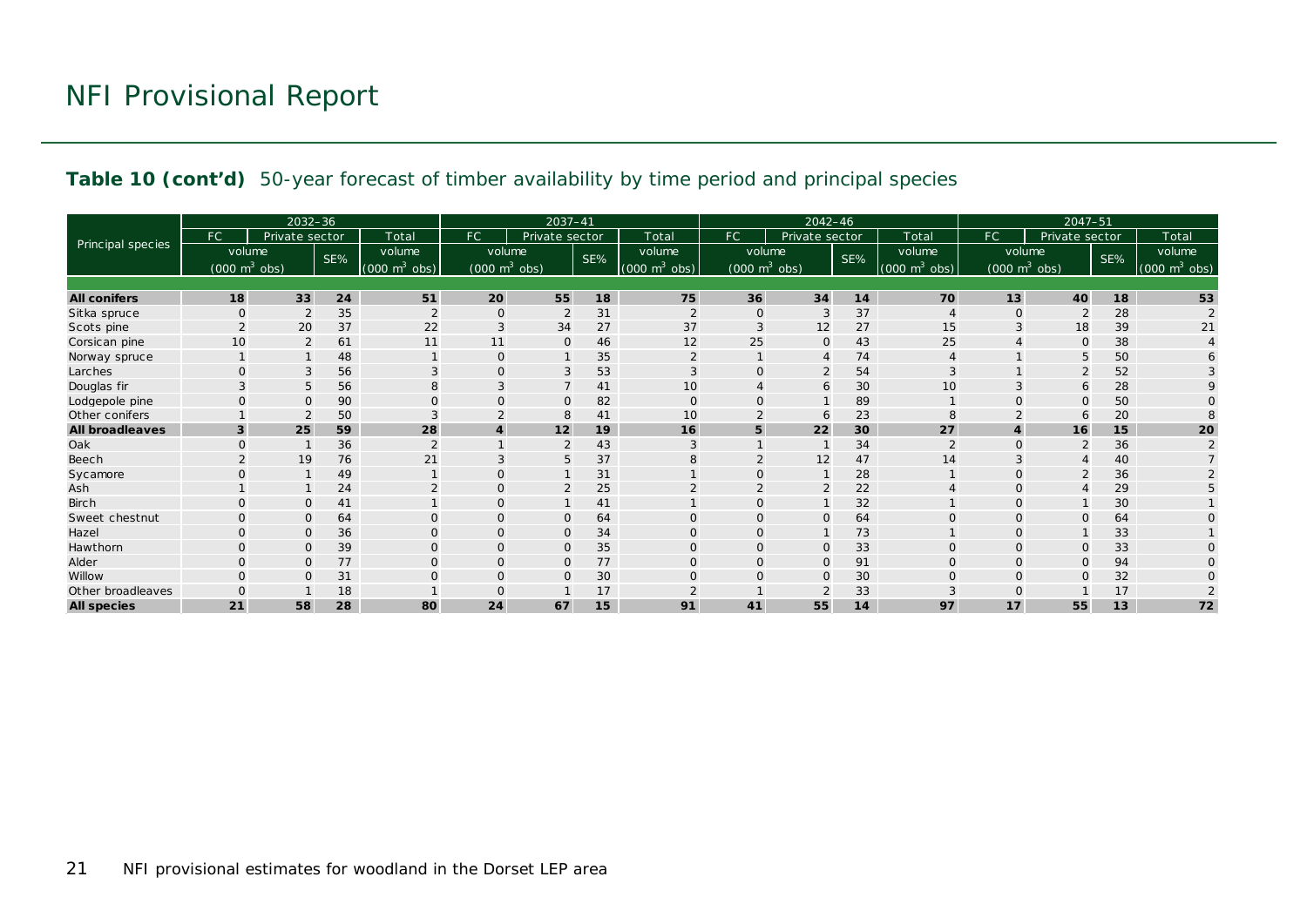#### **Table 10 (cont'd)** 50-year forecast of timber availability by time period and principal species

|                        |                                     | 2052-56        |     |                                 | $2057 - 61$                     |                |     |                                 |  |  |
|------------------------|-------------------------------------|----------------|-----|---------------------------------|---------------------------------|----------------|-----|---------------------------------|--|--|
|                        | <b>FC</b>                           | Private sector |     | Total                           | FC.                             | Private sector |     | Total                           |  |  |
| Principal species      | volume                              |                | SE% | volume                          | volume                          |                | SE% | volume                          |  |  |
|                        | $(000 \; \text{m}^3 \; \text{obs})$ |                |     | $(000 \text{ m}^3 \text{ obs})$ | $(000 \text{ m}^3 \text{ obs})$ |                |     | $(000 \text{ m}^3 \text{ obs})$ |  |  |
|                        |                                     |                |     |                                 |                                 |                |     |                                 |  |  |
| <b>All conifers</b>    | 14                                  | 31             | 11  | 45                              | 15                              | 36             | 10  | 51                              |  |  |
| Sitka spruce           | 1                                   | $\overline{2}$ | 22  | 3                               | $\Omega$                        | $\overline{2}$ | 21  | 3                               |  |  |
| Scots pine             | $\overline{2}$                      | 10             | 18  | 12                              | $\overline{4}$                  | 13             | 19  | 17                              |  |  |
| Corsican pine          | 5                                   | $\Omega$       | 37  | 5                               | 5                               | $\Omega$       | 37  | 6                               |  |  |
| Norway spruce          | $\mathbf{1}$                        | $\overline{2}$ | 47  | 3                               | $\Omega$                        | $\overline{2}$ | 48  | 3                               |  |  |
| Larches                | $\Omega$                            | 3              | 50  | 3                               | $\mathbf{1}$                    | $\overline{2}$ | 53  | 3                               |  |  |
| Douglas fir            | 3                                   | 6              | 28  | 10                              | 3                               | $\overline{7}$ | 26  | 10                              |  |  |
| Lodgepole pine         | 0                                   | $\Omega$       | 71  | $\Omega$                        | $\Omega$                        | $\Omega$       | 71  | $\Omega$                        |  |  |
| Other conifers         | $\overline{2}$                      | 8              | 19  | 10                              | $\overline{2}$                  | 9              | 19  | 10                              |  |  |
| <b>All broadleaves</b> | 3                                   | 15             | 22  | 18                              | $\overline{\mathbf{4}}$         | 28             | 47  | 32                              |  |  |
| Oak                    | 1                                   | 1              | 30  | $\overline{2}$                  | $\Omega$                        | 1              | 29  | $\overline{2}$                  |  |  |
| Beech                  | $\mathbf{1}$                        | $\overline{4}$ | 39  | 5                               | 3                               | 22             | 60  | 25                              |  |  |
| Sycamore               | $\Omega$                            | $\overline{2}$ | 53  | $\overline{2}$                  | $\Omega$                        | $\Omega$       | 56  | $\Omega$                        |  |  |
| Ash                    | $\circ$                             | 4              | 28  | 4                               | $\Omega$                        | $\mathbf{1}$   | 45  | $\overline{2}$                  |  |  |
| <b>Birch</b>           | $\Omega$                            | $\mathbf{1}$   | 48  | 1                               | $\mathbf{O}$                    | $\mathbf{1}$   | 32  | 1                               |  |  |
| Sweet chestnut         | $\circ$                             | $\Omega$       | 64  | $\Omega$                        | $\Omega$                        | $\Omega$       | 64  | $\Omega$                        |  |  |
| Hazel                  | $\overline{O}$                      | $\Omega$       | 41  | $\Omega$                        | $\Omega$                        | $\mathbf{1}$   | 42  | $\mathbf{1}$                    |  |  |
| Hawthorn               | $\Omega$                            | $\Omega$       | 33  | $\Omega$                        | $\Omega$                        | $\Omega$       | 33  | $\Omega$                        |  |  |
| Alder                  | $\Omega$                            | $\Omega$       |     | $\Omega$                        | $\Omega$                        | $\Omega$       | 94  | $\Omega$                        |  |  |
| Willow                 | $\Omega$                            | $\Omega$       | 32  | $\Omega$                        | $\Omega$                        | $\Omega$       | 32  | $\Omega$                        |  |  |
| Other broadleaves      | $\Omega$                            | 3              | 62  | 4                               | $\Omega$                        | 1              | 17  |                                 |  |  |
| <b>All species</b>     | 17                                  | 46             | 10  | 62                              | 19                              | 64             | 21  | 83                              |  |  |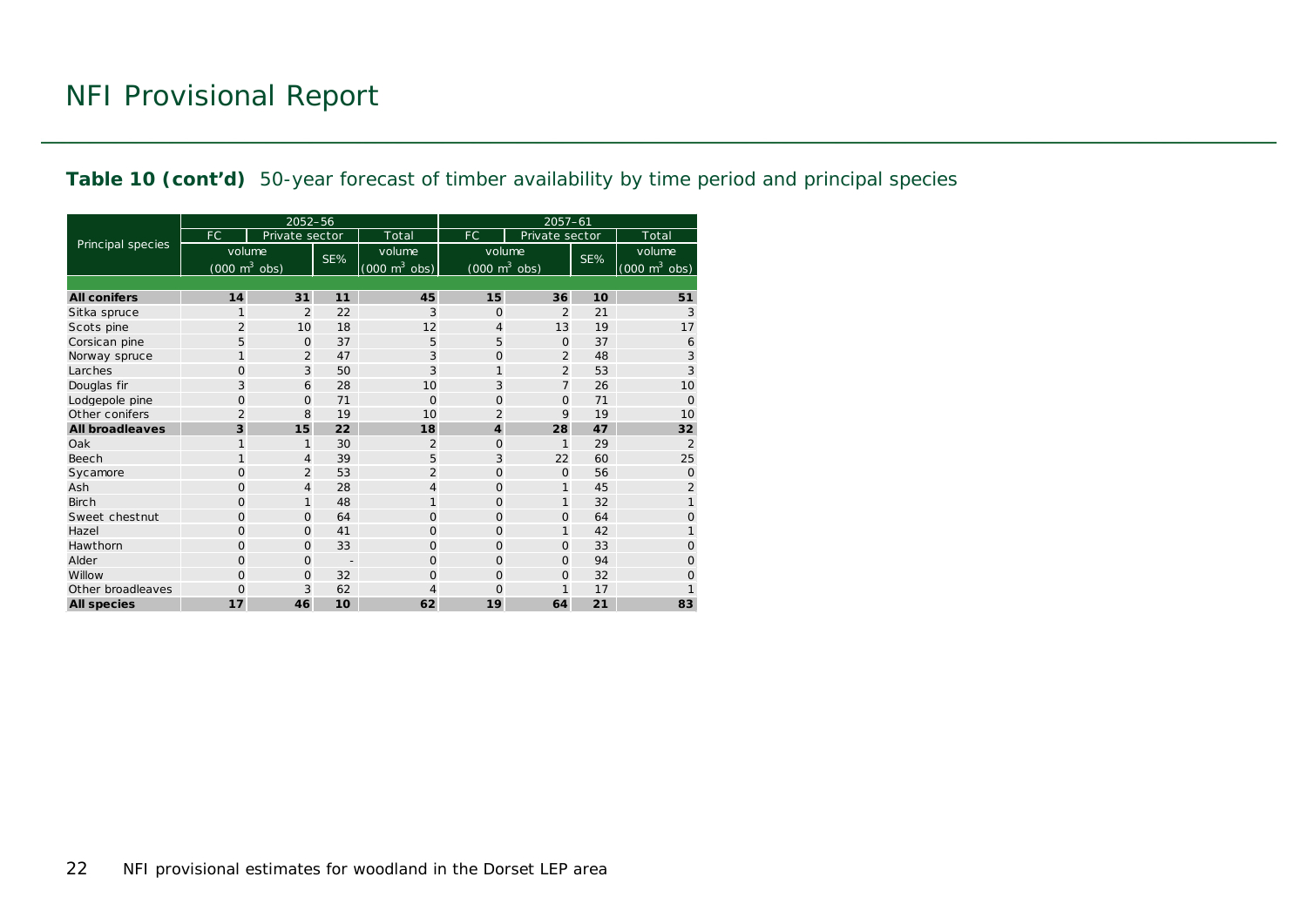<span id="page-22-0"></span>**Table 11** 50-year forecast of standing volume; average annual volumes within periods

|                 | <b>FC</b>                       | Private sector                  |                | Total                           |  |  |
|-----------------|---------------------------------|---------------------------------|----------------|---------------------------------|--|--|
| Forecast period | volume                          | volume                          | SE%            | volume                          |  |  |
|                 | $(000 \text{ m}^3 \text{ obs})$ | $(000 \text{ m}^3 \text{ obs})$ |                | $(000 \text{ m}^3 \text{ obs})$ |  |  |
| All conifers    |                                 |                                 |                |                                 |  |  |
| $2013 - 16$     | 709                             | 1,572                           | 13             | 2,281                           |  |  |
| $2017 - 21$     | 720                             | 1,311                           | 15             | 2,030                           |  |  |
| $2022 - 26$     | 739                             | 1,118                           | 14             | 1,857                           |  |  |
| $2027 - 31$     | 765                             | 859                             | 14             | 1,624                           |  |  |
| $2032 - 36$     | 800                             | 753                             | 14             | 1,553                           |  |  |
| $2037 - 41$     | 822                             | 732                             | 13             | 1,554                           |  |  |
| $2042 - 46$     | 779                             | 696                             | 13             | 1,476                           |  |  |
| $2047 - 51$     | 772                             | 757                             | 12             | 1,529                           |  |  |
| 2052-56         | 803                             | 855                             | 12             | 1,657                           |  |  |
| $2057 - 61$     | 822                             | 983                             | 11             | 1,805                           |  |  |
| All broadleaves |                                 |                                 |                |                                 |  |  |
| $2013 - 16$     | 189                             | 5,171                           | 8              | 5,360                           |  |  |
| $2017 - 21$     | 205                             | 5,413                           | 8              | 5,618                           |  |  |
| $2022 - 26$     | 221                             | 5,766                           | 7              | 5,987                           |  |  |
| $2027 - 31$     | 235                             | 6,187                           | 7              | 6,423                           |  |  |
| 2032-36         | 249                             | 6,563                           | 7              | 6,812                           |  |  |
| 2037-41         | 258                             | 6,947                           | $\overline{7}$ | 7,205                           |  |  |
| $2042 - 46$     | 265                             | 7,281                           | 6              | 7,546                           |  |  |
| $2047 - 51$     | 266                             | 7,582                           | 6              | 7,849                           |  |  |
| $2052 - 56$     | 274                             | 7,857                           | 6              | 8,132                           |  |  |
| $2057 - 61$     | 280                             | 8,037                           | 6              | 8,317                           |  |  |
| All species     |                                 |                                 |                |                                 |  |  |
| $2013 - 16$     | 897                             | 6,706                           | 7              | 7,603                           |  |  |
| $2017 - 21$     | 925                             | 6,702                           | 7              | 7,627                           |  |  |
| $2022 - 26$     | 960                             | 6,873                           | 7              | 7,833                           |  |  |
| $2027 - 31$     | 1,000                           | 7,034                           | 6              | 8,034                           |  |  |
| $2032 - 36$     | 1,049                           | 7,299                           | 6              | 8,348                           |  |  |
| 2037-41         | 1,080                           | 7,657                           | 6              | 8,737                           |  |  |
| $2042 - 46$     | 1,044                           | 7,949                           | 6              | 8,993                           |  |  |
| $2047 - 51$     | 1,038                           | 8,306                           | 6              | 9,344                           |  |  |
| 2052-56         | 1,077                           | 8,672                           | 5              | 9,749                           |  |  |
| $2057 - 61$     | 1,102                           | 8,975                           | 5              | 10,077                          |  |  |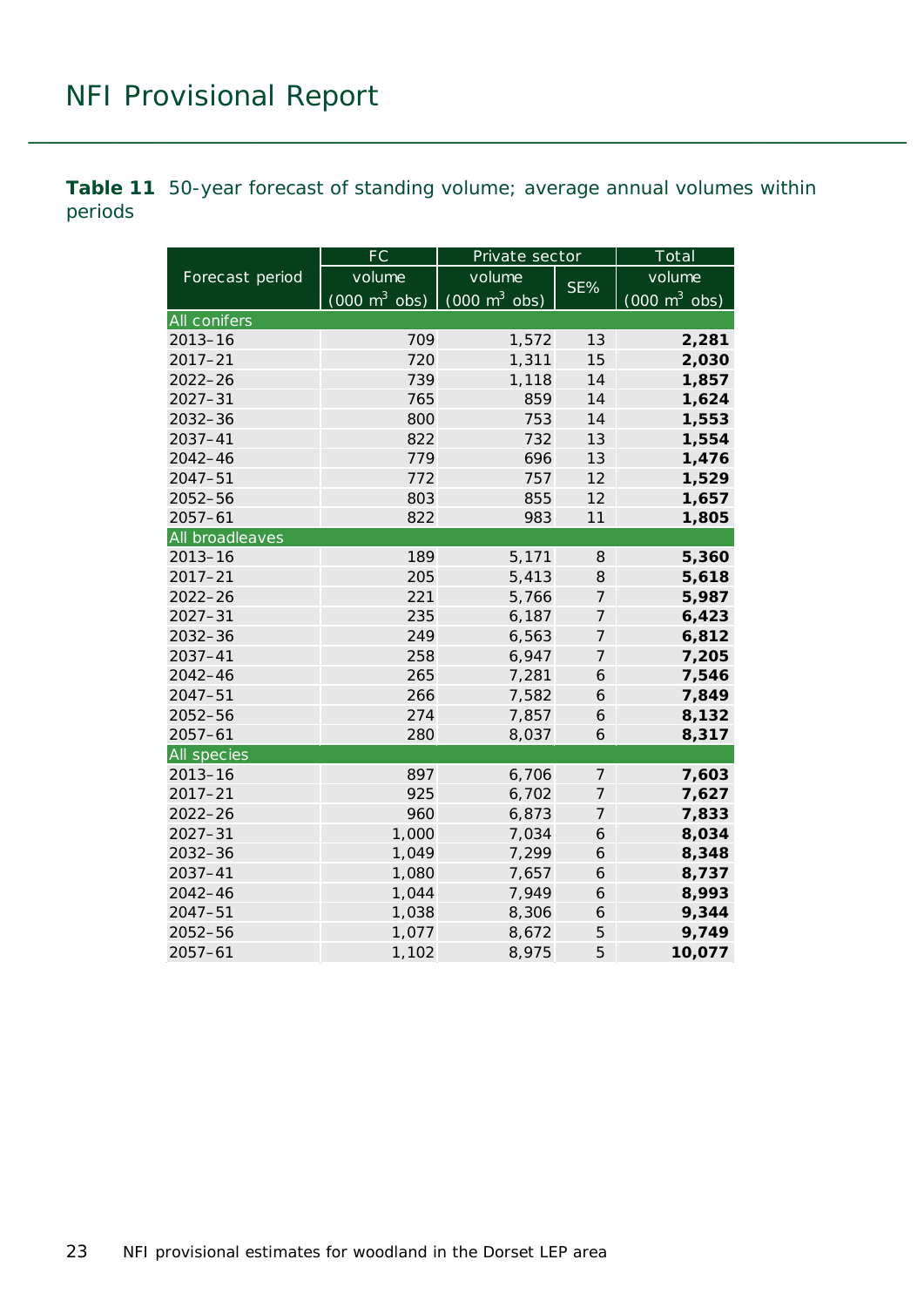<span id="page-23-0"></span>**Table 12** 50-year forecast of net increment; average annual volumes within periods

|                 | <b>FC</b>                       | Private sector                  |            | Total                           |  |  |
|-----------------|---------------------------------|---------------------------------|------------|---------------------------------|--|--|
| Forecast period | volume                          | volume                          |            | volume                          |  |  |
|                 | $(000 \text{ m}^3 \text{ obs})$ | $(000 \text{ m}^3 \text{ obs})$ | SE%        | $(000 \text{ m}^3 \text{ obs})$ |  |  |
| All conifers    |                                 |                                 |            |                                 |  |  |
| $2013 - 16$     | 26                              | 35                              | 14         | 61                              |  |  |
| $2017 - 21$     | 28                              | 33                              | 14         | 60                              |  |  |
| $2022 - 26$     | 25                              | 31                              | 11         | 56                              |  |  |
| $2027 - 31$     | 23                              | 30                              | 10         | 54                              |  |  |
| $2032 - 36$     | 22                              | 31                              | 11         | 53                              |  |  |
| $2037 - 41$     | 21                              | 38                              | 11         | 60                              |  |  |
| $2042 - 46$     | 20                              | 45                              | 11         | 64                              |  |  |
| $2047 - 51$     | 18                              | 51                              | 11         | 69                              |  |  |
| 2052-56         | 19                              | 56                              | 11         | 75                              |  |  |
| $2057 - 61$     | 20                              | 62                              | 10         | 82                              |  |  |
| All broadleaves |                                 |                                 |            |                                 |  |  |
| $2013 - 16$     | $\overline{7}$                  | 65                              | 10         | 72                              |  |  |
| $2017 - 21$     | 6                               | 84                              | 6          | 90                              |  |  |
| $2022 - 26$     | 6                               | 97                              | 5          | 103                             |  |  |
| $2027 - 31$     | 6                               | 99                              | 5          | 105                             |  |  |
| 2032-36         | 6                               | 95                              | 6          | 101                             |  |  |
| $2037 - 41$     | 6                               | 89                              | 6          | 94                              |  |  |
| $2042 - 46$     | 5                               | 82                              | 6          | 87                              |  |  |
| $2047 - 51$     | 5                               | 76                              | 6          | 81                              |  |  |
| $2052 - 56$     | 5                               | 69                              | 6          | 74                              |  |  |
| $2057 - 61$     | 5                               | 63                              | 7          | 68                              |  |  |
| All species     |                                 |                                 |            |                                 |  |  |
| $2013 - 16$     | 33                              | 99                              | 8          | 132                             |  |  |
| $2017 - 21$     | 34                              | 116                             | $\sqrt{5}$ | 150                             |  |  |
| $2022 - 26$     | 31                              | 128                             | $\sqrt{5}$ | 159                             |  |  |
| $2027 - 31$     | 29                              | 129                             | 5          | 158                             |  |  |
| $2032 - 36$     | 28                              | 126                             | 5          | 154                             |  |  |
| 2037-41         | 27                              | 126                             | 5          | 153                             |  |  |
| $2042 - 46$     | 25                              | 125                             | 5          | 150                             |  |  |
| $2047 - 51$     | 23                              | 124                             | 5          | 148                             |  |  |
| 2052-56         | 24                              | 123                             | 5          | 147                             |  |  |
| $2057 - 61$     | 25                              | 123                             | 5          | 147                             |  |  |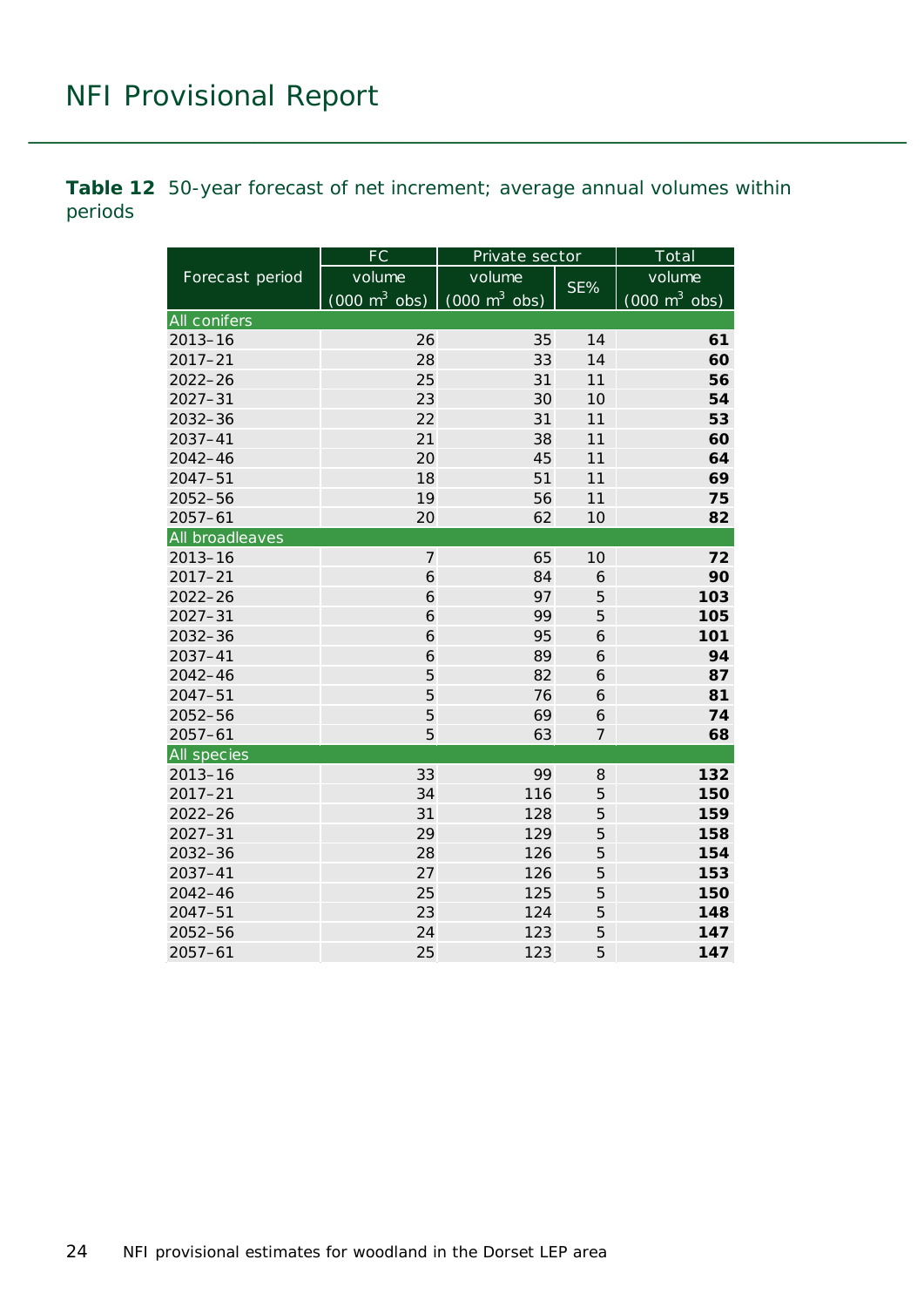

<span id="page-24-0"></span>

<span id="page-24-1"></span>**Figure 4a** Overview of 50-year forecast of average annual hardwood availability

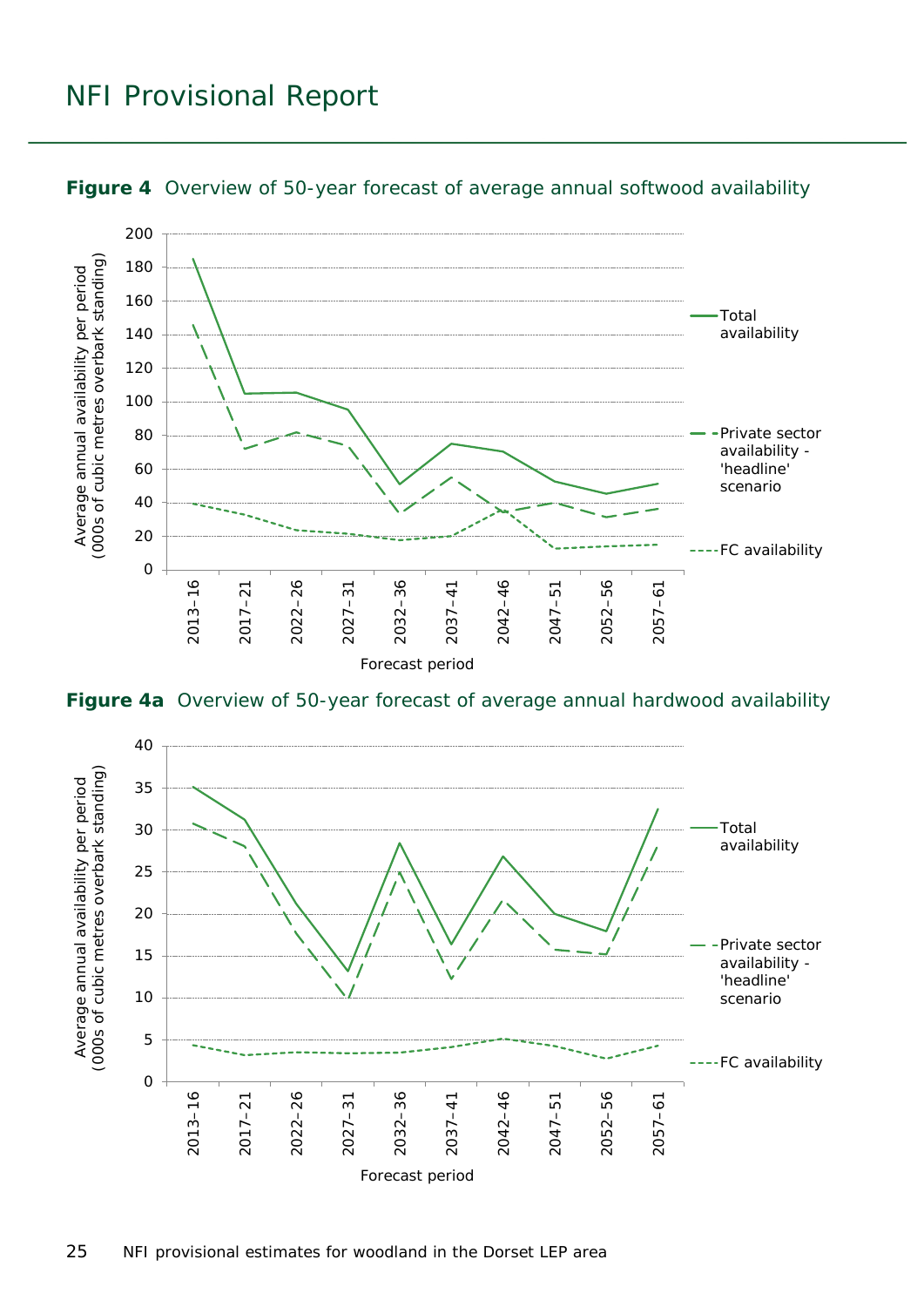

#### <span id="page-25-0"></span>**Figure 5** 50-year forecast of average annual softwood availability

<span id="page-25-1"></span>

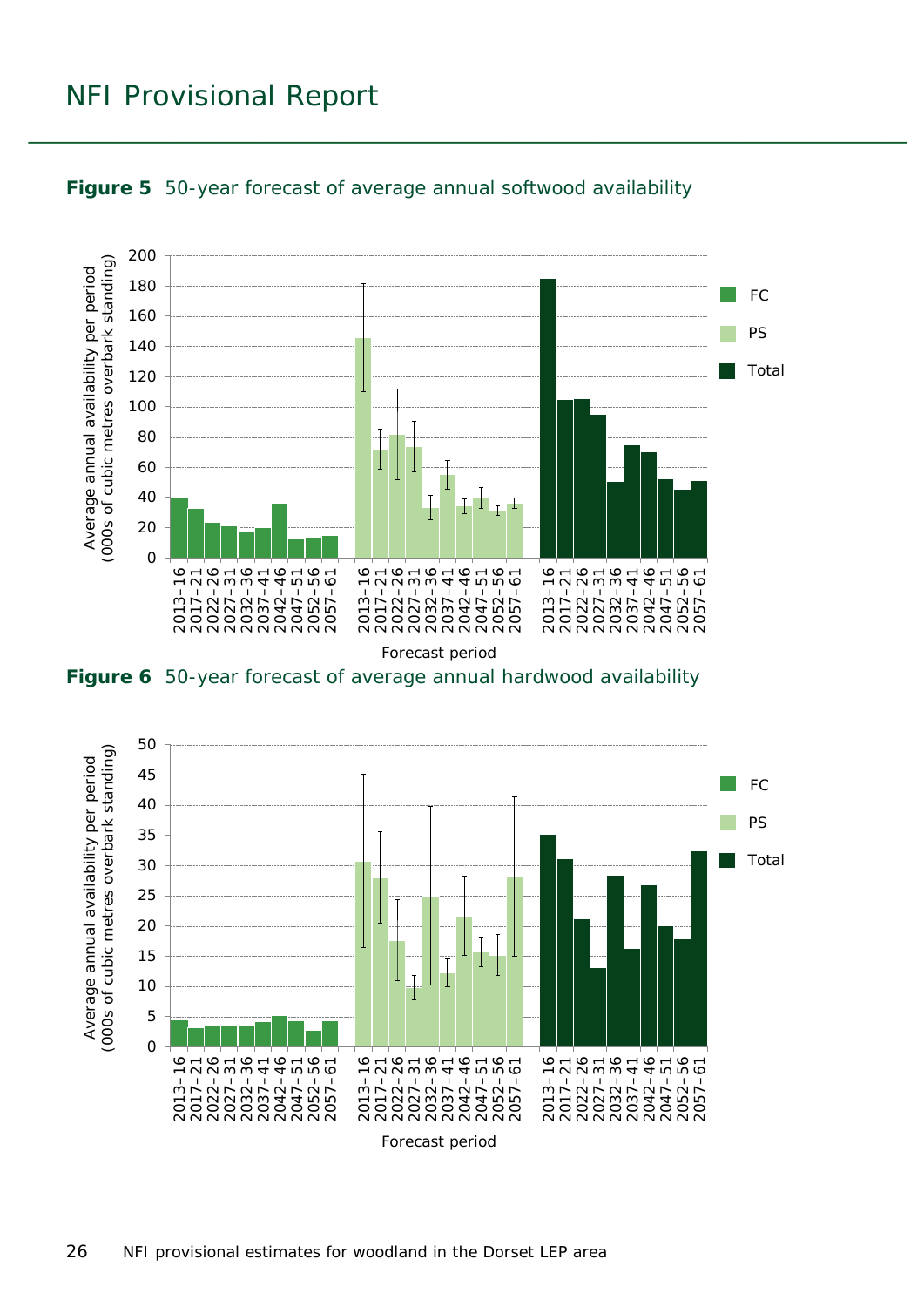

<span id="page-26-0"></span>**Figure 7** 50-year forecast of softwood standing volume, increment and availability

<span id="page-26-1"></span>**Figure 8** 50-year forecast of hardwood standing volume, increment and availability

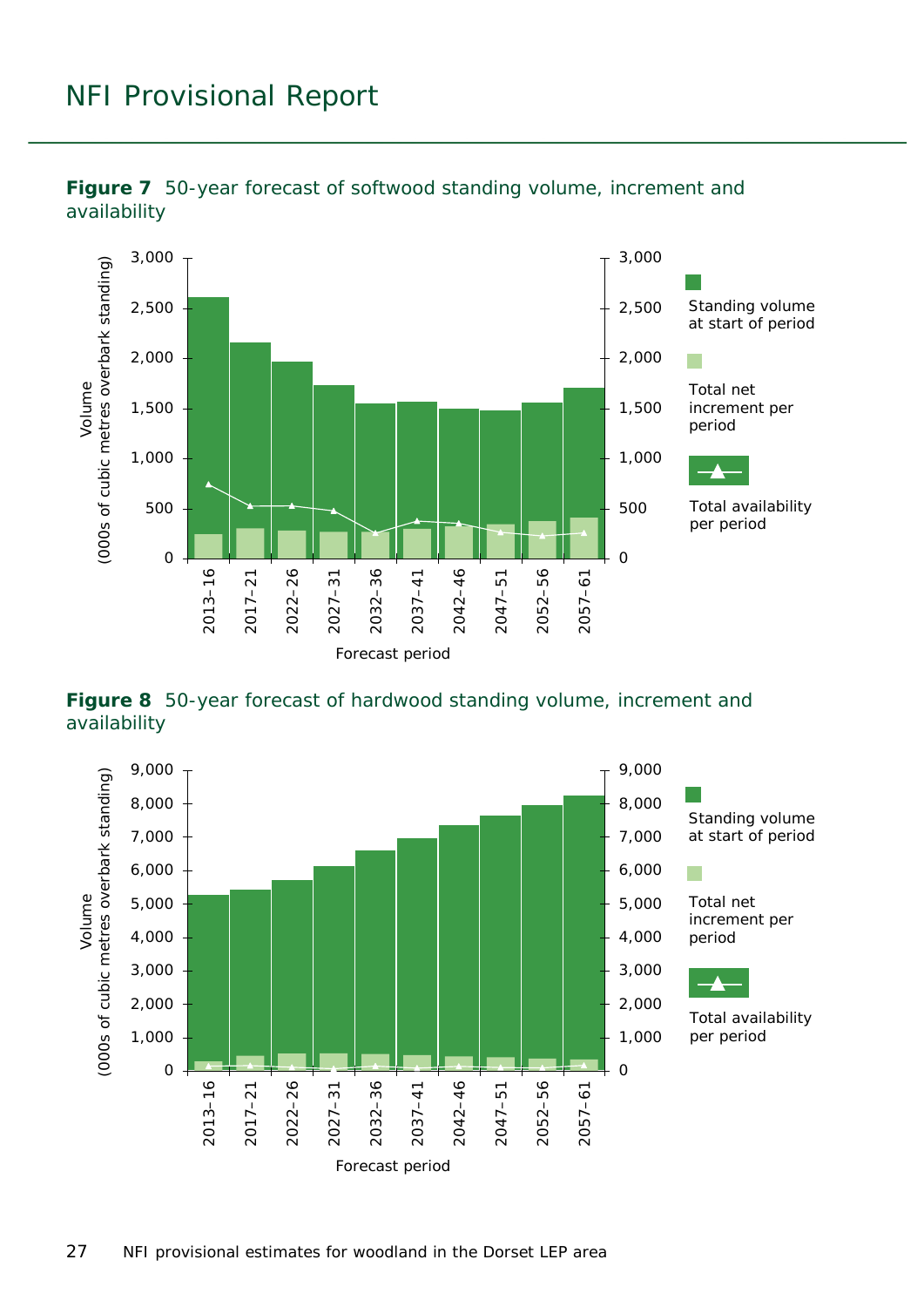50-year forecast of timber availability under the 'unrestricted' scenario

**Table 13** 50-year forecast of timber availability by time period and principal species – unrestricted biological potential for Private sector hardwoods

<span id="page-27-1"></span><span id="page-27-0"></span>

| $2013 - 16$            |                                 |                |     | $2017 - 21$                   |                                 |                |                | $2022 - 26$                         |                                 |                |     | $2027 - 31$                     |          |                                 |     |                                 |
|------------------------|---------------------------------|----------------|-----|-------------------------------|---------------------------------|----------------|----------------|-------------------------------------|---------------------------------|----------------|-----|---------------------------------|----------|---------------------------------|-----|---------------------------------|
|                        | FC                              | Private sector |     | Total                         | <b>FC</b>                       | Private sector |                | Total                               | FC.                             | Private sector |     | Total                           | FC.      | Private sector                  |     | Total                           |
| Principal species      | volume                          |                | SE% | volume                        | volume                          |                | SE%            | volume                              | volume                          |                | SE% | volume                          | volume   |                                 | SE% | volume                          |
|                        | $(000 \text{ m}^3 \text{ obs})$ |                |     | $(000 \; \text{m}^3)$<br>obs) | $(000 \text{ m}^3 \text{ obs})$ |                |                | $(000 \, \text{m}^3 \, \text{obs})$ | $(000 \text{ m}^3 \text{ obs})$ |                |     | $(000 \text{ m}^3 \text{ obs})$ |          | $(000 \text{ m}^3 \text{ obs})$ |     | $(000 \text{ m}^3 \text{ obs})$ |
|                        |                                 |                |     |                               |                                 |                |                |                                     |                                 |                |     |                                 |          |                                 |     |                                 |
| <b>All conifers</b>    | 39                              | 146            | 24  | 185                           | 33                              | 72             | 18             | 105                                 | 24                              | 82             | 37  | 105                             | 22       | 74                              | 23  | 95                              |
| Sitka spruce           | $\mathbf{O}$                    | $\Omega$       | 77  | $\Omega$                      | $\Omega$                        | 3              | 56             | 3                                   | $\Omega$                        | $\mathbf{1}$   | 56  |                                 | $\Omega$ |                                 | 53  |                                 |
| Scots pine             | 5                               | 9              | 26  | 14                            | $\overline{A}$                  | 12             | 25             | 15                                  | 3                               | 9              | 23  | 12                              |          | 42                              | 37  | 44                              |
| Corsican pine          | 24                              | 55             | 46  | 79                            | 19                              | 9              | 52             | 28                                  | 14                              | 12             | 74  | 26                              | 11       |                                 | 61  | 13                              |
| Norway spruce          |                                 | 8              | 53  | 10                            |                                 | 5              | 49             | 6                                   |                                 | 26             | 86  | 27                              |          |                                 | 73  |                                 |
| Larches                |                                 | 5              | 43  | 5                             | $\mathbf{O}$                    | 11             | 42             | 11                                  | $\Omega$                        | 5              | 42  | 6                               | $\Omega$ | 5                               | 41  |                                 |
| Douglas fir            |                                 | 34             | 41  | 37                            |                                 | 13             | 64             | 17                                  | 3                               | $\overline{4}$ | 63  |                                 |          |                                 | 60  |                                 |
| Lodgepole pine         |                                 | $\Omega$       | 90  |                               | $\Omega$                        | $\mathbf 0$    | 90             | $\Omega$                            | O                               |                | 90  |                                 |          |                                 | 90  |                                 |
| Other conifers         |                                 | 35             | 46  | 38                            | 5                               | 18             | 42             | 23                                  | $\overline{2}$                  | 24             | 53  | 26                              |          | 13                              | 33  | 16                              |
| <b>All broadleaves</b> |                                 | 407            | 14  | 411                           | 3                               | 270            | $\overline{z}$ | 273                                 | $\overline{4}$                  | 164            | 18  | 168                             | 3        | 87                              | 19  | 90                              |
| Oak                    |                                 | 29             | 39  | 30                            | $\Omega$                        | 29             | 38             | 30                                  | $\Omega$                        | 22             | 44  | 23                              | $\Omega$ | 36                              | 42  | 36                              |
| Beech                  |                                 | 21             | 45  | 24                            | $\overline{2}$                  | 27             | 39             | 29                                  | $\overline{2}$                  | 53             | 50  | 55                              |          | 8                               | 35  | 10                              |
| Sycamore               | $\Omega$                        | 76             | 37  | 76                            | $\mathbf 0$                     | 28             | 22             | 28                                  | $\mathsf{O}$                    | 13             | 26  | 13                              | $\Omega$ |                                 | 31  |                                 |
| Ash                    |                                 | 127            | 18  | 127                           | $\mathbf{O}$                    | 84             | 14             | 85                                  |                                 | 29             | 13  | 30                              |          | $\mathsf{Q}$                    | 19  |                                 |
| <b>Birch</b>           | $\Omega$                        | 22             | 20  | 22                            | $\mathbf 0$                     | 27             | 23             | 27                                  | 0                               | 9              | 23  | 9                               | $\Omega$ | 3                               | 27  |                                 |
| Sweet chestnut         | $\Omega$                        |                | 85  |                               | $\Omega$                        | $\overline{4}$ | 82             |                                     | $\Omega$                        |                | 60  |                                 |          |                                 | 65  |                                 |
| Hazel                  | $\Omega$                        | 26             | 27  | 26                            | $\Omega$                        | 26             | 28             | 26                                  | $\Omega$                        | 15             | 27  | 15                              | $\Omega$ | 3                               | 29  |                                 |
| Hawthorn               | $\Omega$                        | $\mathbf{1}$   | 27  |                               | $\mathbf{O}$                    | 2              | 34             | $\mathcal{P}$                       | $\Omega$                        | 2              | 39  | 2                               | $\Omega$ |                                 | 30  |                                 |
| Alder                  | $\Omega$                        | 18             | 32  | 18                            | $\mathbf 0$                     | 18             | 32             | 18                                  | 0                               | 5              | 34  | 5                               | $\Omega$ | 8                               | 85  |                                 |
| Willow                 |                                 | 10             | 55  | 10                            | $\mathbf{O}$                    | $\overline{4}$ | 23             |                                     | $\Omega$                        | 5              | 24  |                                 | $\Omega$ |                                 | 23  |                                 |
| Other broadleaves      |                                 | 70             | 40  | 70                            | $\mathbf{O}$                    | 16             | 24             | 16                                  | $\Omega$                        | 9              | 18  | $\Omega$                        | $\Omega$ |                                 | 14  |                                 |
| <b>All species</b>     | 44                              | 549            | 12  | 593                           | 36                              | 338            | $\overline{z}$ | 374                                 | 27                              | 245            | 17  | 272                             | 25       | 161                             | 15  | 186                             |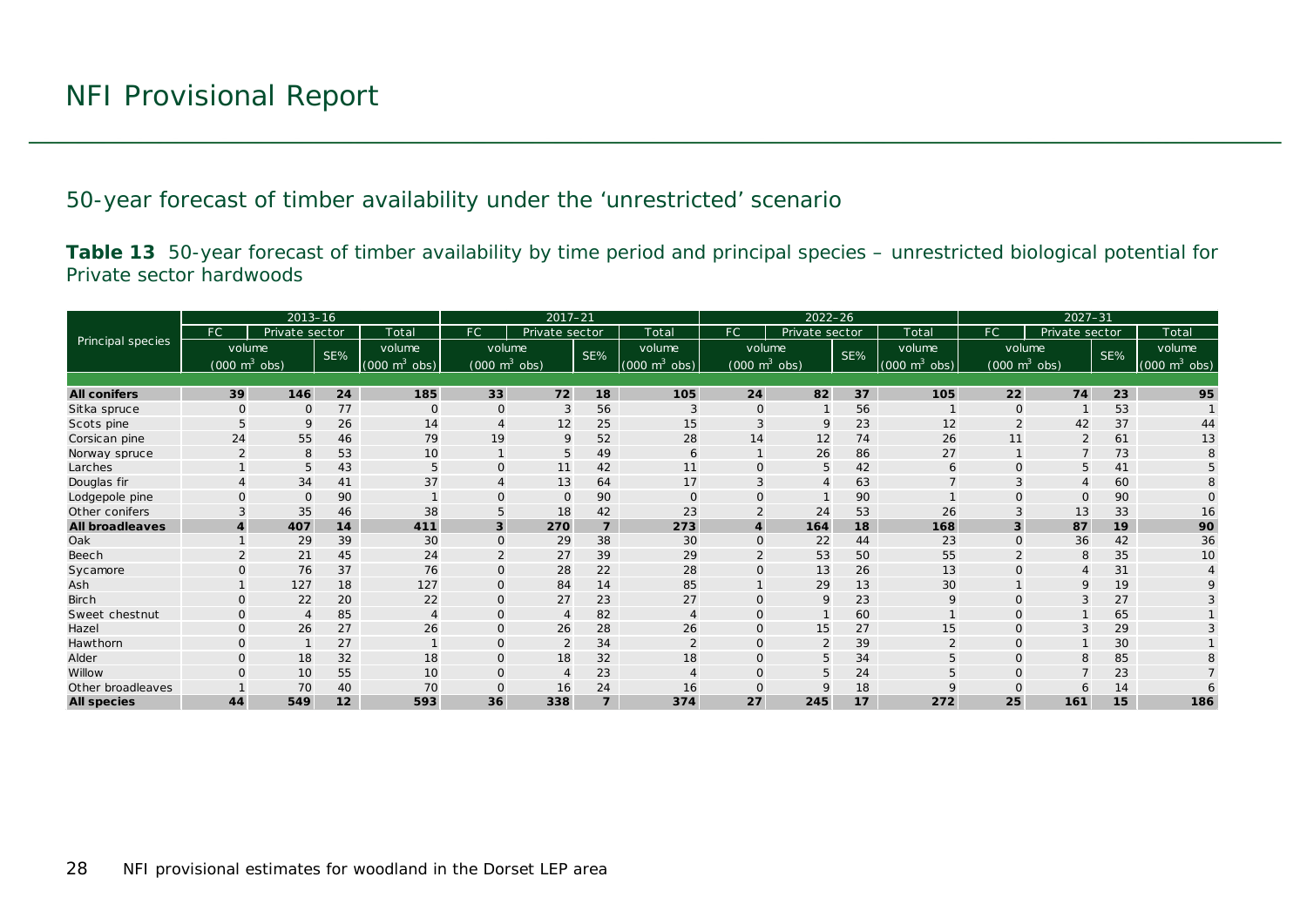**Table 13 (cont'd)** 50-year forecast of timber availability by time period and principal species – unrestricted biological potential for Private sector hardwoods

| $2032 - 36$            |                |                                 |     |                                | 2037-41                         |                |                  | $2042 - 46$                     |                                 |                |     | $2047 - 51$                     |              |                                 |     |                                     |
|------------------------|----------------|---------------------------------|-----|--------------------------------|---------------------------------|----------------|------------------|---------------------------------|---------------------------------|----------------|-----|---------------------------------|--------------|---------------------------------|-----|-------------------------------------|
|                        | FC.            | Private sector                  |     | Total                          | <b>FC</b>                       | Private sector |                  | Total                           | FC.                             | Private sector |     | Total                           | FC.          | Private sector                  |     | Total                               |
| Principal species      |                | volume                          | SE% | volume                         | volume                          |                | SE%              | volume                          | volume                          |                | SE% | volume                          |              | volume                          | SE% | volume                              |
|                        |                | $(000 \text{ m}^3 \text{ obs})$ |     | $(000 \text{ m}^3)$<br>$\cosh$ | $(000 \text{ m}^3 \text{ obs})$ |                |                  | $(000 \text{ m}^3 \text{ obs})$ | $(000 \text{ m}^3 \text{ obs})$ |                |     | $(000 \text{ m}^3 \text{ obs})$ |              | $(000 \text{ m}^3 \text{ obs})$ |     | $(000 \; \text{m}^3 \; \text{obs})$ |
|                        |                |                                 |     |                                |                                 |                |                  |                                 |                                 |                |     |                                 |              |                                 |     |                                     |
| <b>All conifers</b>    | 18             | 33                              | 24  | 51                             | 20                              | 55             | 18               | 75                              | 36                              | 34             | 14  | 70                              | 13           | 40                              | 18  | 53                                  |
| Sitka spruce           | $\Omega$       | $\overline{2}$                  | 35  | $\overline{2}$                 | $\mathbf 0$                     | 2              | 31               | $\mathcal{D}$                   | 0                               | 3              | 37  |                                 | $\Omega$     |                                 | 28  |                                     |
| Scots pine             | $\overline{2}$ | 20                              | 37  | 22                             | 3                               | 34             | 27               | 37                              | 3                               | 12             | 27  | 15                              | 3            | 18                              | 39  | 21                                  |
| Corsican pine          | 10             | $\overline{2}$                  | 61  | 11                             | 11                              | $\mathsf{O}$   | 46               | 12                              | 25                              | $\mathsf{O}$   | 43  | 25                              |              | $\mathbf{O}$                    | 38  | 4                                   |
| Norway spruce          |                |                                 | 48  |                                | $\mathbf 0$                     |                | 35               |                                 |                                 | 4              | 74  |                                 |              | 5                               | 50  |                                     |
| Larches                | $\Omega$       | 3                               | 56  |                                | $\Omega$                        | 3              | 53               | 3                               | $\Omega$                        | 2              | 54  | 3                               |              |                                 | 52  |                                     |
| Douglas fir            | 3              | 5                               | 56  | 8                              | 3                               | $\overline{7}$ | 41               | 10                              |                                 | 6              | 30  | 10                              |              | 6                               | 28  | 9                                   |
| Lodgepole pine         |                | $\Omega$                        | 90  | $\Omega$                       | $\Omega$                        | $\mathsf{O}$   | 82               | $\mathbf 0$                     | 0                               |                | 89  |                                 |              | $\Omega$                        | 50  | $\Omega$                            |
| Other conifers         |                |                                 | 50  |                                |                                 | 8              | 41               | 10                              |                                 | 6              | 23  | 8                               |              | 6                               | 20  |                                     |
| <b>All broadleaves</b> | 3              | 75                              | 20  | 79                             | $\overline{4}$                  | 91             | 13               | 95                              | 5                               | 92             | 10  | 97                              |              | 105                             | 9   | 109                                 |
| Oak                    | $\Omega$       | 9                               | 24  | 10                             |                                 | 10             | 20               | 10                              |                                 | 6              | 18  |                                 | $\Omega$     |                                 | 21  |                                     |
| Beech                  |                | 20                              | 71  | 22                             |                                 | 6              | 34               | 9                               |                                 | 15             | 41  | 16                              |              | 5                               | 32  |                                     |
| Sycamore               |                |                                 | 24  |                                | $\overline{0}$                  | 5              | 20               | 6                               | 0                               | 9              | 23  | 9                               | $\Omega$     | 16                              | 30  | 16                                  |
| Ash                    |                | 14                              | 18  | 15                             | $\overline{0}$                  | 20             | 17               | 20                              | $\overline{2}$                  | 19             | 13  | 21                              | $\mathbf{O}$ | 33                              | 23  | 33                                  |
| <b>Birch</b>           | $\mathbf{O}$   | 5                               | 21  | 5                              | $\mathbf 0$                     | 5              | 20               | 6                               | 0                               | 10             | 26  | 10                              | $\mathbf{O}$ | 9                               | 22  | Q                                   |
| Sweet chestnut         | $\Omega$       | $\Omega$                        | 46  | $\Omega$                       | $\mathbf 0$                     | $\mathbf{O}$   | 46               | $\Omega$                        | $\Omega$                        | $\mathbf 0$    | 41  | $\mathbf 0$                     | $\Omega$     |                                 | 49  |                                     |
| Hazel                  | $\Omega$       | 3                               | 33  |                                | 0                               | 6              | 30               | 6                               | $\Omega$                        | 10             | 43  | 10                              | $\Omega$     | 12                              | 21  | 12                                  |
| Hawthorn               | $\mathbf{O}$   | $\overline{2}$                  | 36  |                                | $\mathbf{0}$                    | 3              | 31               | 3                               | $\Omega$                        | $\overline{2}$ | 30  | 2                               | $\mathbf{O}$ | $\overline{2}$                  | 29  |                                     |
| Alder                  | $\Omega$       |                                 | 35  |                                | $\mathbf 0$                     | $\overline{2}$ | 34               |                                 | $\Omega$                        | 3              | 32  | 3                               | $\Omega$     |                                 | 37  |                                     |
| Willow                 |                | 6                               | 24  |                                | $\mathbf 0$                     | 21             | 49               | 21                              | $\Omega$                        | 5              | 34  | 5                               |              |                                 | 25  |                                     |
| Other broadleaves      | $\Omega$       | 10                              | 17  | 10                             | $\mathbf 0$                     | 12             | 15               | 12                              |                                 | 13             | 14  | 14                              | $\Omega$     | 11                              | 13  | 12                                  |
| <b>All species</b>     | 21             | 109                             | 15  | 130                            | 24                              | 146            | 10 <sup>10</sup> | 170                             | 41                              | 126            | 8   | 167                             | 17           | 144                             | 8   | 161                                 |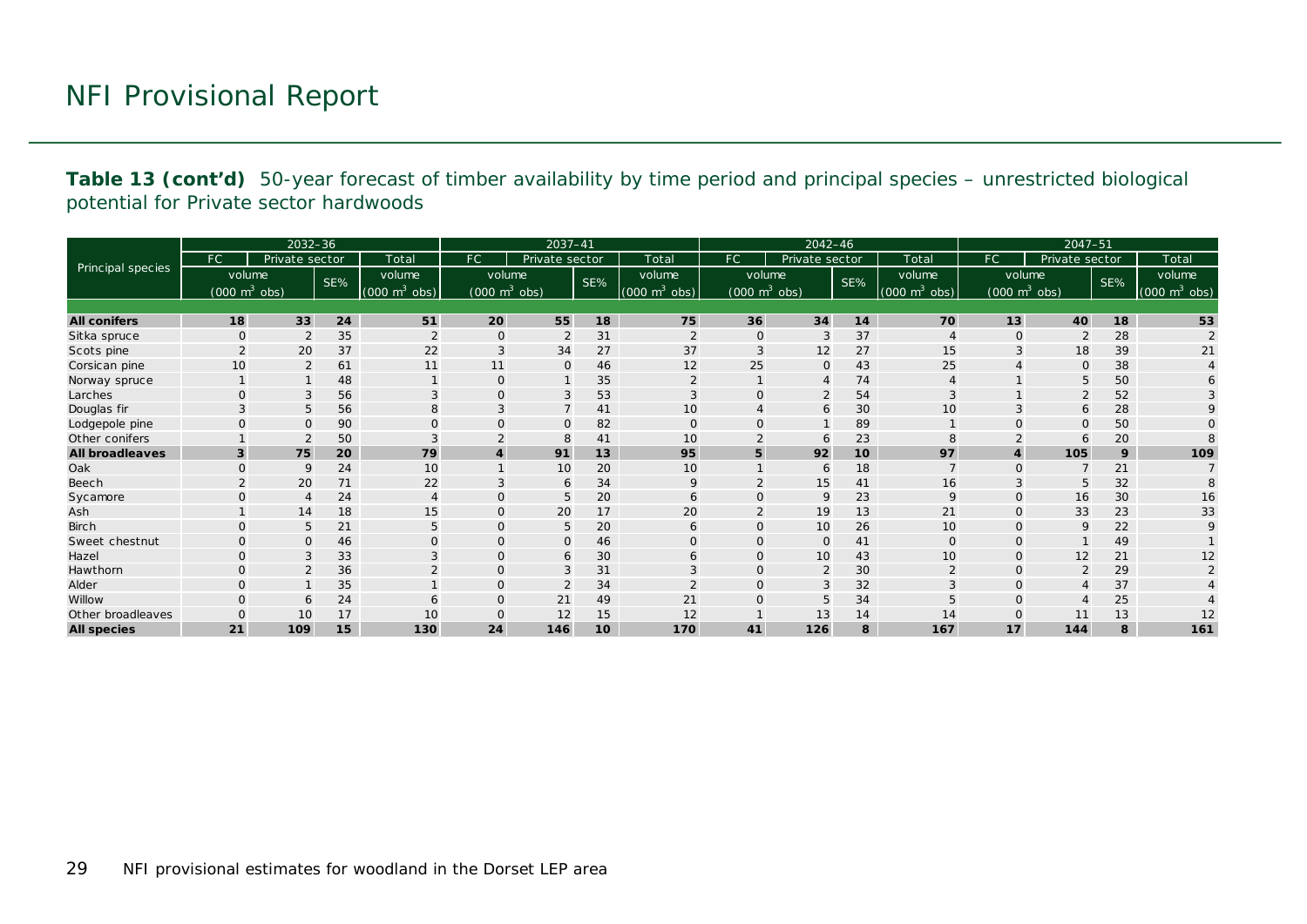**Table 13 (cont'd)** 50-year forecast of timber availability by time period and principal species – unrestricted biological potential for Private sector hardwoods

|                        |                                     | 2052-56        |     |                                 | $2057 - 61$                         |                |     |                                 |  |  |
|------------------------|-------------------------------------|----------------|-----|---------------------------------|-------------------------------------|----------------|-----|---------------------------------|--|--|
|                        | FC                                  | Private sector |     | Total                           | <b>FC</b>                           | Private sector |     | Total                           |  |  |
| Principal species      | volume                              |                | SE% | volume                          | volume                              |                | SE% | volume                          |  |  |
|                        | $(000 \; \text{m}^3 \; \text{obs})$ |                |     | $(000 \text{ m}^3 \text{ obs})$ | $(000 \; \text{m}^3 \; \text{obs})$ |                |     | $(000 \text{ m}^3 \text{ obs})$ |  |  |
|                        |                                     |                |     |                                 |                                     |                |     |                                 |  |  |
| <b>All conifers</b>    | 14                                  | 31             | 11  | 45                              | 15                                  | 36             | 10  | 51                              |  |  |
| Sitka spruce           | 1                                   | $\overline{2}$ | 22  | 3                               | $\Omega$                            | $\overline{2}$ | 21  | 3                               |  |  |
| Scots pine             | $\overline{2}$                      | 10             | 18  | 12                              | 4                                   | 13             | 19  | 17                              |  |  |
| Corsican pine          | 5                                   | $\mathbf{O}$   | 37  | 5                               | 5                                   | $\Omega$       | 37  | 6                               |  |  |
| Norway spruce          | $\mathbf{1}$                        | $\overline{2}$ | 47  | 3                               | $\Omega$                            | $\overline{2}$ | 48  | 3                               |  |  |
| Larches                | $\Omega$                            | 3              | 50  | 3                               | 1                                   | $\overline{2}$ | 53  | 3                               |  |  |
| Douglas fir            | 3                                   | 6              | 28  | 10                              | 3                                   | $\overline{7}$ | 26  | 10                              |  |  |
| Lodgepole pine         | 0                                   | 0              | 71  | $\Omega$                        | $\Omega$                            | $\Omega$       | 71  | $\Omega$                        |  |  |
| Other conifers         | $\overline{2}$                      | 8              | 19  | 10                              | $\overline{2}$                      | 9              | 19  | 10                              |  |  |
| <b>All broadleaves</b> | 3                                   | 103            | 13  | 106                             | $\overline{\mathbf{4}}$             | 97             | 14  | 102                             |  |  |
| Oak                    | $\mathbf{1}$                        | 8              | 22  | 8                               | $\overline{0}$                      | $\overline{7}$ | 16  | $\overline{7}$                  |  |  |
| <b>Beech</b>           | $\mathbf{1}$                        | 5              | 29  | 6                               | 3                                   | 24             | 54  | 27                              |  |  |
| Sycamore               | 0                                   | $\overline{7}$ | 21  | $\overline{7}$                  | $\Omega$                            | 6              | 22  | 6                               |  |  |
| Ash                    | $\circ$                             | 32             | 20  | 32                              | $\Omega$                            | 14             | 14  | 14                              |  |  |
| <b>Birch</b>           | $\Omega$                            | 5              | 21  | 5                               | $\Omega$                            | 6              | 23  | 6                               |  |  |
| Sweet chestnut         | $\Omega$                            | $\overline{2}$ | 55  | $\overline{2}$                  | $\Omega$                            | $\overline{2}$ | 55  | $\overline{2}$                  |  |  |
| Hazel                  | $\Omega$                            | $\overline{7}$ | 21  | $\overline{7}$                  | $\Omega$                            | 9              | 20  | 9                               |  |  |
| Hawthorn               | $\Omega$                            | $\overline{2}$ | 28  | $\overline{2}$                  | $\Omega$                            | 4              | 26  | $\overline{4}$                  |  |  |
| Alder                  | $\Omega$                            | 4              | 37  | 4                               | $\Omega$                            | 4              | 36  | 4                               |  |  |
| Willow                 | $\Omega$                            | 15             | 66  | 15                              | $\Omega$                            | 12             | 42  | 12                              |  |  |
| Other broadleaves      | 0                                   | 16             | 19  | 16                              | 0                                   | 10             | 14  | 10                              |  |  |
| <b>All species</b>     | 17                                  | 133            | 10  | 150                             | 19                                  | 133            | 10  | 152                             |  |  |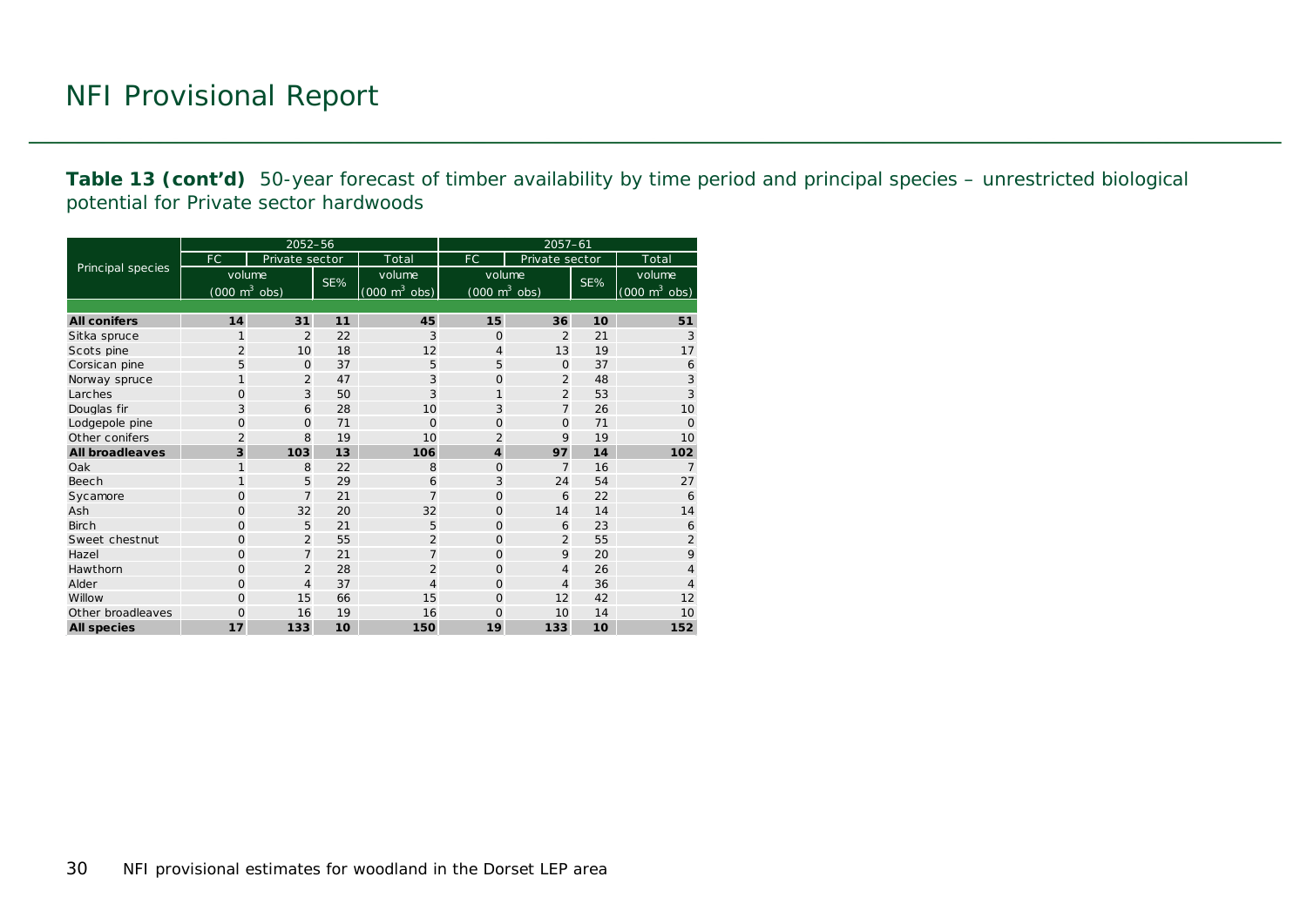<span id="page-30-0"></span>**Table 14** 50-year forecast of standing volume; average annual volumes within periods – unrestricted biological potential for Private sector hardwoods

|                 | <b>FC</b>                       | Private sector                      |                | Total                           |  |  |
|-----------------|---------------------------------|-------------------------------------|----------------|---------------------------------|--|--|
| Forecast period | volume                          | volume                              | SE%            | volume                          |  |  |
|                 | $(000 \text{ m}^3 \text{ obs})$ | $(000 \; \text{m}^3 \; \text{obs})$ |                | $(000 \text{ m}^3 \text{ obs})$ |  |  |
| All conifers    |                                 |                                     |                |                                 |  |  |
| $2013 - 16$     | 709                             | 1,572                               | 13             | 2,281                           |  |  |
| $2017 - 21$     | 720                             | 1,311                               | 15             | 2,030                           |  |  |
| $2022 - 26$     | 739                             | 1,118                               | 14             | 1,857                           |  |  |
| $2027 - 31$     | 765                             | 859                                 | 14             | 1,624                           |  |  |
| 2032-36         | 800                             | 753                                 | 14             | 1,553                           |  |  |
| $2037 - 41$     | 822                             | 732                                 | 13             | 1,554                           |  |  |
| $2042 - 46$     | 779                             | 696                                 | 13             | 1,476                           |  |  |
| $2047 - 51$     | 772                             | 757                                 | 12             | 1,529                           |  |  |
| $2052 - 56$     | 803                             | 855                                 | 12             | 1,657                           |  |  |
| $2057 - 61$     | 822                             | 983                                 | 11             | 1,805                           |  |  |
| All broadleaves |                                 |                                     |                |                                 |  |  |
| $2013 - 16$     | 189                             | 3,999                               | 9              | 4,188                           |  |  |
| $2017 - 21$     | 205                             | 3,128                               | 10             | 3,333                           |  |  |
| $2022 - 26$     | 221                             | 2,434                               | 11             | 2,654                           |  |  |
| $2027 - 31$     | 235                             | 2,326                               | 11             | 2,561                           |  |  |
| 2032-36         | 249                             | 2,411                               | 11             | 2,660                           |  |  |
| 2037-41         | 258                             | 2,618                               | 10             | 2,877                           |  |  |
| $2042 - 46$     | 265                             | 2,827                               | 9              | 3,091                           |  |  |
| $2047 - 51$     | 266                             | 3,058                               | 8              | 3,324                           |  |  |
| 2052-56         | 274                             | 3,162                               | 8              | 3,436                           |  |  |
| $2057 - 61$     | 280                             | 3,291                               | $\overline{7}$ | 3,571                           |  |  |
| All species     |                                 |                                     |                |                                 |  |  |
| $2013 - 16$     | 897                             | 5,534                               | 7              | 6,432                           |  |  |
| $2017 - 21$     | 925                             | 4,417                               | 8              | 5,342                           |  |  |
| $2022 - 26$     | 960                             | 3,540                               | 8              | 4,501                           |  |  |
| $2027 - 31$     | 1,000                           | 3,172                               | 9              | 4,173                           |  |  |
| $2032 - 36$     | 1,049                           | 3,147                               | 9              | 4,196                           |  |  |
| $2037 - 41$     | 1,080                           | 3,328                               | 8              | 4,409                           |  |  |
| $2042 - 46$     | 1,044                           | 3,494                               | 8              | 4,539                           |  |  |
| $2047 - 51$     | 1,038                           | 3,781                               | $\overline{z}$ | 4,819                           |  |  |
| $2052 - 56$     | 1,077                           | 3,977                               | 6              | 5,054                           |  |  |
| $2057 - 61$     | 1,102                           | 4,229                               | 6              | 5,331                           |  |  |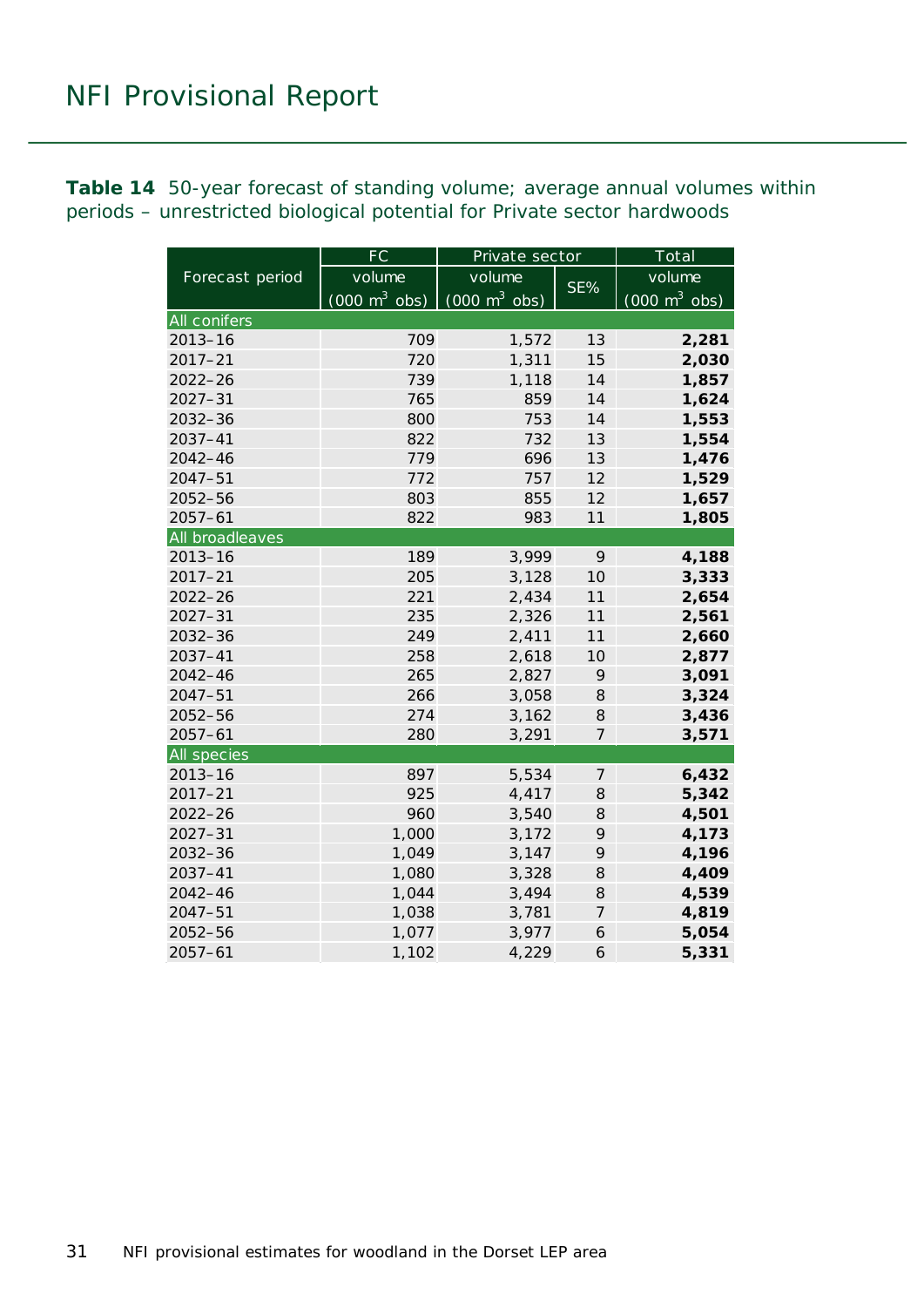<span id="page-31-0"></span>**Table 15** 50-year forecast of net increment; average annual volumes within periods – unrestricted biological potential for Private sector hardwoods

|                 | <b>FC</b>                       | Private sector                      | Total          |                                 |
|-----------------|---------------------------------|-------------------------------------|----------------|---------------------------------|
| Forecast period | volume                          | volume                              |                | volume                          |
|                 | $(000 \text{ m}^3 \text{ obs})$ | $(000 \; \text{m}^3 \; \text{obs})$ | SE%            | $(000 \text{ m}^3 \text{ obs})$ |
| All conifers    |                                 |                                     |                |                                 |
| $2013 - 16$     | 26                              | 35                                  | 14             | 61                              |
| $2017 - 21$     | 28                              | 33                                  | 14             | 60                              |
| $2022 - 26$     | 25                              | 31                                  | 11             | 56                              |
| $2027 - 31$     | 23                              | 30                                  | 10             | 54                              |
| $2032 - 36$     | 22                              | 31                                  | 11             | 53                              |
| $2037 - 41$     | 21                              | 38                                  | 11             | 60                              |
| $2042 - 46$     | 20                              | 45                                  | 11             | 64                              |
| $2047 - 51$     | 18                              | 51                                  | 11             | 69                              |
| 2052-56         | 19                              | 56                                  | 11             | 75                              |
| $2057 - 61$     | 20                              | 62                                  | 10             | 82                              |
| All broadleaves |                                 |                                     |                |                                 |
| $2013 - 16$     | $\overline{7}$                  | 62                                  | 10             | 69                              |
| $2017 - 21$     | 6                               | 71                                  | $\overline{7}$ | 78                              |
| $2022 - 26$     | 6                               | 79                                  | $\overline{z}$ | 85                              |
| $2027 - 31$     | 6                               | 92                                  | 6              | 98                              |
| $2032 - 36$     | 6                               | 109                                 | 6              | 115                             |
| $2037 - 41$     | 6                               | 130                                 | 5              | 135                             |
| $2042 - 46$     | 5                               | 141                                 | $\overline{4}$ | 146                             |
| $2047 - 51$     | 5                               | 142                                 | $\overline{4}$ | 147                             |
| 2052-56         | 5                               | 129                                 | $\overline{4}$ | 134                             |
| $2057 - 61$     | 5                               | 123                                 | $\overline{4}$ | 128                             |
| All species     |                                 |                                     |                |                                 |
| $2013 - 16$     | 33                              | 96                                  | 8              | 129                             |
| $2017 - 21$     | 34                              | 104                                 | 6              | 138                             |
| $2022 - 26$     | 31                              | 110                                 | 6              | 141                             |
| $2027 - 31$     | 29                              | 122                                 | 5              | 152                             |
| $2032 - 36$     | 28                              | 139                                 | 5              | 167                             |
| 2037-41         | 27                              | 167                                 | $\overline{4}$ | 194                             |
| $2042 - 46$     | 25                              | 184                                 | $\overline{4}$ | 209                             |
| $2047 - 51$     | 23                              | 191                                 | $\overline{4}$ | 214                             |
| 2052-56         | 24                              | 183                                 | $\overline{4}$ | 207                             |
| $2057 - 61$     | 25                              | 183                                 | 3              | 207                             |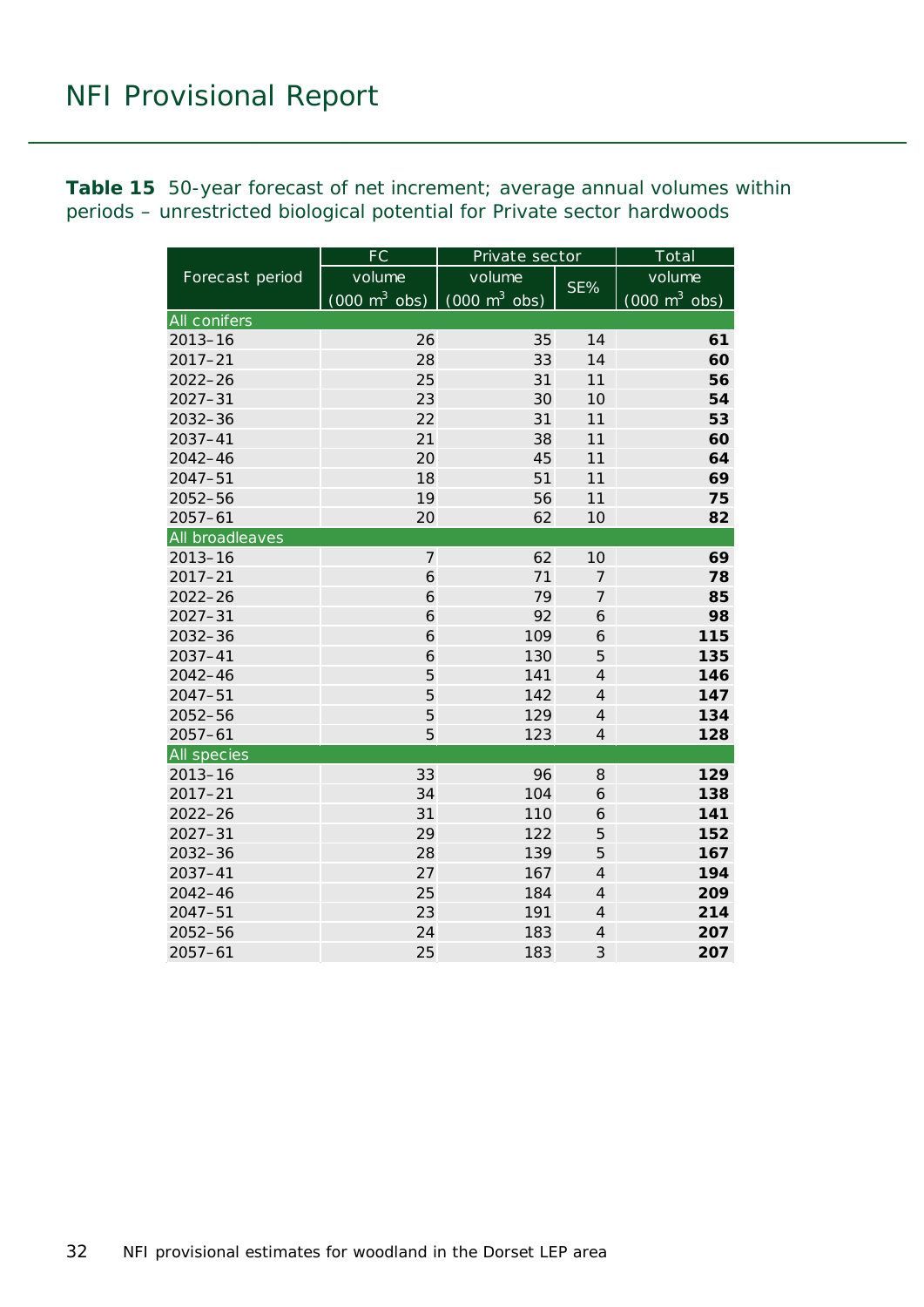

<span id="page-32-0"></span>**Figure 9** Overview of 50-year forecast of average annual softwood availability – unrestricted biological potential for Private sector hardwoods

<span id="page-32-1"></span>**Figure 9a** Overview of 50-year forecast of average annual hardwood availability – unrestricted biological potential for Private sector hardwoods



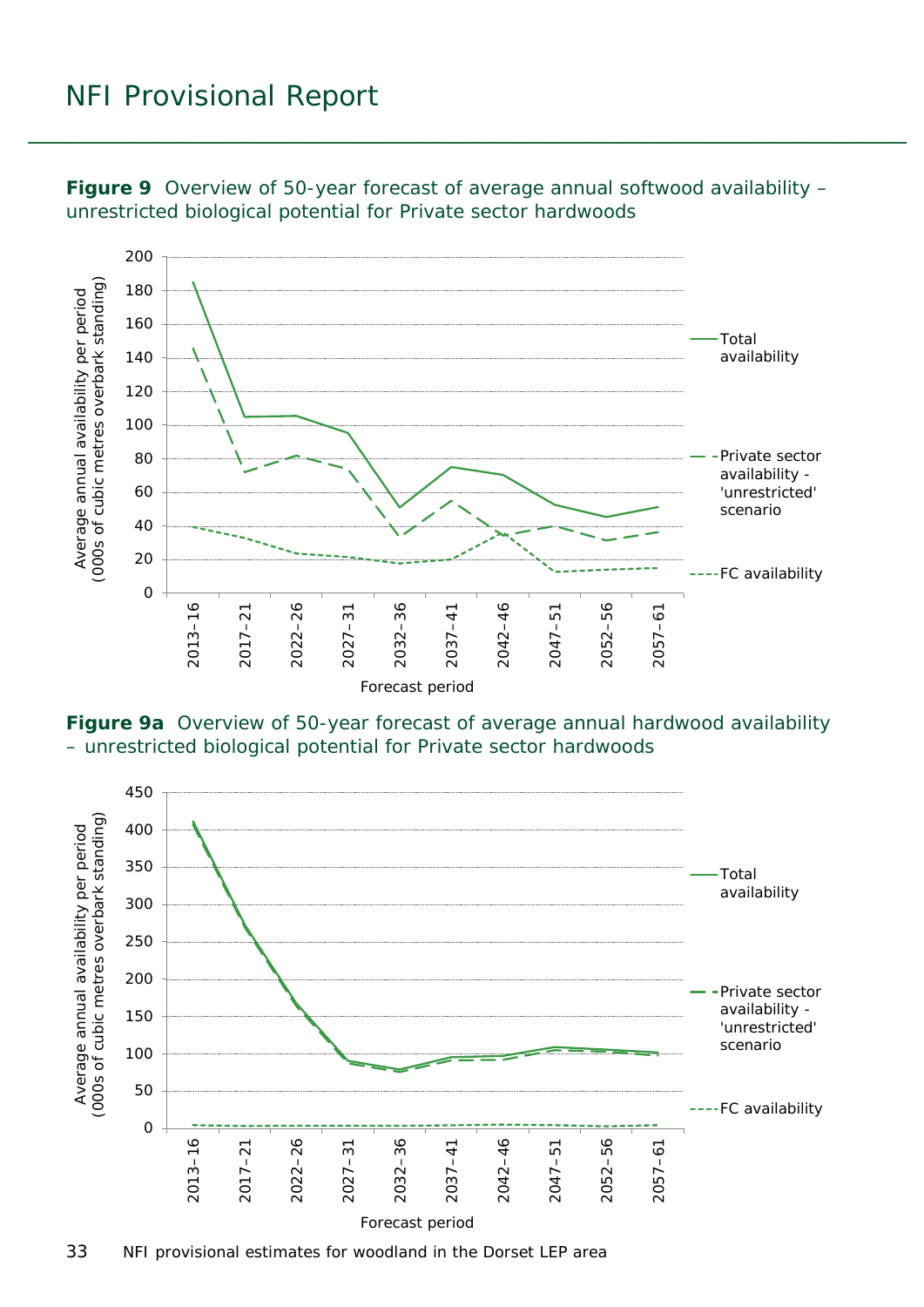

<span id="page-33-0"></span>**Figure 10** 50-year forecast comparison of average annual softwood availability– unrestricted biological potential for Private sector hardwoods

Forecast period

<span id="page-33-1"></span>**Figure 11** 50-year forecast comparison of average annual hardwood availability – unrestricted biological potential for Private sector hardwoods

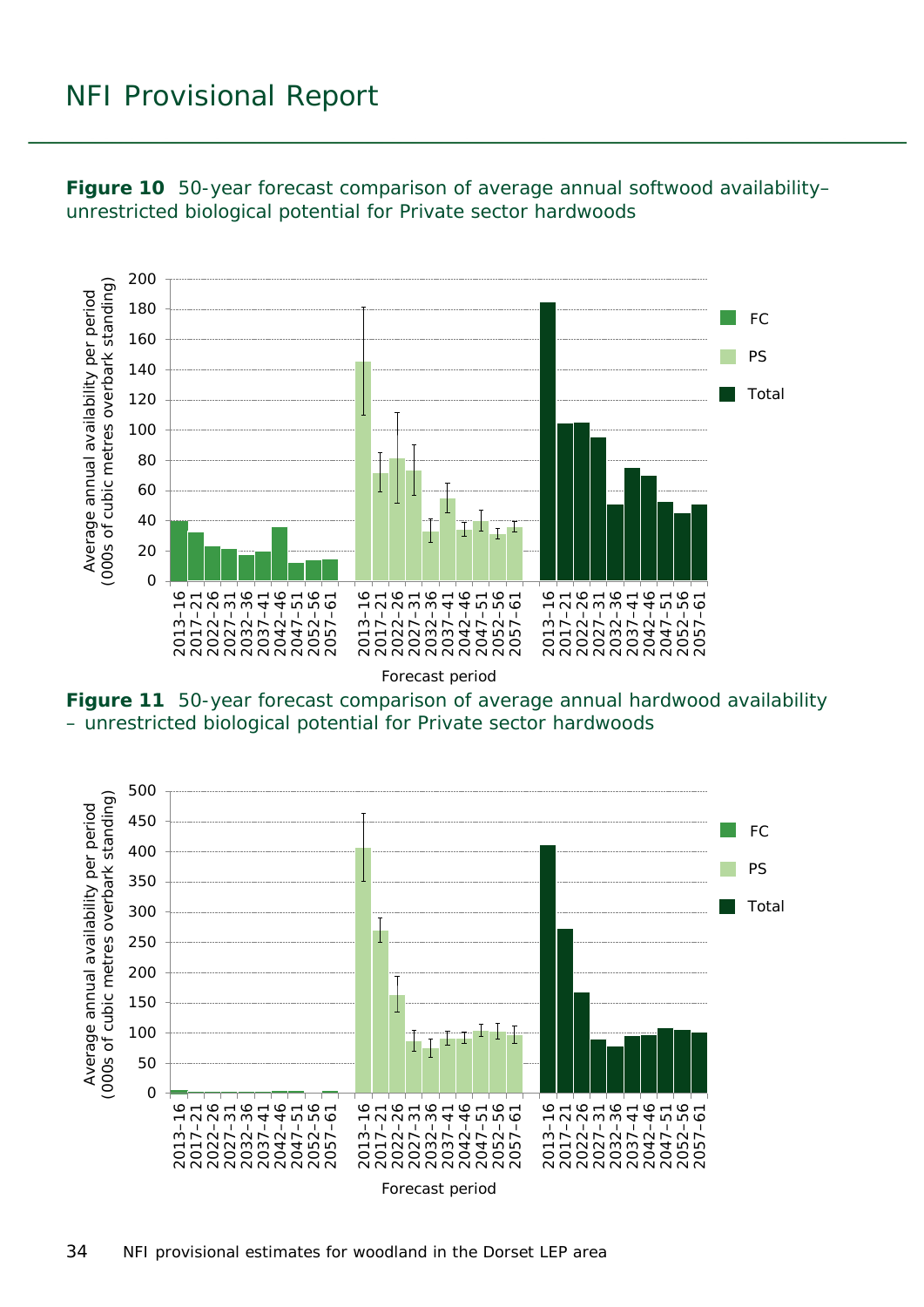

<span id="page-34-0"></span>**Figure 12** 50-year summary of softwood standing volume, increment and availability – unrestricted biological potential for Private sector hardwoods

<span id="page-34-1"></span>

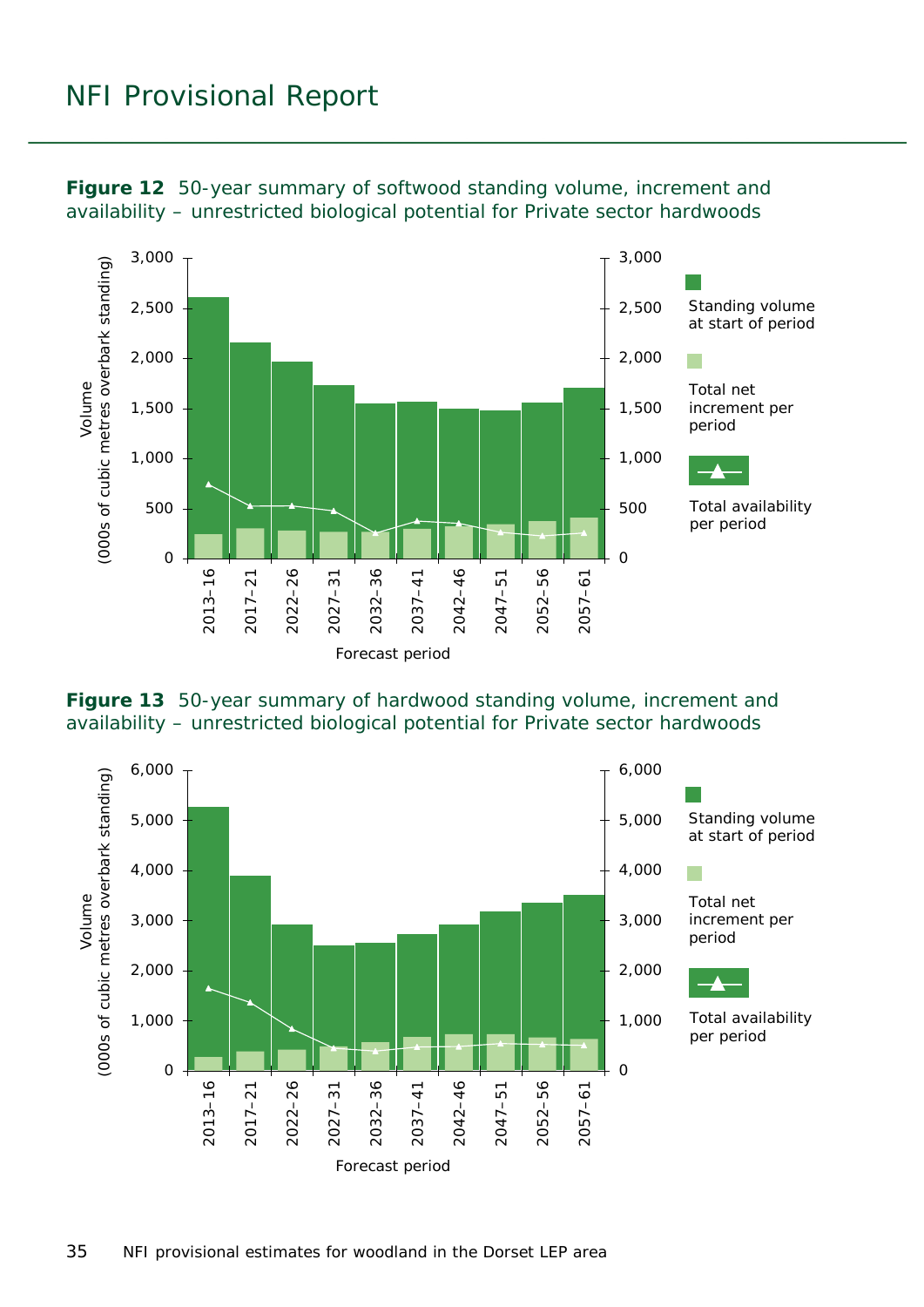<span id="page-35-0"></span>Comparison of hardwood production between harvesting scenarios

<span id="page-35-1"></span>

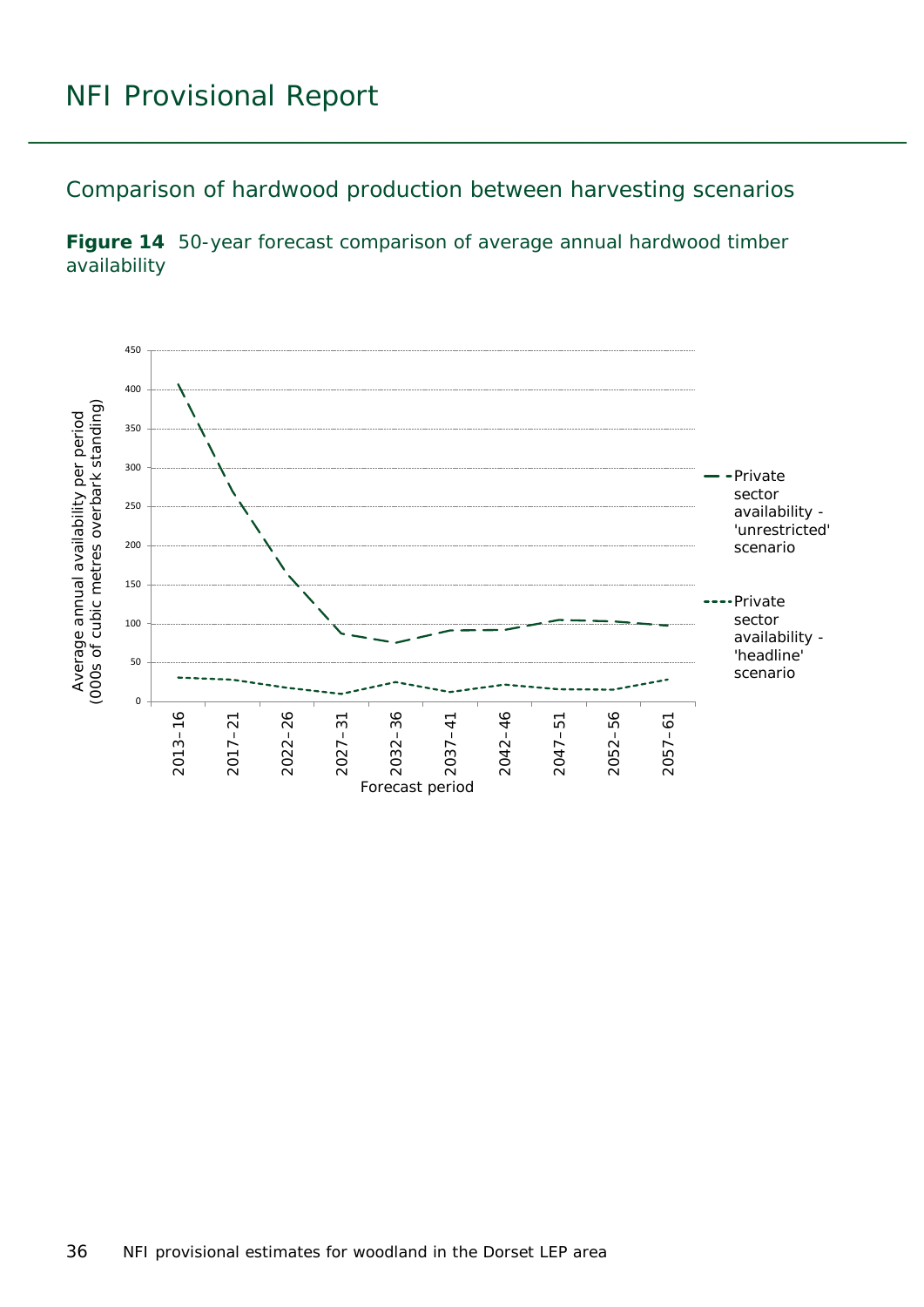

<span id="page-36-0"></span>**Figure 15** 15-year forecast comparison of average annual hardwood timber availability

<span id="page-36-1"></span>

|  |  | Table 16 15-year forecast comparison of average annual timber availability |  |
|--|--|----------------------------------------------------------------------------|--|
|  |  |                                                                            |  |

| Principal species      | $2013 - 16$                         |                |                                 | $2017 - 21$    |                                     | $2022 - 26$       |                |                |                   |
|------------------------|-------------------------------------|----------------|---------------------------------|----------------|-------------------------------------|-------------------|----------------|----------------|-------------------|
|                        | Headline                            | Unrestricted   | Difference                      | Headline       | Unrestricted                        | <b>Difference</b> | Headline       | Unrestricted   | <b>Difference</b> |
|                        | volume                              |                | volume                          |                | volume                              |                   |                |                |                   |
|                        | $(000 \; \text{m}^3 \; \text{obs})$ |                | $(000 \text{ m}^3 \text{ obs})$ |                | $(000 \; \text{m}^3 \; \text{obs})$ |                   |                |                |                   |
|                        |                                     |                |                                 |                |                                     |                   |                |                |                   |
| <b>All conifers</b>    | 185                                 | 185            | $\mathbf 0$                     | 105            | 105                                 | $\mathbf{o}$      | 105            | 105            | $\mathbf 0$       |
| Sitka spruce           | $\circ$                             | $\Omega$       | $\circ$                         | 3              | 3                                   | $\circ$           |                |                | $\Omega$          |
| Scots pine             | 14                                  | 14             | $\Omega$                        | 15             | 15                                  | 0                 | 12             | 12             | 0                 |
| Corsican pine          | 79                                  | 79             | $\mathbf{O}$                    | 28             | 28                                  | 0                 | 26             | 26             | 0                 |
| Norway spruce          | 10                                  | 10             | $\mathbf{O}$                    | 6              | 6                                   | $\mathsf{O}$      | 27             | 27             | $\Omega$          |
| Larches                | 5                                   | 5              | $\circ$                         | 11             | 11                                  | $\mathbf{O}$      | 6              | 6              | Ω                 |
| Douglas fir            | 37                                  | 37             | $\Omega$                        | 17             | 17                                  | $\mathbf 0$       |                |                | 0                 |
| Lodgepole pine         | $\mathbf{1}$                        |                | $\Omega$                        | $\mathbf{O}$   | $\mathbf{O}$                        | $\mathsf{O}$      |                |                | 0                 |
| Other conifers         | 38                                  | 38             | $\Omega$                        | 23             | 23                                  | $\mathbf 0$       | 26             | 26             | O                 |
| <b>All broadleaves</b> | 35                                  | 411            | 376                             | 31             | 273                                 | 242               | 21             | 168            | 146               |
| Oak                    | 4                                   | 30             | 26                              | 5              | 30                                  | 25                | $\overline{2}$ | 23             | 20                |
| Beech                  | 6                                   | 24             | 18                              | 11             | 29                                  | 18                | 12             | 55             | 42                |
| Sycamore               | 3                                   | 76             | 73                              | $\mathbf{1}$   | 28                                  | 27                | $\mathbf{1}$   | 13             | 12                |
| Ash                    | 20                                  | 127            | 107                             | 10             | 85                                  | 74                | 3              | 30             | 27                |
| <b>Birch</b>           | $\overline{2}$                      | 22             | 20                              | $\overline{2}$ | 27                                  | 25                |                | 9              | 8                 |
| Sweet chestnut         | 0                                   | $\overline{4}$ | $\overline{4}$                  | $\mathbf{O}$   | $\overline{4}$                      | $\overline{4}$    | $\mathbf 0$    |                |                   |
| Hazel                  | $\mathsf{O}$                        | 26             | 26                              | $\mathbf{O}$   | 26                                  | 26                | $\mathbf{1}$   | 15             | 14                |
| Hawthorn               | $\mathbf{O}$                        |                | $\mathbf{1}$                    | $\mathbf 0$    | $\overline{2}$                      | $\overline{2}$    | $\circ$        | $\overline{2}$ | 2                 |
| Alder                  | 0                                   | 18             | 18                              | $\mathbf{O}$   | 18                                  | 18                | $\mathbf{O}$   | 5              | 5                 |
| Willow                 | $\Omega$                            | 10             | 10                              | $\Omega$       |                                     | $\overline{4}$    | $\Omega$       | 5              | 5                 |
| Other broadleaves      |                                     | 70             | 70                              |                | 16                                  | 16                |                | Q              |                   |
| <b>All species</b>     | 216                                 | 593            | 376                             | 132            | 374                                 | 242               | 126            | 272            | 146               |